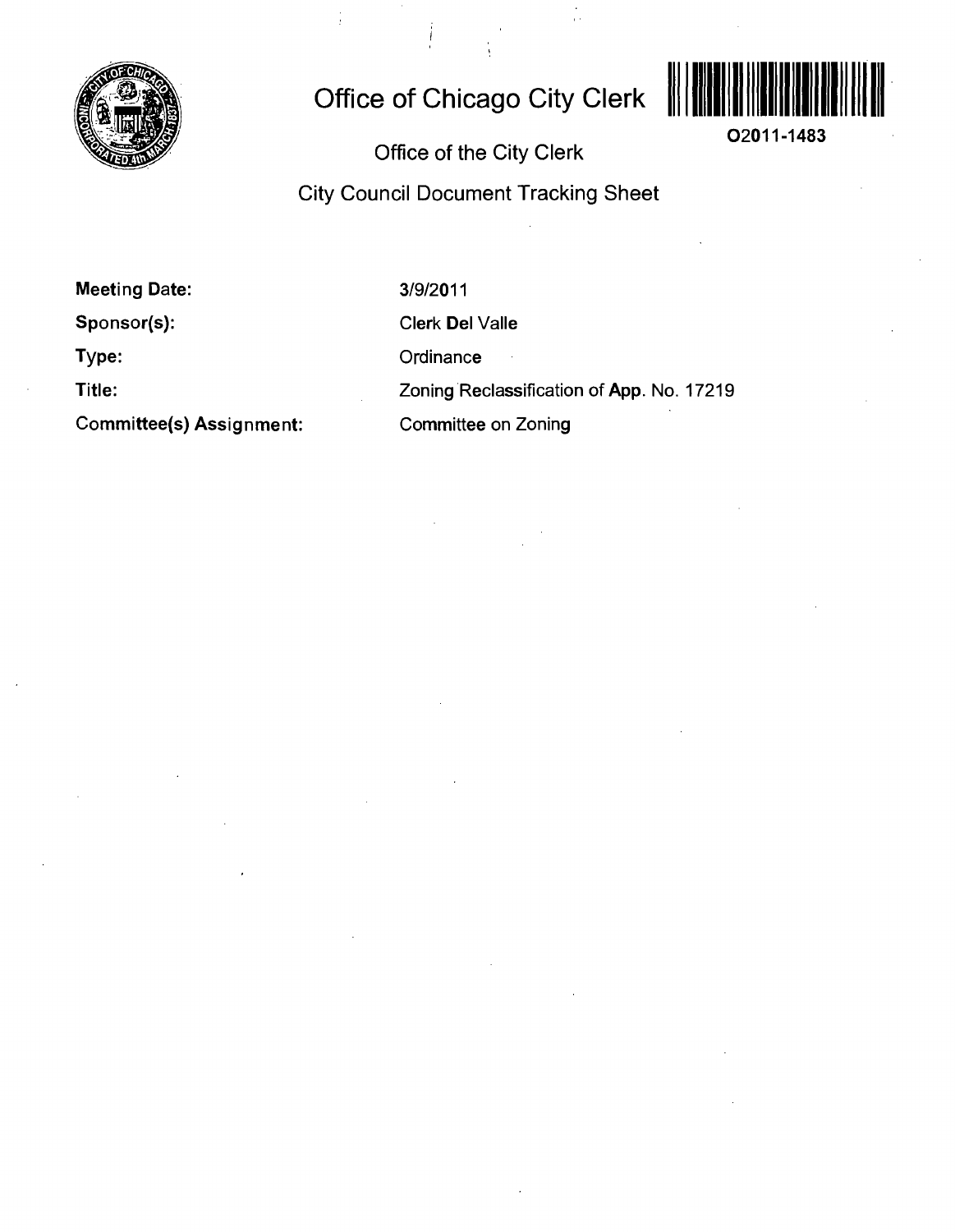$H17199$ <br> $104.04160$ <br> $3.9.11$ 

# CITY OF CHICAGO

# APPLICATION FOR AN AMENDMENT TO THE CHICAGO ZONING ORDINANCE

| 1. | ADDRESS of the property Applicant is seeking to rezone:                                                                                                                                                   |  |  |  |  |  |  |  |
|----|-----------------------------------------------------------------------------------------------------------------------------------------------------------------------------------------------------------|--|--|--|--|--|--|--|
|    | $203 - 211$ E $3157$ $5T + 3101 - 3107$ S. Indiana Ave. Chicago, IL 60616                                                                                                                                 |  |  |  |  |  |  |  |
| 2. | Ward Number that property is located in: $3^{rd}$                                                                                                                                                         |  |  |  |  |  |  |  |
| 3. | APPLICANT Cophia H. GILL, DVM, PC                                                                                                                                                                         |  |  |  |  |  |  |  |
|    | ADDRESS 6717 S. Crequer                                                                                                                                                                                   |  |  |  |  |  |  |  |
|    | $CITY$ $Chicaqo$ state IL ZIP CODE 60649                                                                                                                                                                  |  |  |  |  |  |  |  |
|    | PHONE 773-852-2551 CONTACT PERSON Sophia H. GILL                                                                                                                                                          |  |  |  |  |  |  |  |
| 4. | If the applicant is not the owner of the property, please provide the following information<br>regarding the owner and attach written authorization from the owner allowing the apphcation to<br>proceed. |  |  |  |  |  |  |  |
|    | OWNER 31st + Indiana Development, Inc                                                                                                                                                                     |  |  |  |  |  |  |  |
|    | ADDRESS 2918 S Wentworth                                                                                                                                                                                  |  |  |  |  |  |  |  |
|    | $CITY$ Chicago STATE IL ZIPCODE 60616                                                                                                                                                                     |  |  |  |  |  |  |  |
|    | PHONE 312-949-9962 CONTACT PERSON DAN MARK                                                                                                                                                                |  |  |  |  |  |  |  |
| 5. | If the Applicant/Owner of the property has obtained a lawyer as their representative for the<br>rezoning, please provide the following information:                                                       |  |  |  |  |  |  |  |
|    | ATTORNEY                                                                                                                                                                                                  |  |  |  |  |  |  |  |
|    | ADDRESS CITY CITY                                                                                                                                                                                         |  |  |  |  |  |  |  |
|    |                                                                                                                                                                                                           |  |  |  |  |  |  |  |
|    | <b>FAX</b><br><b>PHONE</b>                                                                                                                                                                                |  |  |  |  |  |  |  |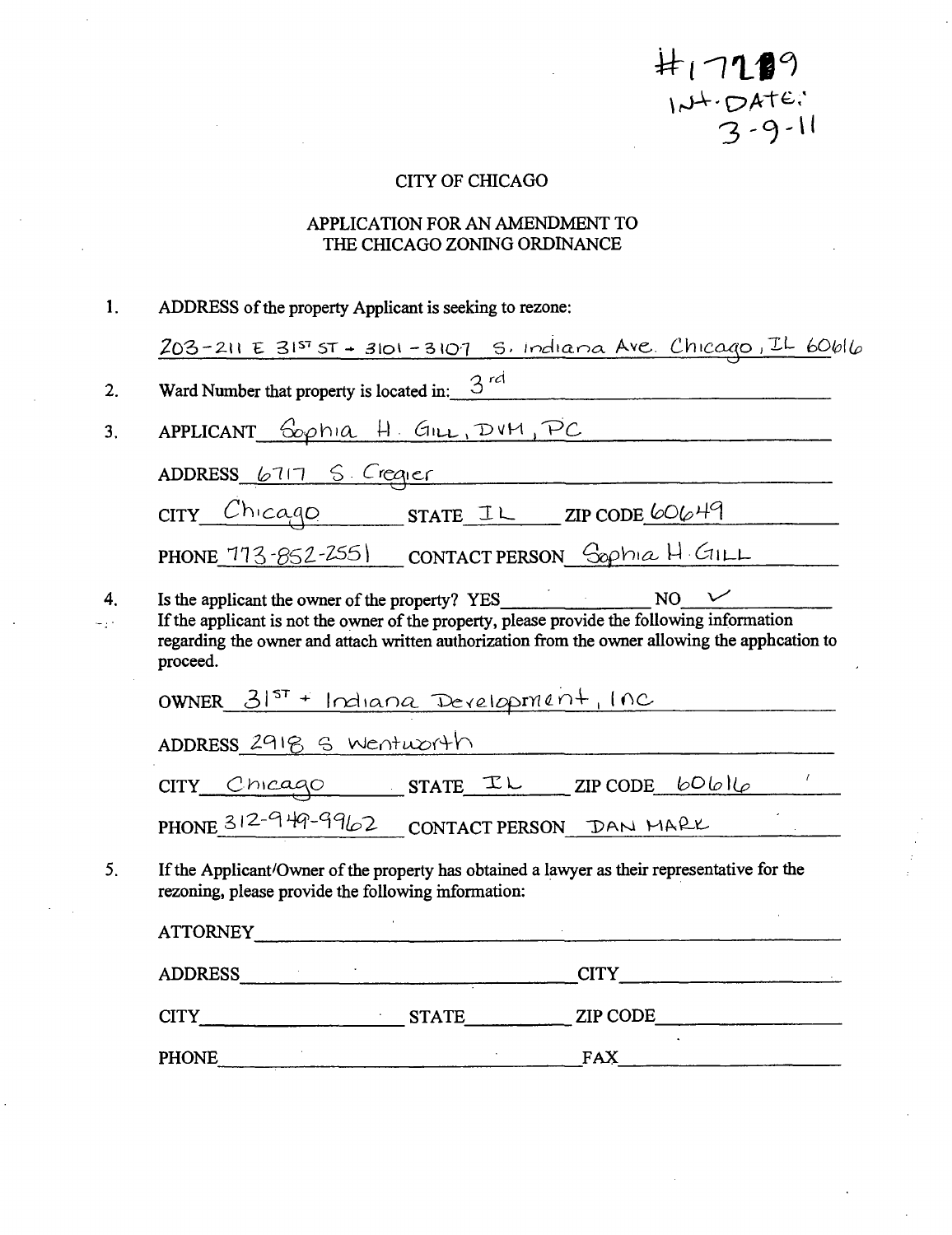#### **ORDINANCE**

# BE IT ORDAINED BY THE CITY COUNCIL OF THE CITY OF CHICAGO:

SECTION 1. Title 17 of the Municipal Code of Chicago, the Chicago Zoning Ordinance, is hereby amended by changing all of the Bl-3 Neighborhood Shopping District symbols and indications as shown on Map No. 8-E in the area bounded by

> East 31<sup>st</sup> Street; the public alley next east of and parallel to South Indiana Avenue; a line 139 feet south of and parallel to East 31<sup>st</sup> Street; South Indiana Avenue,

> > 2000

to those of a B3-3 Community Shopping District.

SECTION 2. This ordinance takes effect after its passage and approval.

Common Address of Property: 203-11 East 31'' Street

 $\mathbb{R}^2$  and  $\mathbb{R}^2$ 

3101-07 South Indiana Avenue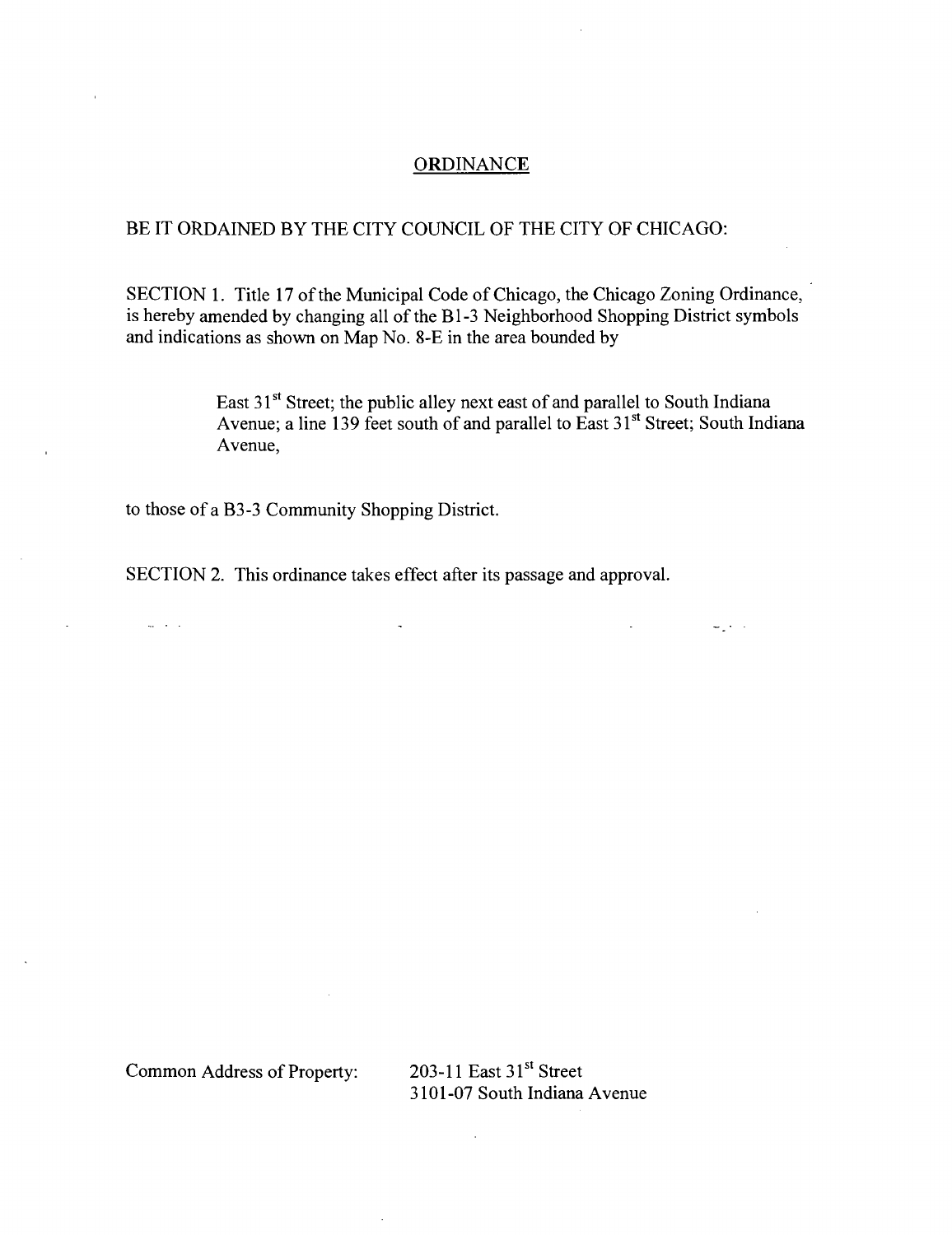6. If the applicant is a legal entity (Corporation, LLC, Partnership, etc.) please provide the names of all owners as disclosed on the Economic Disclosure Statements.

 $\frac{1}{2}$ 

|                                                                                                                                                                                         | المدينة المستقلة المدينة المستقلة المستقلة المستقلة المستقلة المستقلة المستقلة المستقلة المستقلة المستقلة المس |  |  |
|-----------------------------------------------------------------------------------------------------------------------------------------------------------------------------------------|----------------------------------------------------------------------------------------------------------------|--|--|
| On what date did the owner acquire legal title to the subject property? $\bigcup_{\mathcal{C}}\bigcirc_{\mathcal{C}}\bigcirc_{\mathcal{C}}\bigcirc_{\mathcal{C}}\bigcirc_{\mathcal{C}}$ |                                                                                                                |  |  |
| Has the present owner previously rezoned this property? If yes, when?                                                                                                                   |                                                                                                                |  |  |
| NO <sub>1</sub>                                                                                                                                                                         |                                                                                                                |  |  |
|                                                                                                                                                                                         |                                                                                                                |  |  |
| Present Zoning District $\underline{\hspace{1cm} 81-3}$ Proposed Zoning District $\underline{\hspace{1cm} 83-3}$                                                                        |                                                                                                                |  |  |
| Lot size in square feet (or dimensions) $19.695.557$                                                                                                                                    |                                                                                                                |  |  |
|                                                                                                                                                                                         | Current Use of the property unoccupied office space                                                            |  |  |
|                                                                                                                                                                                         |                                                                                                                |  |  |
| Reason for rezoning the property to open a veterinary clinic                                                                                                                            |                                                                                                                |  |  |

13. Describe the proposed use of the property after the rezoning. Indicate the number of dwelling units; number of parking spaces; approximate square footage of any commercial space; and height of the proposed building. (BE SPECIFIC)

See enclosed Attachment I

14. On May 14<sup>th</sup>, 2007, the Chicago City Council passed the Affordable Requirements Ordinance (ARO) that requires on-site affordable housing units or a financial contribution if residential housuig projects receive a zoning change under certain circumstances. Based on the lot size of the project in question and the proposed zoning classification, is this project subject to the Affordable Requirements Ordinance? (See Fact Sheet for more infonnation)

YES NO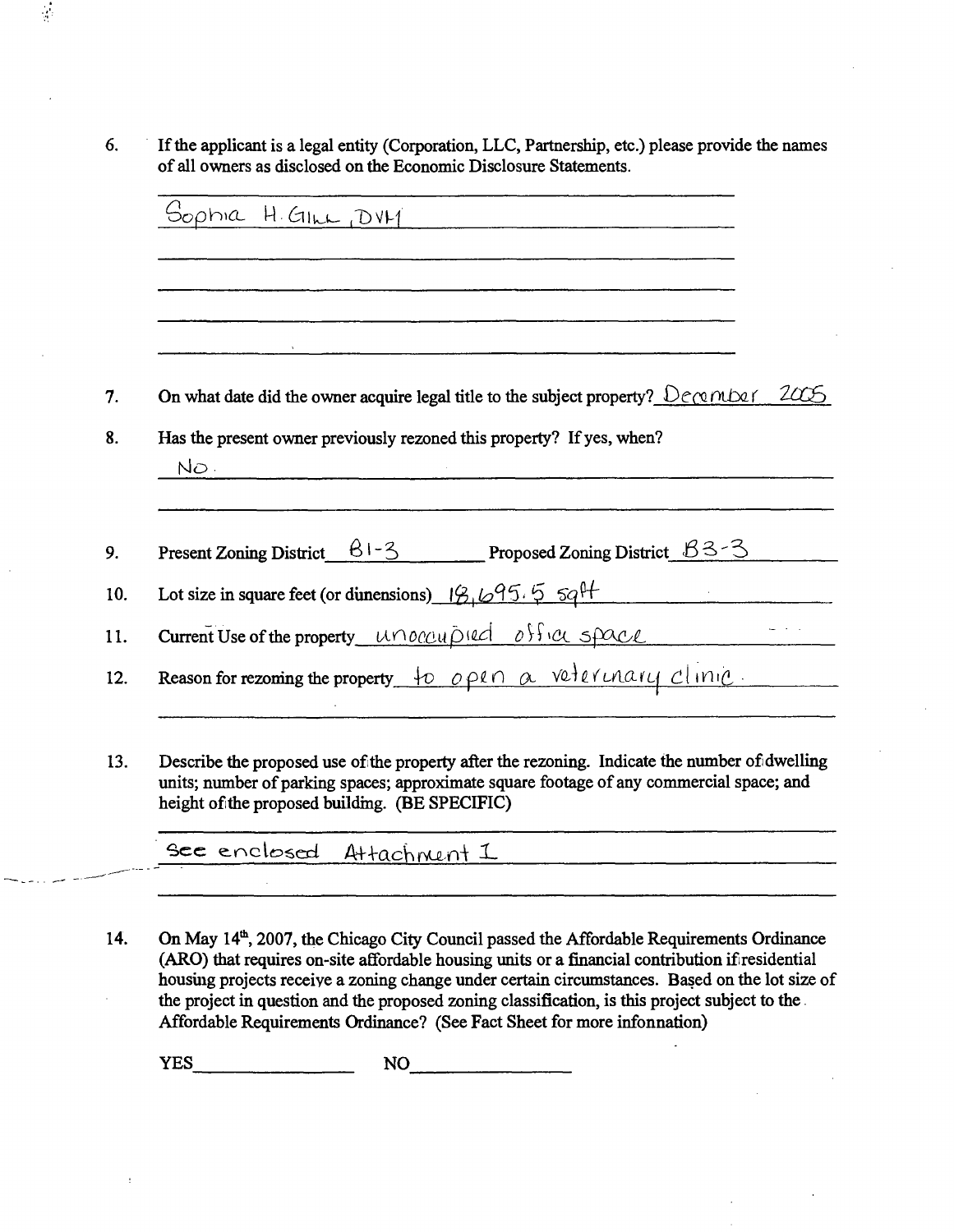# COUNTY OF COOK STATE OF ILLINOIS

 $S$ oph ig  $H$  –  $G$  ill-L  $I$   $\mathcal{D}V$   $\mathcal{M}$   $\mathcal{M}$  is the first duiv sworn on oath, states that all of the above statements and the statements contained in the documents submitted herewith are tme and correct.

*7U2. 7>^IA* 

Signature of Applicant

*Subscribed and Swornto before me this*   $d^2T^{\prime\prime}$  day of  $\mathcal{L}_t$  become 20 //  $\sqrt{at}$ Notary **Public** 

jjumAnnfMMTr"' \*\*\*\* **OFROALSEAL USAPUOT MOTARY PUBLIC - STATE OF ILLINOIS** 

**For Office Use Only** 

Date of Introduction:

File Number: and the contract of the contract of the contract of the contract of the contract of the contract of the contract of the contract of the contract of the contract of the contract of the contract of the contract of the contra

Ward: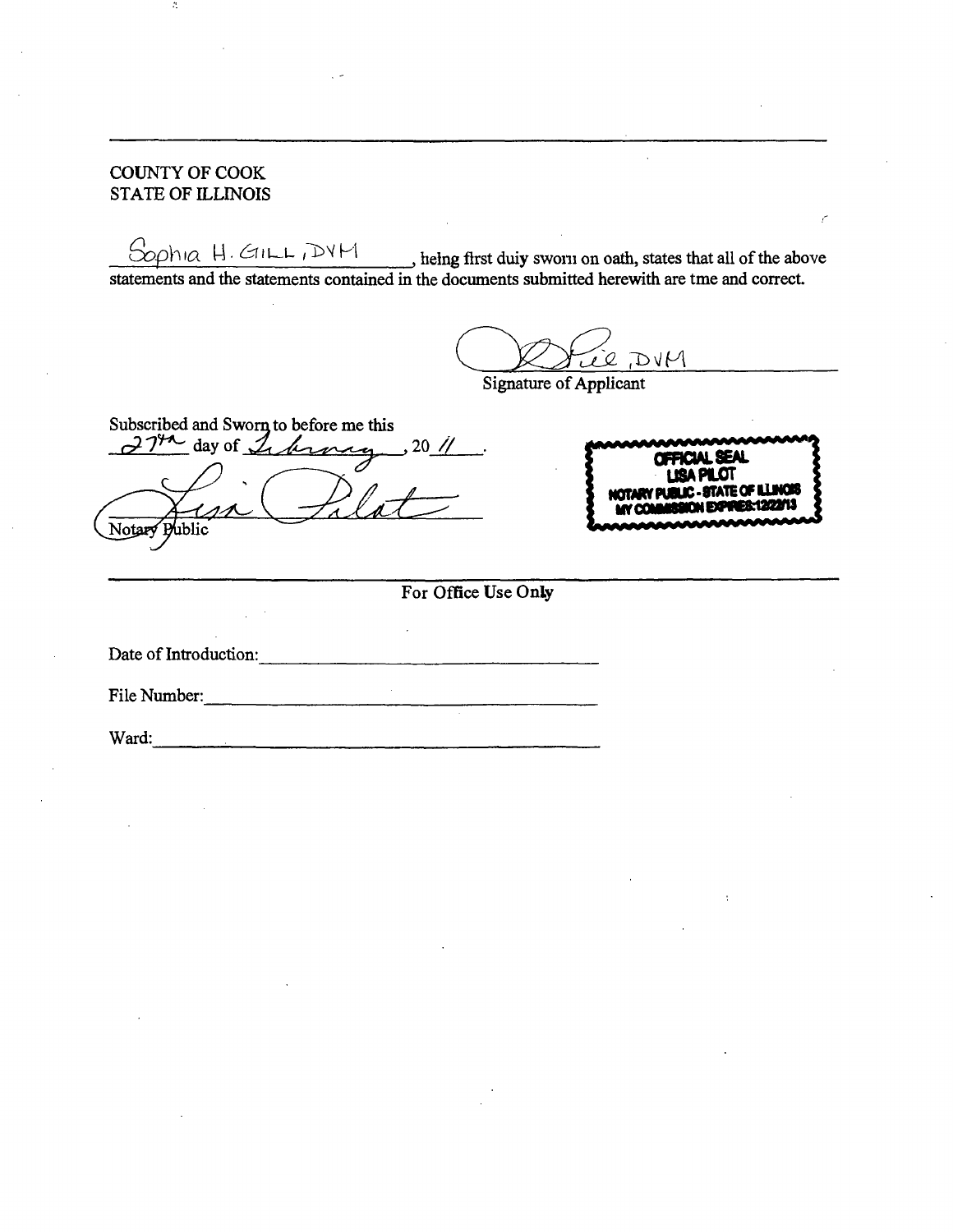"WRITTEN NOTICE" FORM OF AFFIDAVIT (Section 17-13-0107)

 $F$ ebruary 27, 2011

Honorable Daniel S. Solis Chairman, Committee on Zoning 121 North LaSalle Street Room 304, City Hall Chicago, llimois 60602

The undersigned,  $\frac{C_{\text{op}}\ln A \cdot \text{ceil}}{H}$  /D  $\frac{V}{H}$  being first duly swom on oath deposes and states the following:

The undersigned certifies that he has complied with the requirements of Section 17-13-0107 of the Chicago Zoning Orduiance, by sending written notice to such property owners who appear to be the owners of the property within the subject area not solely owned by the applicant, and to the owners of all property within 250 feet in each direction of the lot line of the subject property, exclusive of pubhc roads, streets, alleys and other pubhc ways, or a total distance limited to 400 feet. Said "written notice" was sent by First Class U.S. Mail, no more than 30 days before filing the apphcation.

*The undersigned certifies that the notice contained the address of the property sought to be rezoned; a*  statement of the intended use of the property; the name and address of the applicant; the name and *address of the owner; and a statement that the applicant intends to file the apphcation for a change in*  zoning on approximately  $\normalsize \begin{bmatrix} \textit{March} & \textit{a} \\ \textit{2} & \textit{2} \\ \textit{4} & \textit{5} \end{bmatrix}$ 

The undersigned certifies that the applicant has made a bona fide effort to determine the addresses of the parties to be notified under Section 17-13-0107 of the Chicago Zoning Ordinance, and that the accompanying list of names and addresses of surrounding property owners within 250 feet of the subject site is a complete list containing the names and addresses of the people required to be served.

Lee DVM

Signature

Subseribed and Sworn to before me this  $\frac{d}{dx}$ day of  $\frac{J_{\ell} \mathbb{A}_{m \times n}}{20/1}$ Notary Public

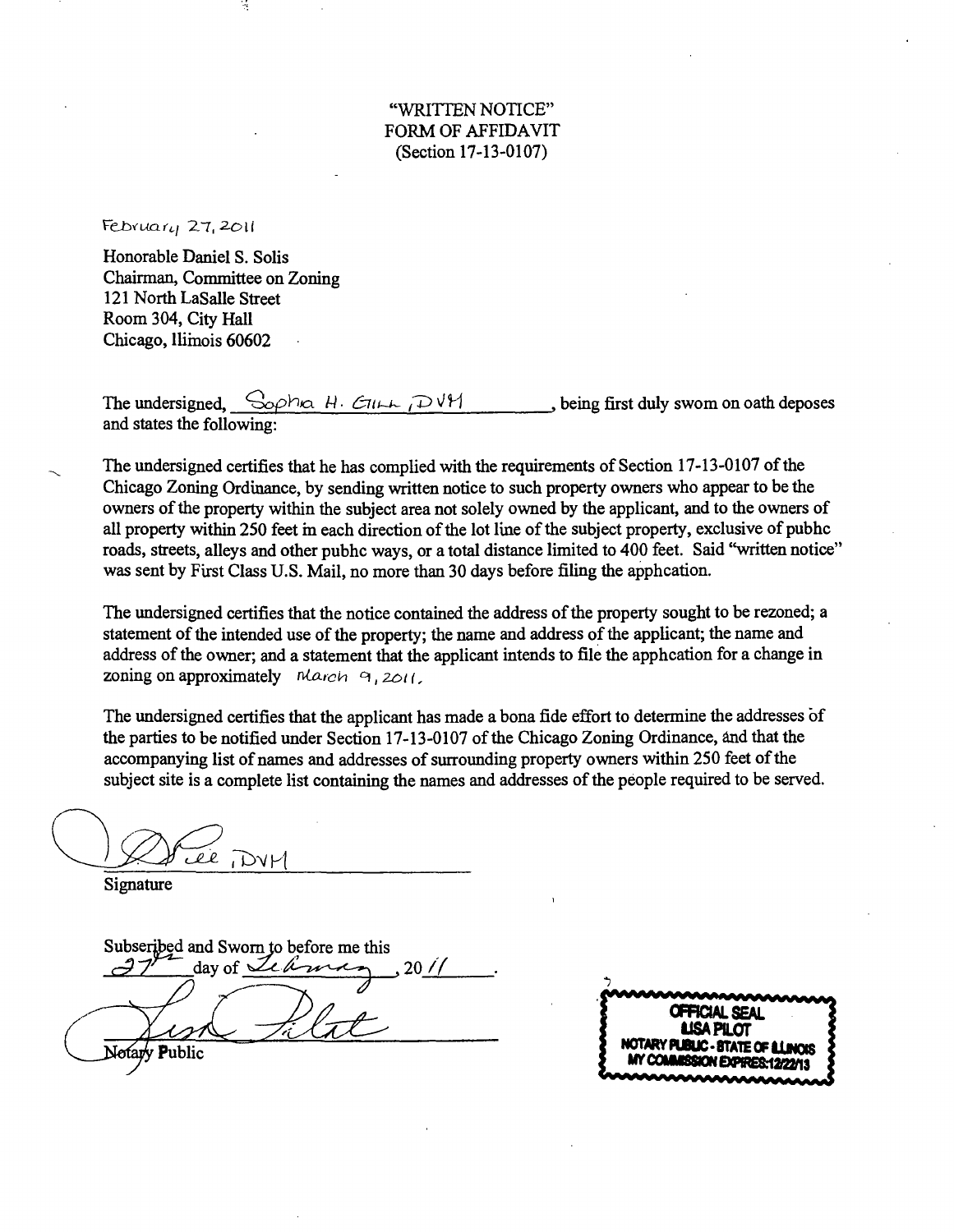February 27, 2011

Dear Property Owner:

In accordance with the requirements for an Amendment to the Chicago Zoning Ordinance, specifically Section 17-13-0107, please be informed that on or about March 9, 2011, the undersigned will file an application for a change in zoning from  $B1-3$  to  $B3-3$  on behalf of

#### **SOPHIA H. GILL, D.V.M., P.C,**

For the property located at

 $\mathcal{A}$ 

# **203-211 E. 31st Street and 3101-3107 S. Indiana Ave., Chicago, IL 60616.**

The applicant intends to use the subject property to

Convert existing unoccupied office units into a **Veterinary Clinic**. The proposed office space is the unoccupied commercial units at 203-205  $E$ . 31<sup>st</sup> Street. Said space is within the existing 135ft x 139ft, 5-story, 57 foot masonry building that contains 36 residential units and 4 ground floor commercial office spaces. The commercial spaces at 209 and 211 E.  $31^{st}$  Street are-currently leased to the Learning Center and Chyodo Medical Supply respectively. The residential units and the remaining commercial units will not change due to this zoning change.

The applicant, Sophia H. Gill, D.V.M., P.C., is located at 6717 S. Cregier, Chicago, IL 60649. The contact person for the application is Sophia H. Gill, D.V.M., 6717 S. Cregier, 773-852-2551. The property's owner,  $31^{\text{st}}$  and Indiana Development, Inc, is located at 2918 S. Wentworth, Chicago, IL 60616. The contact person for the owner is Dan Mark, 2918 S. Wentworth, Chicago, IL 60616, 312-949-9962.

Please note that the applicant is not seeking to rezone or purchase your property. The applicant is required by law to send this notice because you own property within 250 feet of the property to be rezoned.

Very truly yours,

Sophia H. Gill, D.V.M., P.C.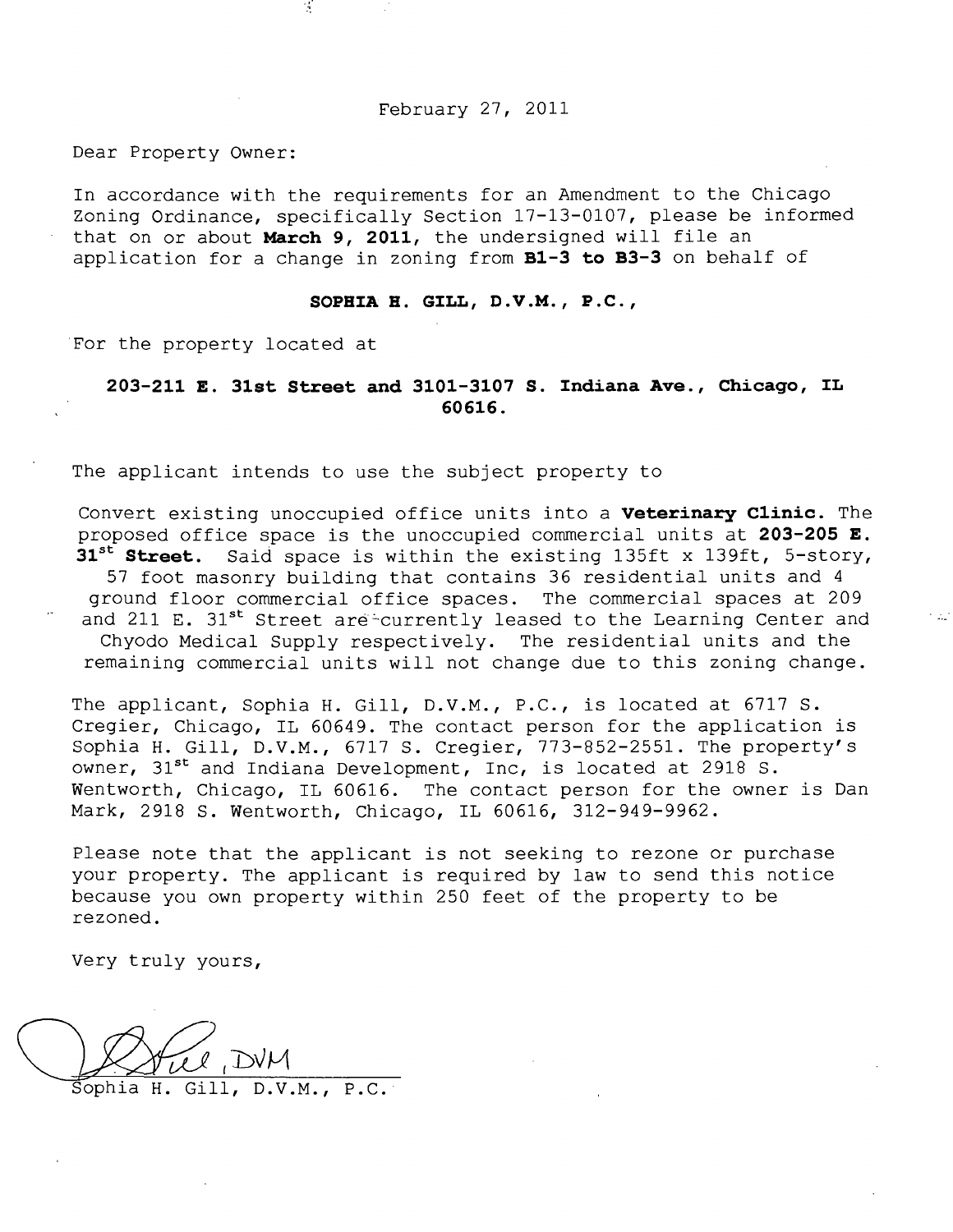$1453$ 

# **CITY OF CHICAGO ECONOMIC DISCLOSURE STATEMENT AND AFFIDAVIT**

#### **SECTION I -- GENERAL INFORMATION**

**A. Legal name of Disclosing Party submitting this EDS. Include d/b/a/if applicable:** 

ř,

 $G$ phia  $H$ . GILL, DVM,  $PC$ 

**Check ONE of the following three boxes:** 

**Indicate whether Disclosing Party submitting this EDS is:** 

- 1.  $\cancel{P}$  the Applicant **OR**
- **2. [] a legal entity holding a direct or indirect interest in the Applicant. State the legal name of the Applicant in which Disclosing Party holds an interest: OR**
- **3. [ ] a specified legal entity with a right of control (see Section II.B.l .b.) State the legal name of**  the entity in which Disclosing Party holds a right of control:

| B. Business address of Disclosing Party:                                                                                                                                                                | 6717 S Crequer<br>Chicago, IL Wolle |                               |
|---------------------------------------------------------------------------------------------------------------------------------------------------------------------------------------------------------|-------------------------------------|-------------------------------|
| $\sim$                                                                                                                                                                                                  |                                     |                               |
| C. Telephone: $113 - 852 - 2551$ Fax: $N/R$                                                                                                                                                             |                                     | Email: catdoc68esbcglobal.net |
| D. Name of contact person: Sophia H. GILL DVM                                                                                                                                                           |                                     |                               |
| E. Federal Employer Identification No. (if you have one):                                                                                                                                               |                                     |                               |
| F. Brief description of contract, transaction or other undertaking (referred to below as the "Matter") to<br>which this EDS pertains. (Include project number and location of property, if applicable): |                                     |                               |

*^nma oKgoyyao -f/bm 6l-3 ^ B^^-S prppuh^ }oCa7&i <^*  **G.** Which City agency or department is requesting this EDS? Dept of Zorung  $\div$  land Use

If the Matter is a contract being handled by the City's Department of Procurement Services, please **complete the following:** 

**Specification # and Contract #** 

**Ver. 11-01-05 Page I of 13**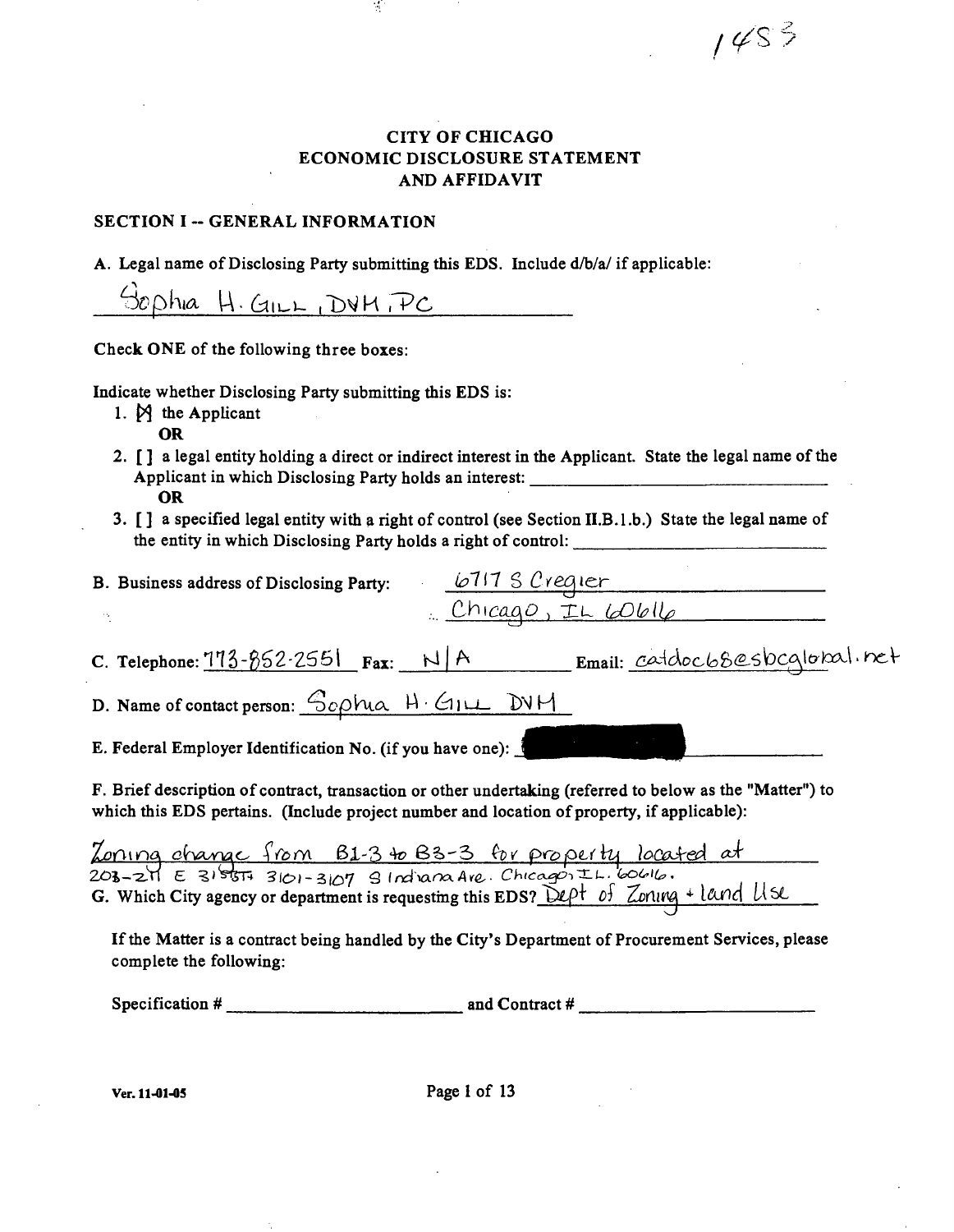#### **SECTION II ~ DISCLOSURE OF OWNERSHIP INTERESTS**

#### A. NATURE OF DISCLOSING PARTY

| 1. Indicate the nature of the Disclosing Party: |  |                   |                                   |        |                                                          |
|-------------------------------------------------|--|-------------------|-----------------------------------|--------|----------------------------------------------------------|
| [] Person                                       |  |                   | [] Limited liability company*     |        |                                                          |
| [] Publicly registered business corporation     |  |                   | [] Limited liability partnership* |        |                                                          |
| M Privately held business corporation           |  | [] Joint venture* |                                   |        |                                                          |
| [] Sole proprietorship                          |  |                   | [] Not-for-profit corporation     |        |                                                          |
| [] General partnership*                         |  |                   |                                   |        | (Is the not-for-profit corporation also a $501(c)(3)$ )? |
| [] Limited partnership*                         |  | $\lceil$   Yes    |                                   | ์ ] No |                                                          |
| $\lceil \cdot \rceil$ Trust                     |  |                   | [] Other (please specify)         |        |                                                          |
|                                                 |  |                   |                                   |        |                                                          |

 $\tilde{\gamma}$ 

\* Note B.l.b below.

2. For legal entities, the state (or foreign country) of incorporation or organization, if applicable:

# Illinois

3. For legal entities not organized in the State of Illinois: Has the organization registered to do business in the State of Illinois as a foreign entity?

 $[$  ] Yes  $[$  ] No  $\mathbb{N}^{N/A}$ 

B. IF THE DISCLOSING PARTY IS A LEGAL ENTITY:

1 .a. List below the full names and titles of all executive officers and all directors of the entity. For not-for-profit corporations, also list below all members, if any, which are legal entities. If there are no such members, write "no members." For tmsts, estates or other similar entities, list below the legal  $titleholder(s)$ .

*-4* 

Name<br>Sophia H. Girc, DVM Title Director

l.b. If you checked "General partnership," "Limited partnership," "Limited liability company," "Limited liability partaership" or "Joint venmre" in response to Item A.l . above (Nature of Disclosing Party), list below the name and title of each general partaer, managing member, manager or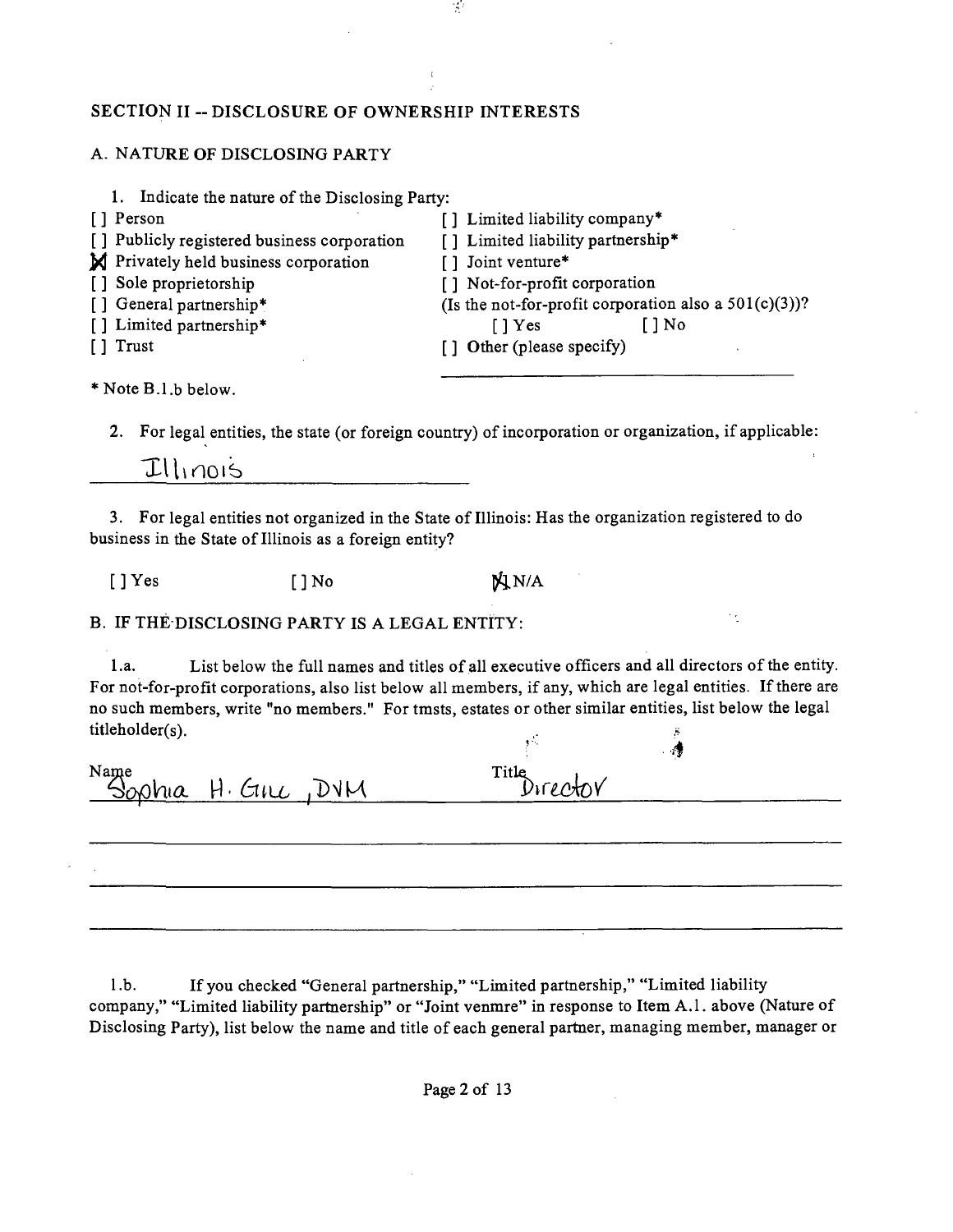any other person or entity that controls the day-to-day management of the Disclosing Party. NOTE: Each legal entity listed below must submit an EDS on its own behalf

 $\mathcal{A}$ 

| Name<br> | Title |
|----------|-------|
|          |       |
|          |       |
|          |       |

2. Please provide the following information conceming each person or entity having a direct or indirect beneficial interest (including ownership) in excess of 7.5% of the Disclosing Party. Examples of such an interest include shares in a corporation, partnership interest in a partnership or joint venture, interest of a member or manager in a limited liability company, or interest of a beneficiary of a trust, estate or other similar entity. If none, state "None." NOTE: Pursuant to Section 2-154-030 of the Municipal Code of Chicago ("Municipal Code"), the City may require any such additional information from any applicant which is reasonably intended to achieve full disclosure.

| <b>Business Address</b> | Percentage Interest in the |                  |  |
|-------------------------|----------------------------|------------------|--|
|                         |                            |                  |  |
|                         |                            |                  |  |
| $\sim$ $\sim$           |                            |                  |  |
|                         |                            |                  |  |
|                         |                            | Disclosing Party |  |

#### **SECTION III ~ BUSINESS RELATIONSHIPS WITH CITY ELECTED OFFICIALS**

Has the Disclosing Party had a "business relationship," as defined in Chapter 2-156 of the Municipal Code, with any City elected official in the 12 months before the date this EDS is signed?

 $[J]$   $Y$ es  $M$   $N$ o

Ì

If yes, please identify below the name(s) of such City elected official(s) and describe such relationship(s):

#### **SECTION IV ~ DISCLOSURE OF SUBCONTRACTORS AND OTHER RETAINED PARTIES**

The Disclosing Party must disclose the name and business address of each subcontractor, attorney, lobbyist, accountant, consultant and any other person or entity whom the Disclosing Party has retained or expects to retain in connection with the Matter, as well as the nature of the relationship, and the total

Page 3 of 13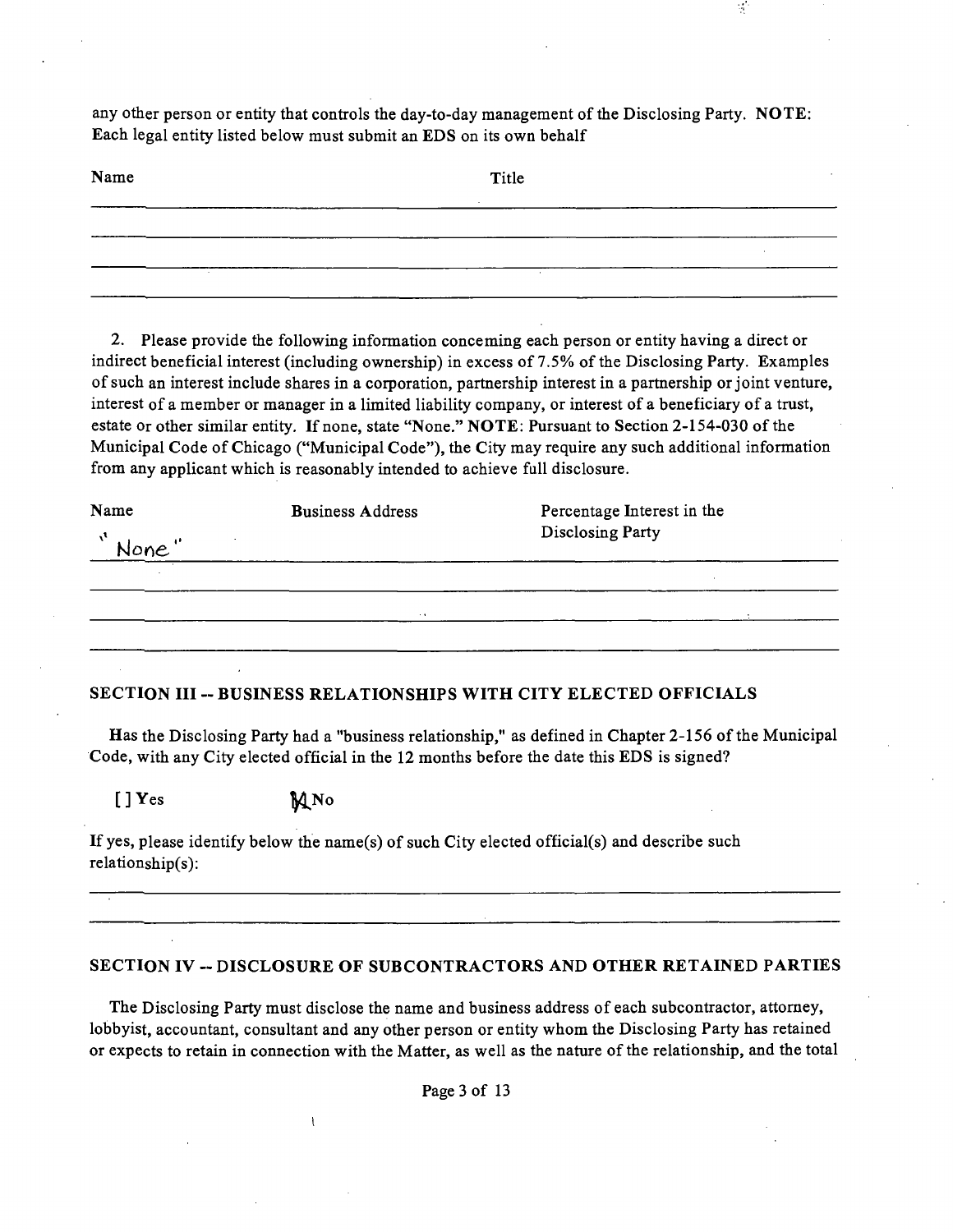amount of the fees paid or estimated to be paid. The Disclosing Party is not required to disclose employees who are paid solely through the Disclosing Party's regular payroll.

"Lobbyist" means any person or entity who undertakes to influence any legislative or administrative action on behalf of any person or entity other than: (1) a not-for-profit entity, on an unpaid basis, or (2) himself. "Lobbyist" also means any person or entity any part of whose duties as an employee of another includes undertaking to influence any legislative or administrative action.

 $\sigma$ 

If the Disclosing Party is uncertain whether a disclosure is required under this Section, the Disclosing Party must either ask the City whether disclosure is required or make the disclosure.

| Name                    | <b>Business</b> | <b>Relationship to Disclosing Party</b> | Fees               |
|-------------------------|-----------------|-----------------------------------------|--------------------|
| (indicate whether)      | <b>Address</b>  | (subcontractor, attomey,                | (indicate whether) |
| retained or anticipated |                 | lobbyist, etc.)                         | paid or estimated) |
| to be retained)         |                 |                                         |                    |

(Add sheets if necessary)

 $\bigvee$  Check here if the Disclosing party has not retained, nor expects to retain, any such persons or entities.

#### **SECTION V ~ CERTIFICATIONS**

#### A. COURT-ORDERED CHILD SUPPORT COMPLIANCE

Under Municipal Code Section 2-92-415, substantial owners of business entities that contract with the City must remain in compliance with their child support obligations throughout the term of the contract.

Has any person who directly or indirectly owns 10% or more of the Disclosing Party been declared in arrearage on any child support obligations by any Illinois court of competent jurisdiction?

[] Yes MNo  $\mathbb{M}$ No  $\mathbb{M}$ No person owns 10% or more of the Disclosing Party.

If "Yes," has the person entered into a court-approved agreement for payment of all support owed and is the person in compliance with that agreement?

[]Yes []No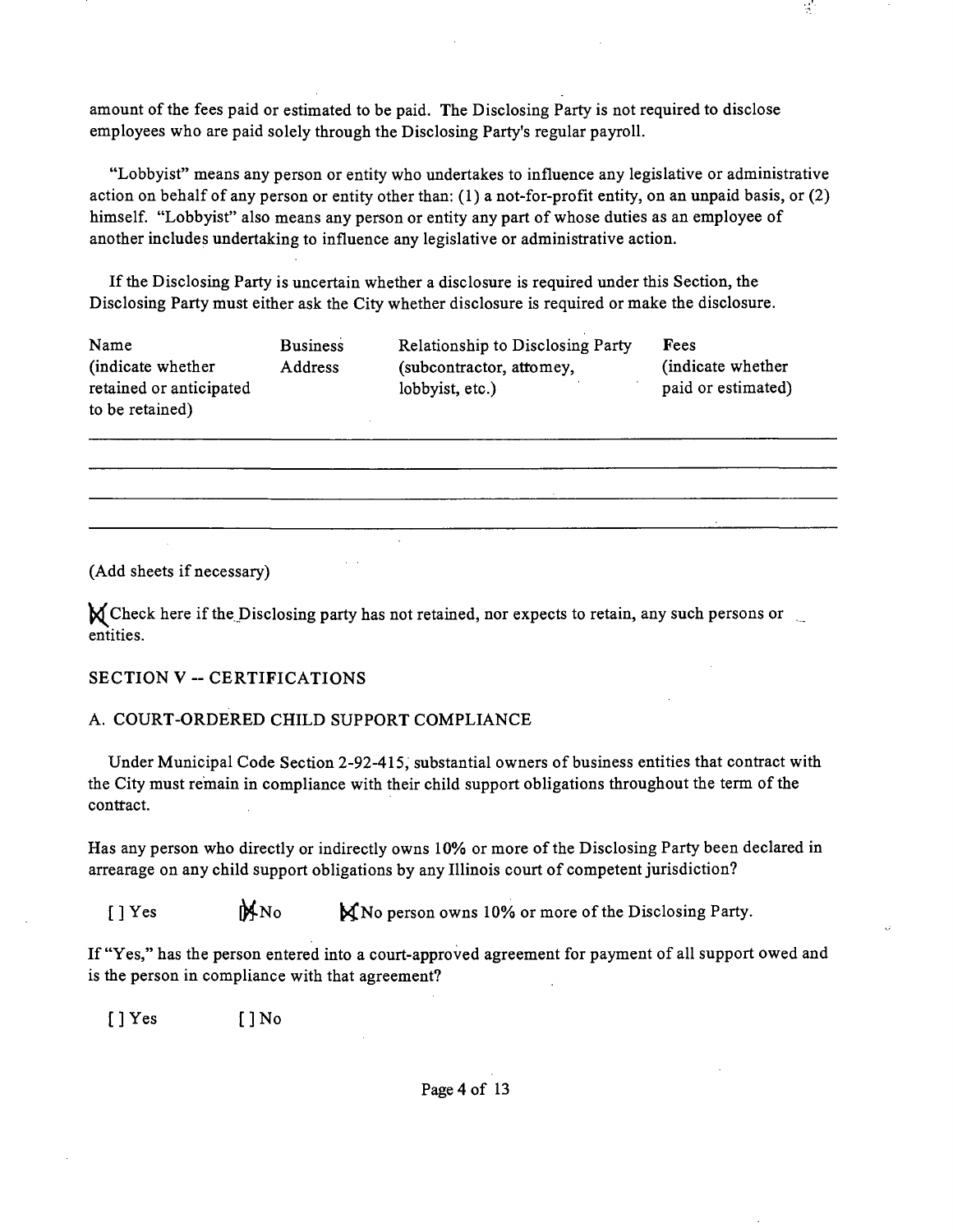#### B. FURTHER CERTIFICATIONS

1. The Disclosing Party and, ifthe Disclosing Party is a legal entity, all of those persons or entities identified in Section II.B.1. of this EDS:

- a. are not presently debarred, suspended, proposed for debarment, declared ineligible or voluntarily excluded from any transactions by any federal, state or local unit of govemment;
- b. have not, within a five-year period preceding the date of this EDS, been convicted of a criminal offense, adjudged guilty, or had a civil judgment rendered against them in connection with: obtaining, attempting to obtain, or performing a public (federal, state or local) transaction or contract under a public transaction; a violation of federal or state antitrust statutes; fraud; embezzlement; theft; forgery; bribery; falsification or destruction of records; making false statements; or receiving stolen property;
- c. are not presently indicted for or otherwise criminally or civilly charged by a govemmental entity (federal, state or local) with commission of any of the offenses enumerated in clause B.l.b. of this Section V;
- d. have not, within a five-year period preceding the date of this EDS, had one or more public ttansactions (federal, state or local) terminated for cause or default; and
- e. have not, within a five-year period preceding the date of this EDS, been convicted, adjudged guilty, or found liable in a civil proceeding, or in any criminal or civil action, including actions conceming environmental violations, instituted by the City or by the federal govemment, any state, or any other unit of local govemment.
- 2. The certifications in subparts 2, 3 and 4 concem:
- the Disclosing Party;

• any "Applicable Party" (meaning any party participating in the performance of the Matrer, including but not limited to any persons or legal entities disclosed under Section IV, "Disclosure of Subcontractors and Other Retained Parties");

• any "Affiliated Entity" (meaning a person or entity that, directly or indirectly: controls the Disclosing Party, is controlled by the Disclosing Party, or is, with the Disclosing Party, under common conttol of another person or entity. Indicia of control include, without limitation: interlocking management or ownership; identity of interests among family members, shared facilities and equipment; common use of employees; or organization of a business entity following the ineligibility of a business entity to do business with federal or state or local govemment, including the City, using substantially the same management, ownership, or principals as the ineligible entity); with respect to Applicable Parties, the term Affillated Entity means a person or entity that directly or indirectly controls the Applicable Party, is controlled by it, or, with the Applicable Party, is under common conttol of another person or entity;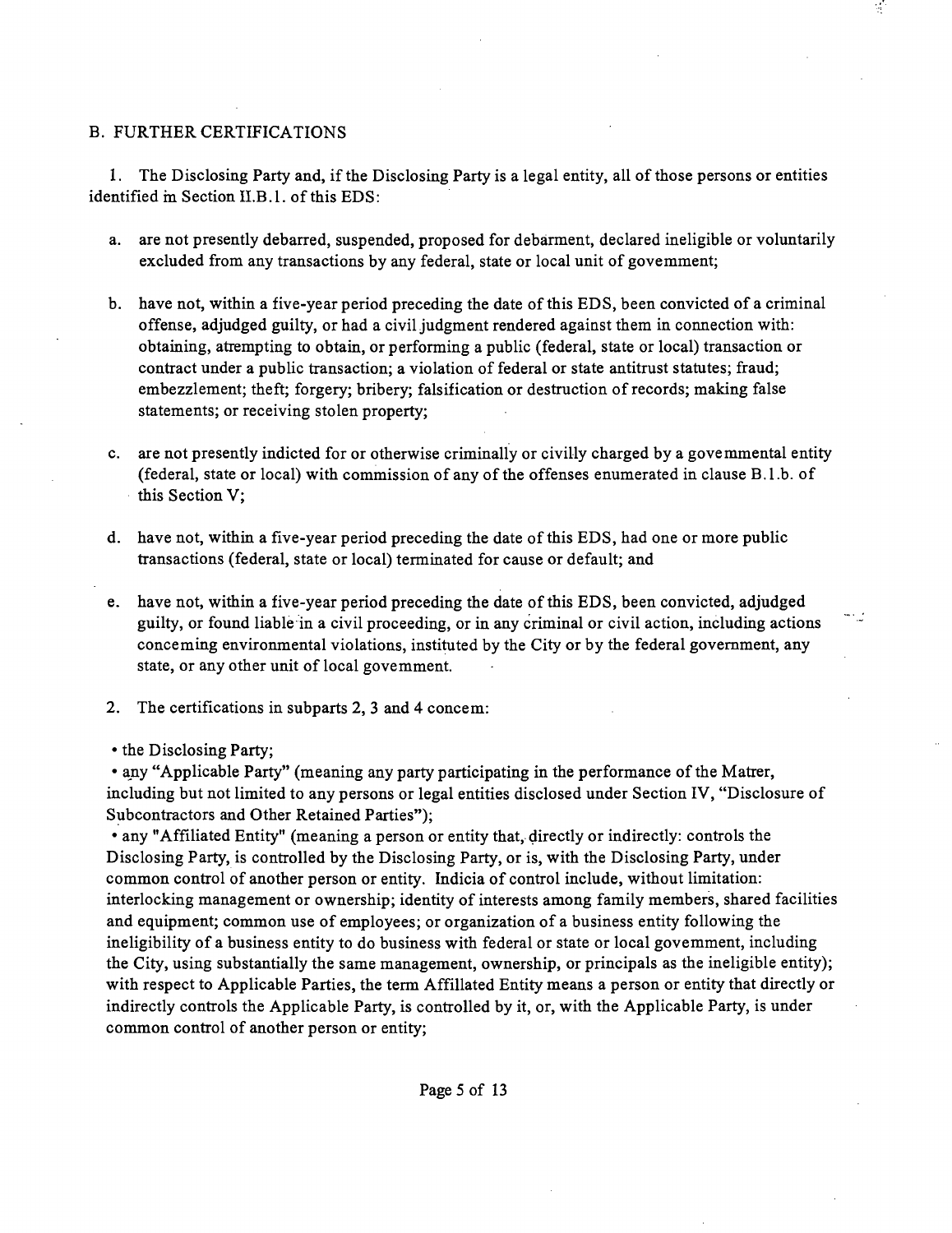• any responsible official of the Disclosing Party, any Applicable Party or any Affiliated Entity or any other official, agent or employee of the Disclosing Party, any Applicable Party or any Affiliated Entity, acting pursuant to the direction or authorization of a responsible official of the Disclosing Party, any Applicable Party or any Affiliated Entity (collectively "Agents").

Neither the Disclosing Party, nor any Applicable Party, nor any Affiliated Entity of either the Disclosing Party or any Applicable Party nor any Agents have, during the five years before the date this EDS is signed, or, with respect to an Applicable Party, an Affiliated Entity, or an Affiliated Entity of an Applicable Party during the five years before the date of such Applicable Party's or Affiliated Entity's contract or engagement in connection with the Matter:

- a. bribed or attempted to bribe, or been convicted or adjudged guilty of bribery or attempting to bribe, a public officer or employee of the City, the State of Illinois, or any agency of the federal govemment or of any state or local govemment in the United States of America, in that officer's or employee's official capacity;
- b. agreed or colluded with other bidders or prospective bidders, or been a party to any such agreement, or been convicted or adjudged guilty of agreement or collusion among bidders or prospective bidders, in resttaint of freedom of competition by agreement to bid a fixed price or otherwise; or
- c. made an admission of such conduct described in a. or b. above that is a matter of record, but have not been prosecuted for such conduct; or

d. violated the provisions of Municipal Code Section 2-92-610 (Living Wage Ordinance).

3. Neither the Disclosing Party, Affiliated Entity or Applicable Party, or any of their employees, officials, agents or partners, is barred from conttacting with any unit of state or local government as a result of engaging in or being convicted of (1) bid-rigging in violation of 720 ILCS 5/33E-3; (2) bid-rotating in violation of 720 ILCS 5/33E-4; or (3) any similar offense of any state or of the United States of America that contains the same elements as the offense of bid-rigging or bid-rotating.

4. Neither the Disclosing Party nor any Affiliated Entity is listed on any of the following lists maintained by the Office of Foreign Assets Conttol of the U.S. Department of the Treasury or the Bureau of Industry and Security of the U.S. Department of Commerce or their successors: the Specially Designated Nationals List, the Denied Persons List, the Unverified List, the Entity List and the Debarred List.

5. The Disclosing Party understands and shall comply with (1) the applicable requirements of the Govemmental Ethics Ordinance of the City, Title 2, Chapter 2-156 of the Municipal Code; and (2) all the applicable provisions of Chapter 2-56 of the Municipal Code (Office of the Inspector General).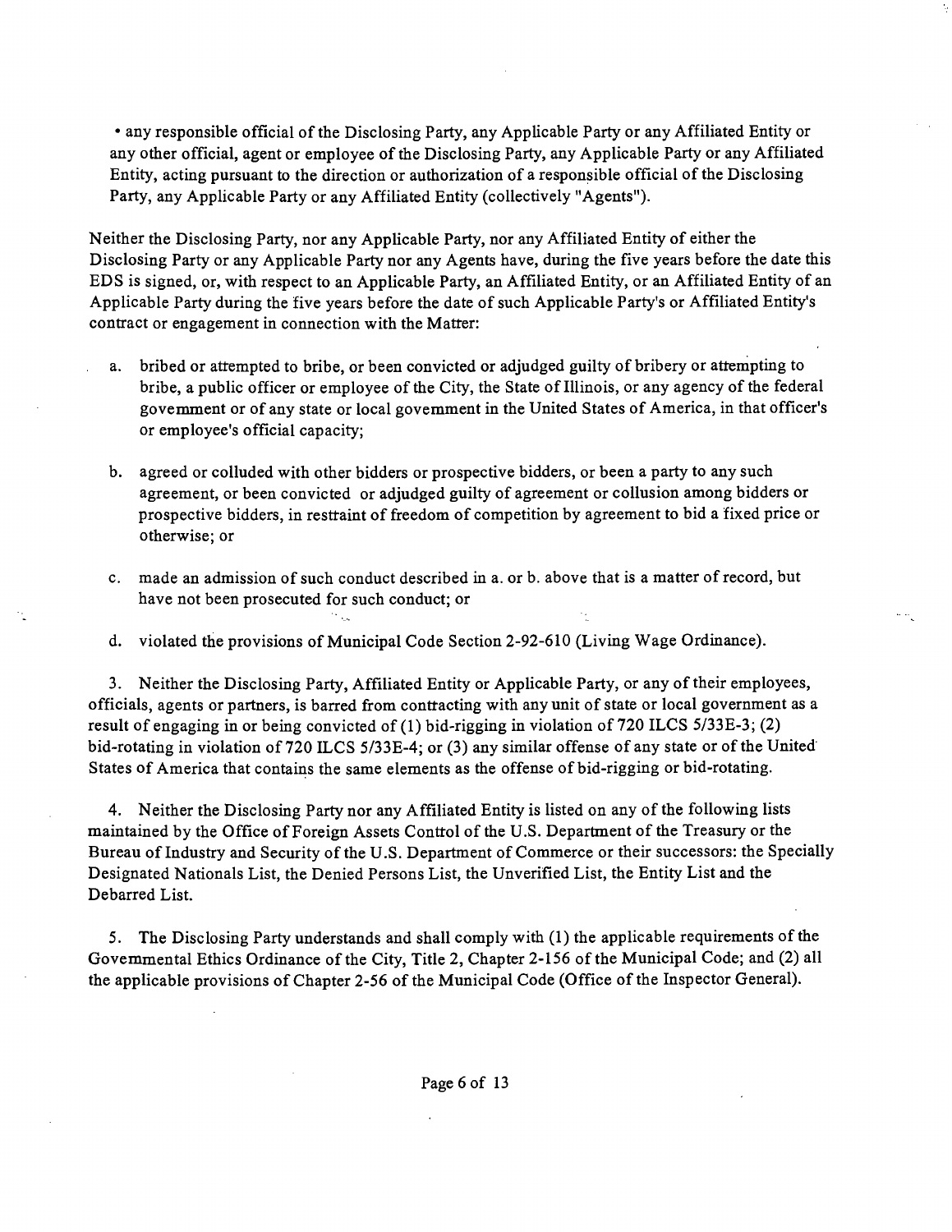6. Ifthe Disclosing Party is unable to certify to any of the above statements in this Part B (Further Certifications), the Disclosing Party must explain below:

If the letters "NA," the word "None," or no response appears on the lines above, it will be conclusively presumed that the Disclosing Party certified to the above statements.

#### C. CERTIFICATION OF STATUS AS FINANCIAL INSTITUTION

For purposes of this Part C, under Municipal Code Section 2-32-455(b), the term "financial institution" means a bank, savings and loan association, thrift, credit union, mortgage banker, mortgage broker, tmst company, savings bank, investment bank, securities broker, municipal securities broker, securities dealer, municipal securities dealer, securities underwriter, municipal securities underwriter, investment tmst, venture capital company, bank holding company, financial services holding company, or any licensee under the Consumer Installment Loan Act, the Sales Finance Agency Act, or the Residential Mortgage Licensing Act. However, "financial institution" specifically shall not include any entity whose predominant business is the providing of tax deferred, defined conttibution, pension plans to public employees in accordance with Sections 403(b) and 457 ofthe Intemal Revenue Code. (Additional definitions may be found in Municipal Code Section 2-32-455(b).)

#### 1. CERTIFICATION

The Disclosing Party certifies that the Disclosing Party (check one)

 $[ ]$  is  $\mathbb{X}$  is not

a "fmancial institution" as defined in Section 2-32-455(b) of the Municipal Code.

2. Ifthe Disclosing Party IS a financial institution, then the Disclosing Party pledges:

"We are not and will not become a predatory lender as defmed in Chapter 2-32 of the Municipal Code. We further pledge that none of our affiliates is, and none of them will become, a predatory lender as defined in Chapter 2-32 of the Municipal Code. We understand that becoming a predatory lender or becoming an affiliate of a predatory lender may resuh in the loss of the privilege of doing business with the City."

Ifthe Disclosing Party is unable to make this pledge because it or any of its affiliates (as defined in Section 2-32-455(b) of the Municipal Code) is a predatory lender within the meaning of Chapter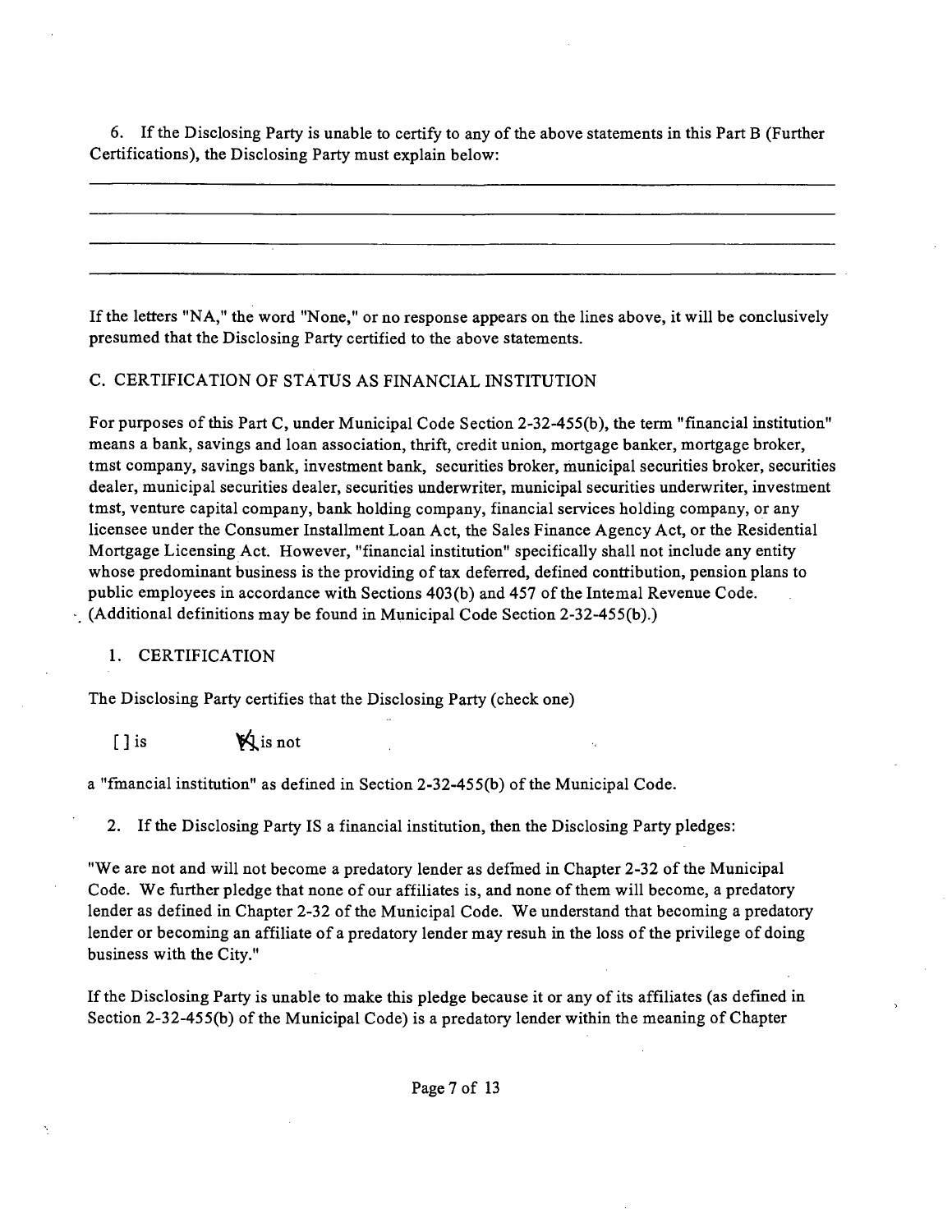2-32 ofthe Municipal Code, explain here (attach additional pages if necessary):

If the letters "NA," the word "None," or no response appears on the lines above, it will be conclusively presumed that the Disclosing Party certified to the above statements.

D. CERTIFICATION REGARDING INTEREST IN CITY BUSINESS

Any words or terms that are defined in Chapter 2-156 of the Municipal Code have the same meanings when used in this Part D.

1. In accordance with Section 2-156-110 of the Municipal Code: Does any official or employee of the City have a financial mterest in his or her own name or in the name of any other person or entity in the Matter?

 $[]$  Yes  $\mathbb{N}$  No

 $\mathcal{A}$ 

NOTE: If you checked "Yes" to Item D.l. , proceed to Items D.2. and D.3. If you checked "No" to Item D.l. , proceed to Part E.

2. Unless sold pursuant to a process of competitive bidding, or otherwise permitted, no City elected official or employee shall have a financial interest in his or her own name or in the name of any other person or entity in the purchase of any property that (i) belongs to the City, or (ii) is sold for taxes or assessments, or (iii) is sold by virtue of legal process at the suit of the City (collectively, "City Property Sale"). Compensation for property taken pursuant to the City's eminent domain power does not constimte a financial interest within the meaning of this Part D.

Does the Matter involve a City Property Sale?

 $[$  ]  $Y$ es  $[$   $]$   $N$ o

3. If you checked "Yes" to Item D.l. , provide the names and business addresses of the City officials or employees having such interest and identify the nature of such interest:

| Name | <b>Business Address</b> | Namre of Interest |  |  |  |
|------|-------------------------|-------------------|--|--|--|
|      |                         |                   |  |  |  |
|      |                         |                   |  |  |  |

4. The Disclosing Party further certifies that no prohibited fmancial interest in the Matter will be acquired by any City official or employee.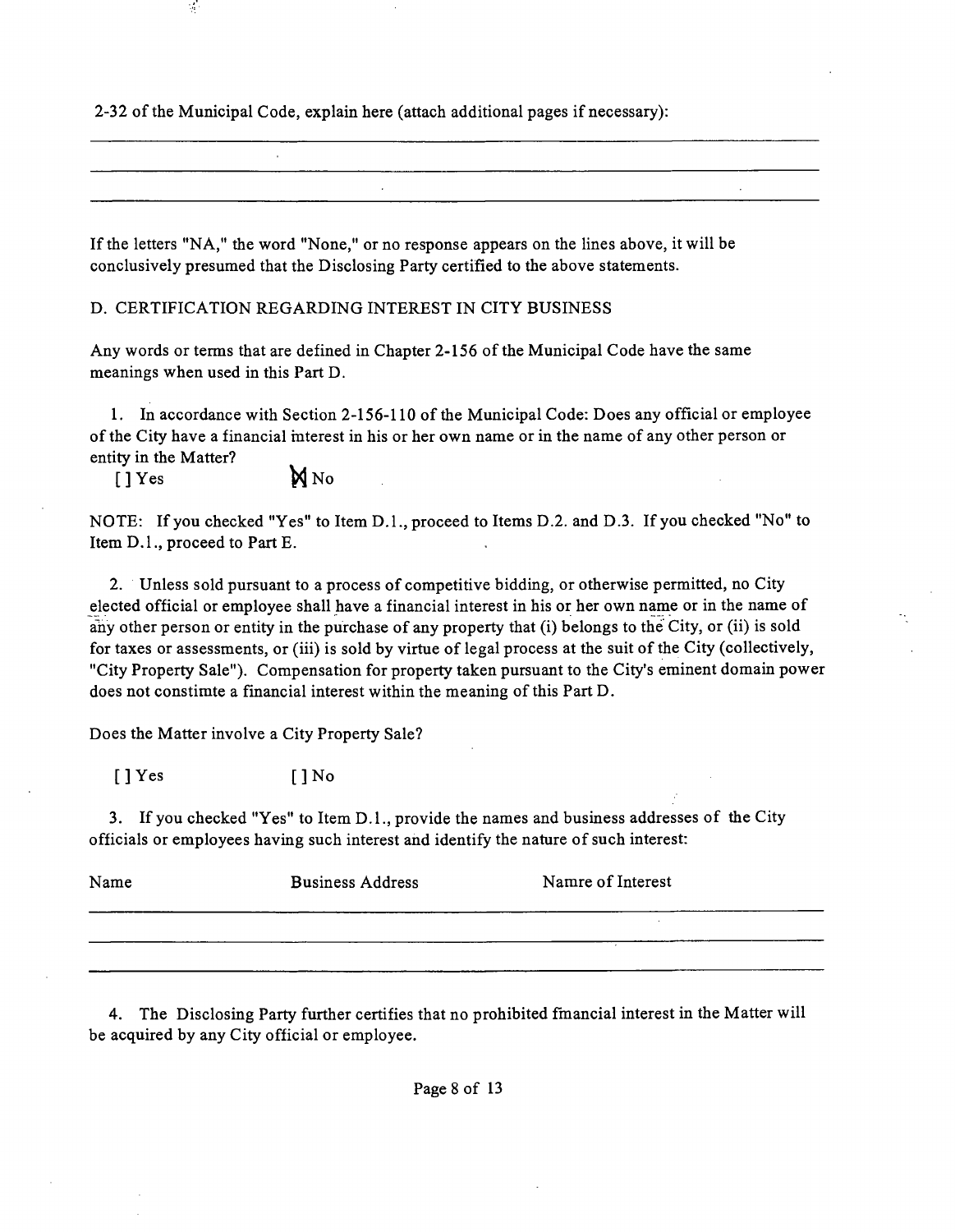# E. CERTIFICATION REGARDING SLAVERY ERA BUSINESS

 $\mathcal{A}$ 

The Disclosing Party has searched any and all records of the Disclosing Party and any and all predecessor entities for records of investments or profits from slavery, the slave industty, or slaveholder insurance policies from the slavery era (including insurance policies issued to slaveholders that provided coverage for damage to or injury or death of their slaves) and has disclosed in this EDS any and all such records to the City. In addition, the Disclosing Party must disclose the names of any and all slaves or slaveholders described in those records. Failure to comply with these disclosure requirements may make the Matter to which this EDS pertains voidable by die City.

Please check either 1. or 2. below. If the Disclosing Party checks 2., the Disclosing Party must disclose below or in an attachment to this EDS all requisite information as set forth in that paragraph 2.

1. The Disclosing Party verifies that (a) the Disclosing Party has searched any and all records of the Disclosing Party and any and all predecessor entities for records of investments or profits from slavery, the slave industry, or slaveholder insurance policies, and (b) the Disclosing Party has found no records of investments or profits from slavery, the slave industry, or slaveholder insurance policies and no records of names of any slaves or slaveholders.

2. The Disclosing Party verifies that, as a result of conducting the search in step 1(a) above, the Disclosing Party has found records relating to investments or profits from slavery, the slave industry, or slaveholder insurance policies and/or the names of any slaves or slaveholders. The Disclosing Party verifies that the following constitutes full disclosure of all such records: esta el

#### **SECTION VI ~ CERTIFICATIONS FOR FEDERALLY-FUNDED MATTERS**

NOTE: If the Matter is federally funded, complete this Section VI. If the Matter is not federally funded, proceed to Section VII.

#### A. CERTIFICATION REGARDING LOBBYING

1. List below the names of all persons or entities registered under the federal Lobbying Disclosure Act of 1995 who have made lobbying contacts on behalf of the Disclosing Party with respect to the Matter: (Begin list here, add sheets as necessary):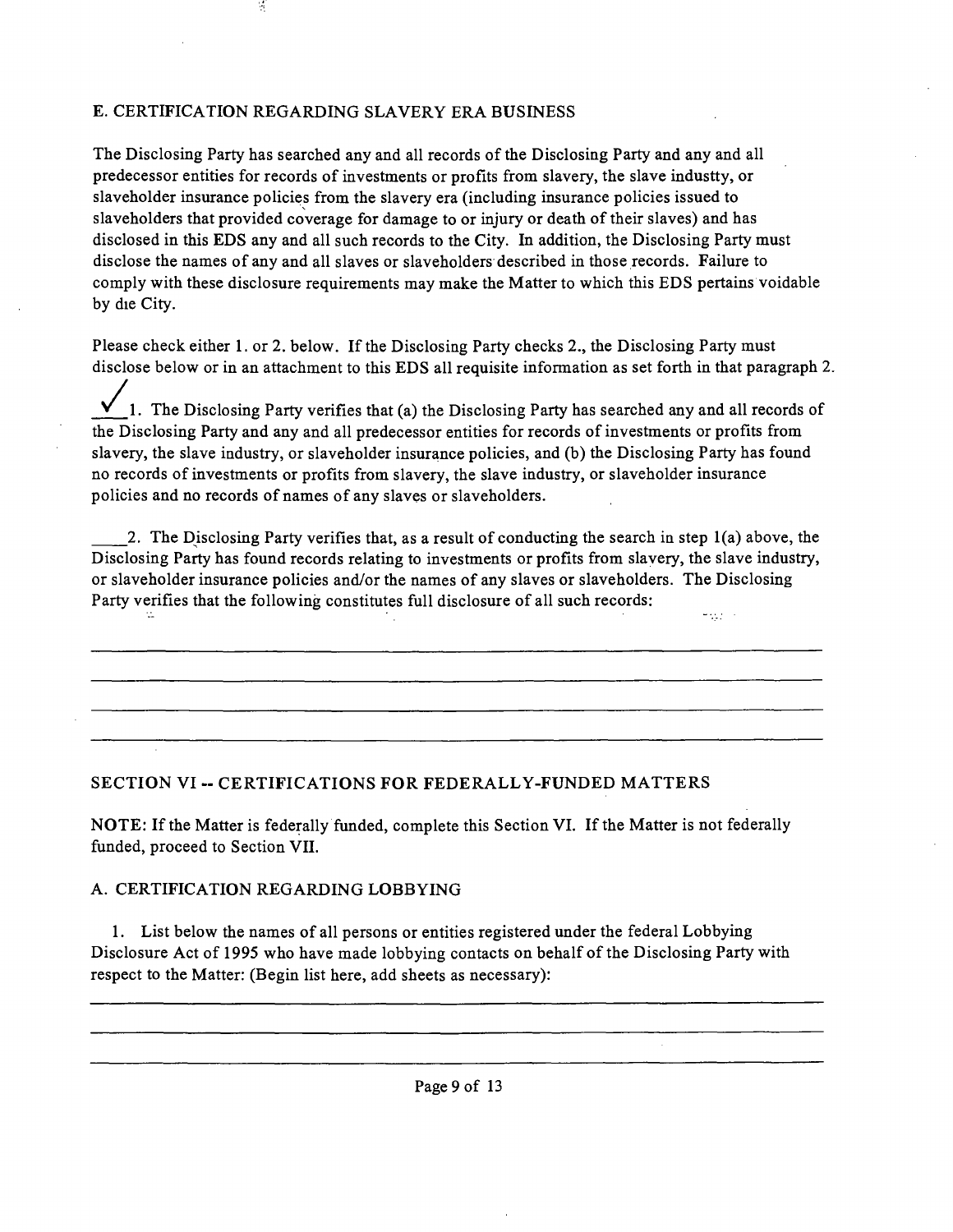(If no explanation appears or begins on the lines above, or ifthe letters "NA" or if the word "None" appear, it will be conclusively presumed that the Disclosing Party means that NO persons or entities registered under the Lobbying Disclosure Act of 1995 have made lobbying contacts on behalf of the Disclosing Party with respect to the Matter.)

 $\overline{)}$ 

Ķ.

2. The Disclosing Party has not spent and will not expend any federally appropriated funds to pay any person or entity listed m Paragraph A.l . above for his or her lobbying activities or to pay any person or entity to influence or attempt to influence an officer or employee of any agency, as defined by applicable federal law, a member of Congress, an officer or employee of Congress, or an employee of a member of Congress, in connection with the award of any federally funded contract, making any federally funded grant or loan, entering into any cooperative agreement, or to extend, continue, renew, amend, or modify any federally funded conttact, grant, loan, or cooperative agreement.

3. The Disclosing Party will submit an updated certification at the end of each calendar quarter in which there occurs any event that materially affects the accuracy of the statements and information set forth in paragraphs A.1. and A.2. above.

If the Matter is federally funded and any funds other than federally appropriated funds have been or will be paid to any person or entity for influencing or attempting to influence an officer or eniployee of any agency (as defmed by applicable federal law), a member of Congress, an officer or employee of Congress, or an employee of a member of Congress in connection with the Matter, the Disclosing Party must complete and submit Standard Form-LLL, "Disclosure Form to Report Lobbying," in accordance with its instmctions. The form may be obtained online from the federal Office of Management and Budget (OMB) web site at http://www.whitehouse.gov/omb/grants/sflllin.pdf, linked on the page http://www.whitehouse.gov/omb/grants/grants\_forms.html.

4. The Disclosing Party certifies that either: (i) it is not an organization described in section 501(c)(4) of the Intemal Revenue Code of 1986; or (ii) it is an organization described in section 501(c)(4) of the Internal Revenue Code of 1986 but has not engaged and will not engage in "Lobbying Activities".

5. Ifthe Disclosing Party is the Applicant, the Disclosing Party must obtain certifications equal in form and substance to paragraphs A.1. through A.4. above from all subconttactors before it awards any subconttact and the Disclosing Party must maintain all such subconttactors' certifications for the duration of the Matter and must make such certifications promptly available to the City upon request.

#### B. CERTIFICATION REGARDING EQUAL EMPLOYMENT OPPORTUNITY

If the Matter is federally funded, federal regulations require the Applicant and all proposed subcontractors to submit the following information with their bids or in writing at the outset of negotiations.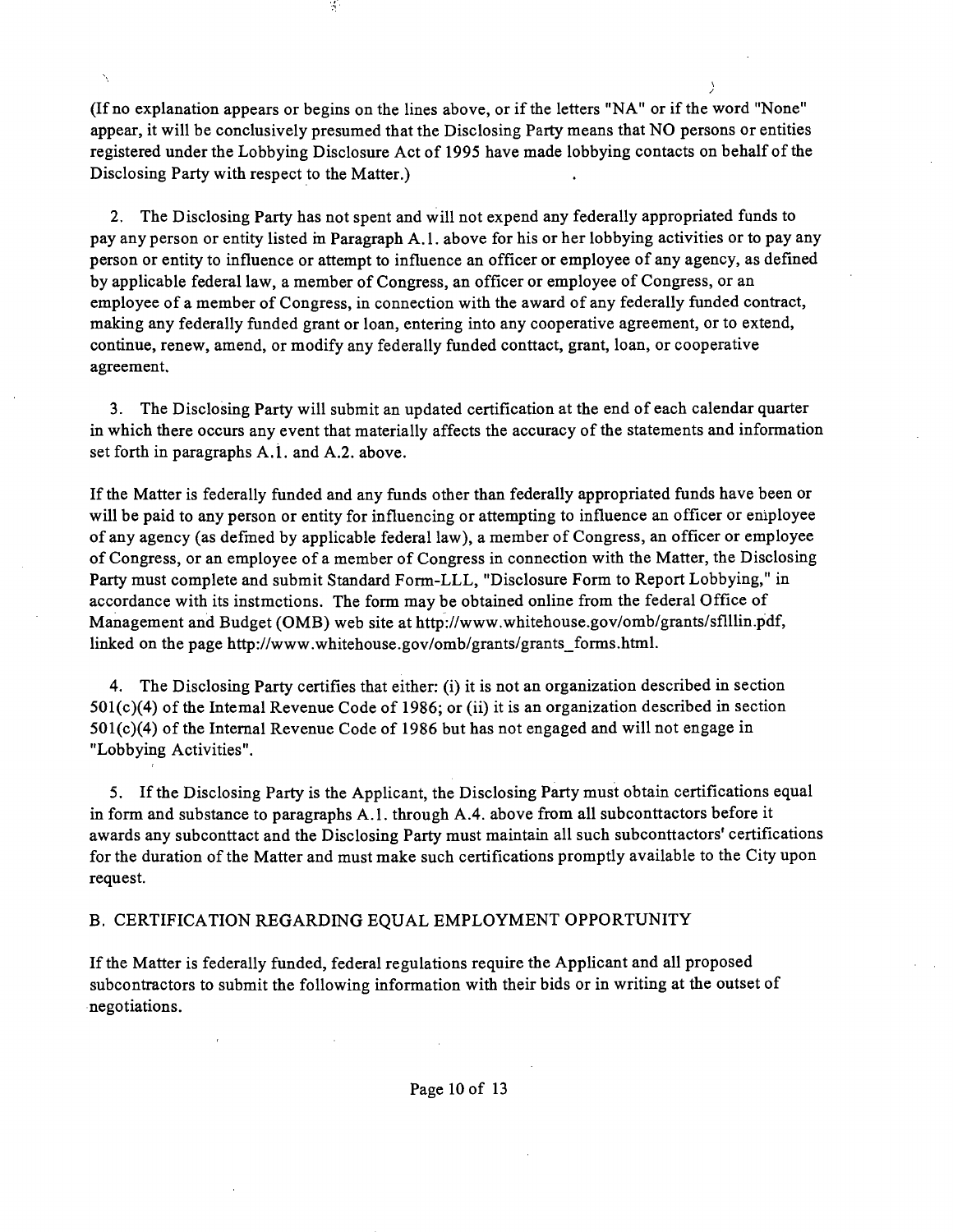Is the Disclosing Party the Applicant?

 $[ ]$  Yes  $[ ]$  No

If "Yes," answer the three questions below:

1. Have you developed and do you have on file affirmative action programs pursuant to applicable federal regulations? (See 41 CFR Part 60-2.)

 $\mathcal{A}$ 

 $[$  ] Yes  $[$   $]$  No

2. Have you filed with the Joint Reporting Committee, the Director of the Office of Federal Contract Compliance Programs, or the Equal Employment Opportunity Commission all reports due under the applicable filing requirements?

 $[$  ] Yes  $[$   $]$  No

3. Have you participated in any previous contracts or subcontracts subject to the equal opportunity clause?

[] Yes [] No

If you checked "No" to question 1. or 2. above, please provide an explanation:

**SECTION VII - ACKNOWLEDGMENTS, CONTRACT INCORPORATION, COMPLIANCE, PENALTIES, DISCLOSURE** 

The Disclosing Party understands and agrees that:

A. By completing and filing this EDS, the Disclosing Party acknowledges and agrees, on behalf of itself and the persons or entities named in this EDS, that the City may investigate the creditworthiness of some or all of the persons or entities named in this EDS.

B. The certifications, disclosures, and acknowledgments contained in this EDS will become part of any contract or other agreement between the Applicant and the City in connection with the Matter, whether procurement. City assistance, or other City action, and are material inducements to the City's execution of any contract or taking other action with respect to the Matter. The Disclosing Party understands that it must comply with all statutes, ordinances, and regulations on which this EDS is based.

C. The City's Govemmental Ethics and Campaign Financing Ordinances, Chapters 2-156 and 2-164 of the Municipal Code, impose certain duties and obligations on persons or entities seeking City conttacts, work, business, or transactions. The full text of these ordinances and a training program is available on line at www.cityofchicago.org/Ethics. and may also be obtained from the City's Board of Ethics, 740 N . Sedgwick St., Suite 500, Chicago, IL 60610, (312) 744-9660. The Disclosmg Party must comply fully with the applicable ordinances.

Page 11 of 13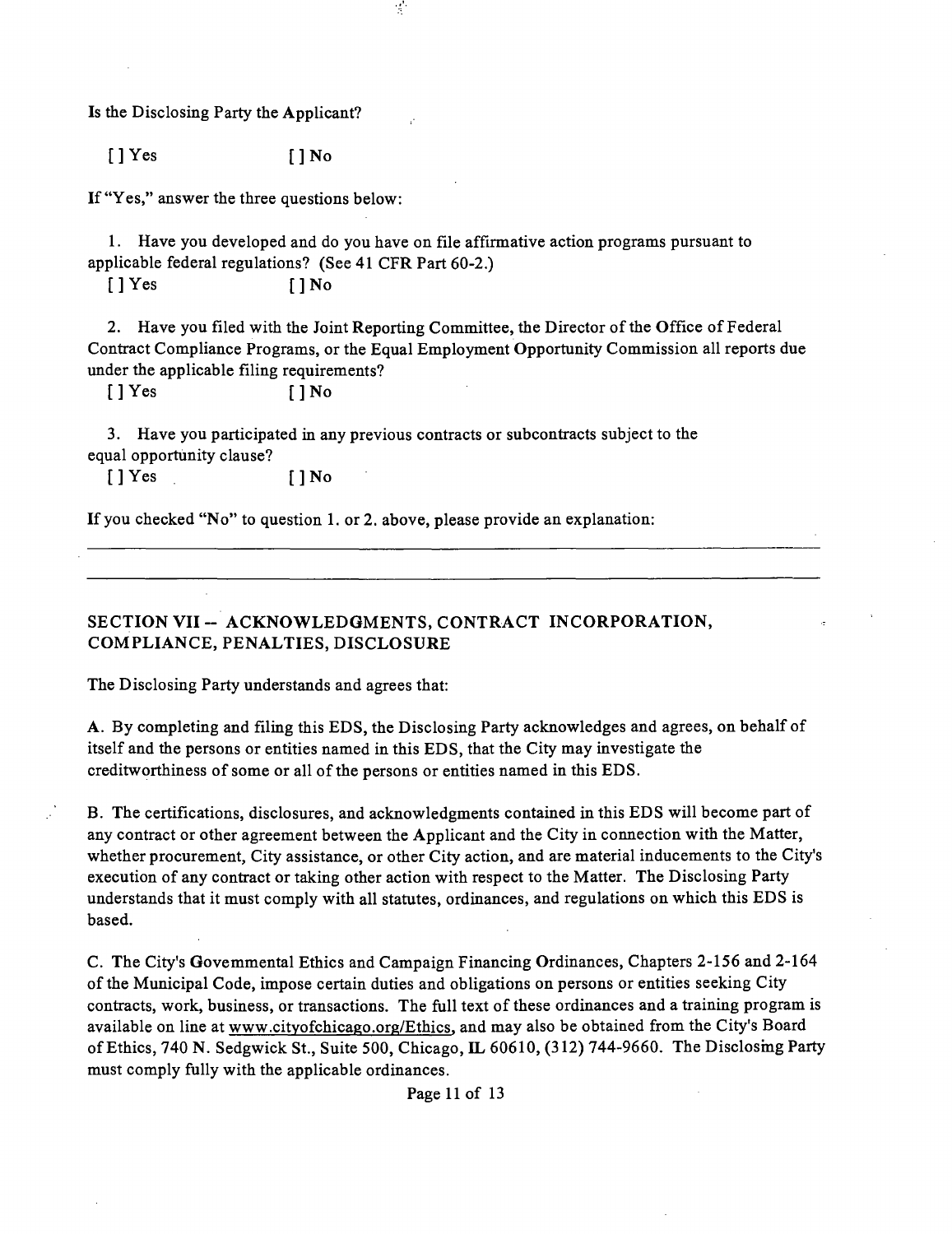D. If the City determines that any information provided m this EDS is false, incomplete or inaccurate, any contract or other agreement in connection with which it is submitted may be rescinded or be void or voidable, and the City may pursue any remedies under the contract or agreement (if not rescinded, void or voidable), at law, or in equity, including terminating the Disclosing Party's participation in the Matter and/or declining to allow the Disclosing Party to participate in other ttansactions with the City. Remedies at law for a false statement of material fact may include incarceration and an award to the City of tteble damages.

ŕ.

÷.

E. It is the City's policy to make this document available to the public on its Intemet site and/or upon request. Some or all of the information provided on this EDS and any attachments to this EDS may be made available to the public on the Intemet, in response to a Freedom of Information Act request, or otherwise. By completing and signing this EDS, the Disclosing Party waives and releases any possible rights or claims which it may have against the City in connection with the public release of information contained in this EDS and also authorizes the City to verify the accuracy of any information submitted in this EDS.

F. The information provided in this EDS must be kept current. In the event of changes, the Disclosing Party must supplement this EDS up to the time the City takes action on the Matter. If the Matter is a conttact being handled by the City's Department of Procurement Services, the Disclosing Party must update this EDS as the contract requires.

The Disclosing Party represents and warrants that:

G. The Disclosing Party has net withheld or reserved any disclosures as to economic interests in the Disclosing Party, or as to the Matter, or any information, data or plan as to the intended use or purpose for which the Applicant seeks City Council or other City agency action.

For purposes ofthe certifications in H.l . and H.2. below, the term "affiliate" means any person or entity that, directly or indirectly: controls the Disclosing Party, is controlied by the Disclosing Party, or is, with the Disclosing Party, under common control of another person or entity. Indicia of control include, without limitation: interlocking management or ownership; identity of interests among family members; shared facilities and equipment; common use of employees; or organization of a business entity following the ineligibility of a business entity to do business with the federal govemment or a state or local govemment, including the City, using substantially the same management, ownership, or principals as the ineligible entity.

H.1. The Disclosing Party is not delinquent in the payment of any tax administered by the Illinois Department of Revenue, nor are the Disclosmg Party or its affiliates delinquent in paying any fine, fee, tax or other charge owed to the City. This includes, but is not limited to, all water charges, sewer charges, license fees, parking tickets, property taxes or sales taxes.

H.2 If the Disclosing Party is the Applicant, the Disclosing Party and its affiliates wlil not use, nor permit their subcontractors to use, any facility on the U.S. EPA's List of Violating Facilities in connection with the Matter for the duration of time that such facility remains on the list.

# Page 12 of 13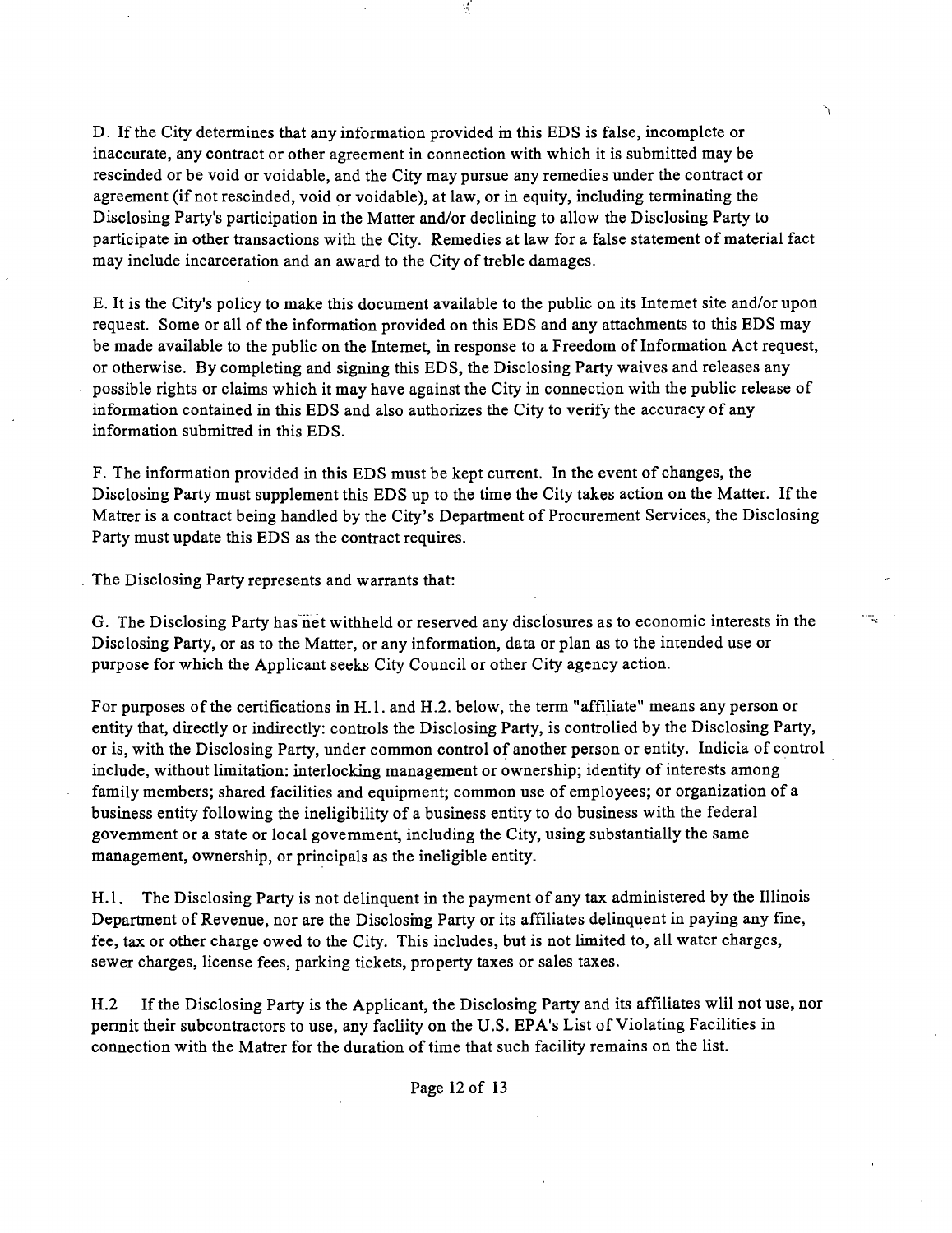H.3 If the Disclosing Party is the Applicant, the Disclosing Party will obtain from any conttactors/subconttactors hired or to be hired in connection with the Matter certifications equal in form and substance to those in H.l . and H.2. above and will not, without the prior written consent of the City, use any such contractor/subcontractor that does not provide such certifications or that the Disclosing Party has reason to believe has not provided or cannot provide tmthful certifications.

NOTE: If the Disclosing Party cannot certify as to any of the items in H.1., H.2. or H.3. above, an explanatory statement must be attached to this EDS,

#### **CERTIFICATION**

Under penalty of perjury, the person signing below: (1) warrants that he/she is authorized to execute this EDS on behalf of the Disclosing Party, and (2) warrants that all certifications and statements contained in this EDS are tme, accurate and complete as ofthe date fumished to the City.

 $Sophia$   $H.Guc, D'H$ <br>(Print or type name of Disclosing Party)

Date:  $27 \text{ Jcb} 2011$ 

B۷: Tier i DVM

(sign here)

 $\frac{S_{\text{H}}}{(2\pi)^{N+1}}$  (Priat or type name of person signing)

Director

(Print or type title of person signing)

 $\frac{1}{\sqrt{2}}$  Country *Allanes* Signed, and sworn to before me on (date)  $\partial^2$   $\partial^2$ *at CL2~^<7^ Countw^/^ (state). ~*   $20/1$  $\_\,$ , by  $\_\,$ Notary Public. *Commission expires: /2* 

**OFFICIAL SEAL USA PILOT NOTARY PU8UC • STATE OF UMOIS MY COMMSSION EXPIRES: 12/22/13** 

Page 13 of 13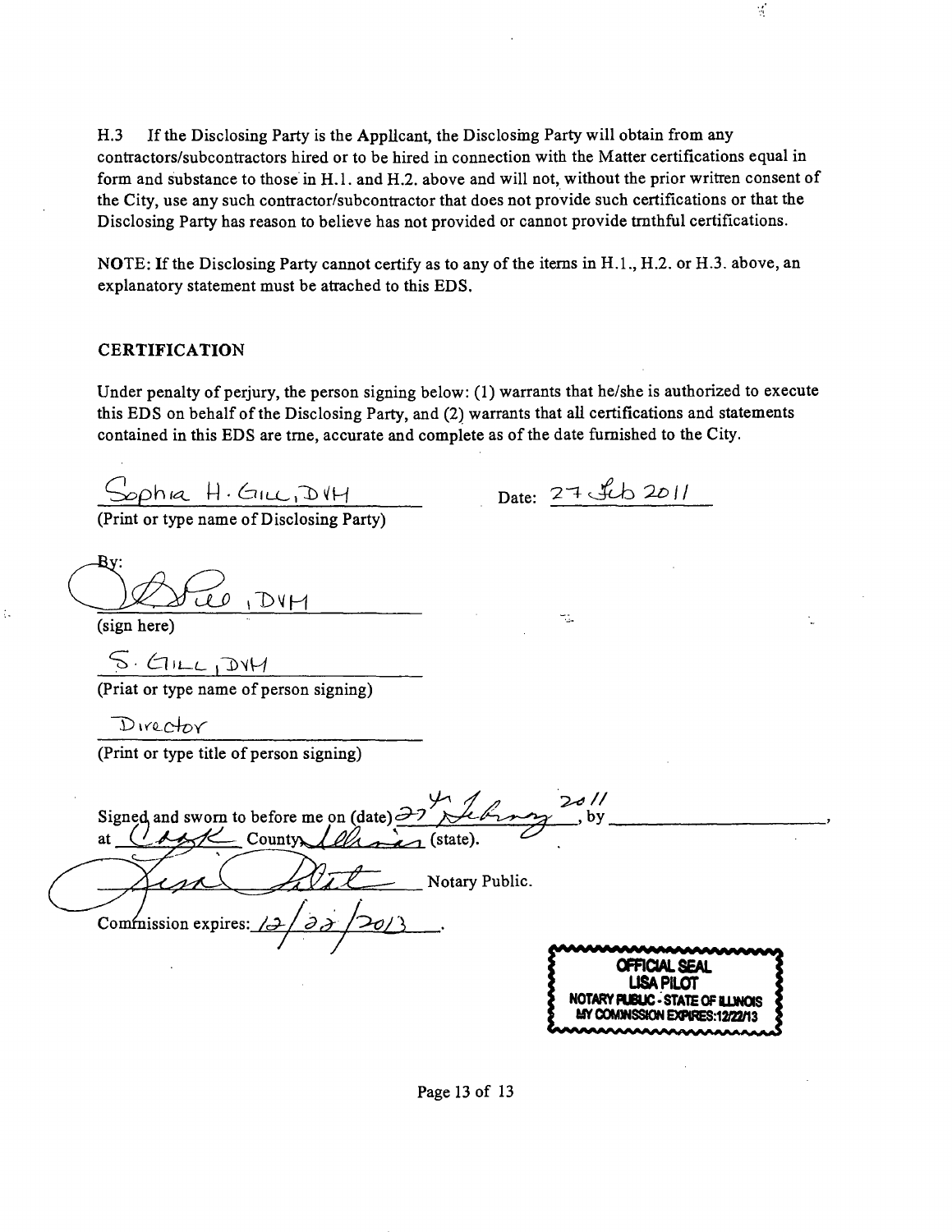#### **CITY OF CHICAGO ECONOMIC DISCLOSURE STATEMENT AND AFFIDAVIT APPENDIX A**

 $\mathcal{L}$ 

#### **FAMILIAL RELATIONSHIPS WITH ELECTED CITY OFFICIALS AND DEPARTMENT HEADS**

**This Appendix Is to be completed only by (a) the Applicant, and (b) any legal entity**  which has a direct ownership interest in the Applicant exceeding 7.5 percent. It is not to be **completed by any legal entity which has only an indirect ownership interest in the**  Applicant.

Under Municipal Code Section 2-154-015, the Disclosiag Party must disclose whether such Disclosing Party or any "Applicable Party" or any Spouse or Domestic Partner thereof currendy has a "familial relationship" with any elected city official or department head. A "familial relationship" exists if, as of the date this EDS is signed, the Disclosing Party or any "Applicable Party" or any Spouse or Domestic Partner thereof is related, by blood or adoption, to the mayor, any alderman, the city clerk, the city treasurer or any city department head as parent, child, brother or sister, aunt or uncle, niece or nephew, grandparent, grandchild, father-in-law, mother-m-law, son-in-law, daughter-m-law, stepfather or stepmother, stepson or stepdaughter, stepbrother or stepsister or half-brother or half-sister.

"Applicable Party" means (1) all corporate officers of the Disclosing Party, if the Disclosing Party is a corporation; all partners of the Disclosing Party, if the Disclosing Party is a general partnership; all general partners and limited partners of the Disclosing Party, if the Disclosing Party is a limited partnership; all managers, managmg members and members of the Disclosing Party, if the Disclosing Party is a limated liability company; (2) all principal officers of the Disclosing Party; and (3) any person having more than a 7.5 percent ownership interest in the Disclosing Party. "Principal officers" means the president, chief operating officer, executive director, chief financial officer, treasurer or secretary of a legal entity or any person exercising similar authority.

Does the Disclosiag Party or any "Applicable Party" or any Spouse or Domestic Partner thereof currently have a "familial relationship" with an elected city official or department head?

**N.No** 

• Yes

If yes, please identify below  $(1)$  the name and title of such person,  $(2)$  the name of the legal entity to which such person is connected; (3) the name and title of the elected city official or department head to whom such person has a familial relationship, and (4) the precise nature of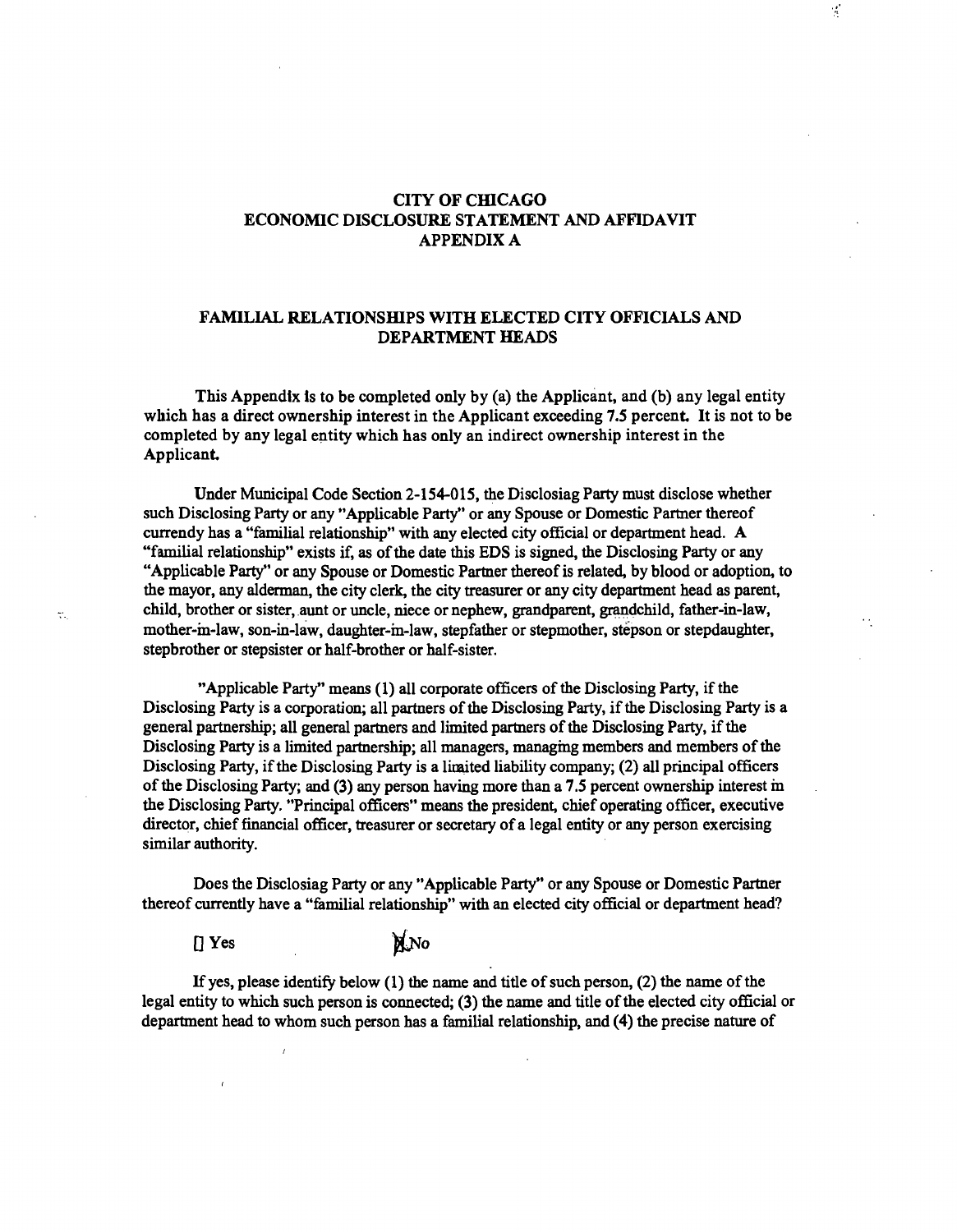such familial relationship.

#### **CERTIFICATION**

Under penalty of perjury, the person signing below: (1) warrants that he/she is authorized to execute this EDS on behalf of the Disclosing Party, and (2) warrants that all certifications and statements contained in this EDS are tme, accurate and complete as of the date fumished to the City.

 $S$ ophia  $H$ . ETILL, DVH.

Date: 27 feb 2011

(Print or type name of Disclosing Party)

Ъ.  $H$ (Sign here)

 $G.E111 F DY H$ <br>(Print or type name of person signing)

(Print or type title of person signing)

Signed and swom to before me on (date) <sup>27</sup>/ *Leb<sub>1</sub>*by at (*d. A. County, <i>Lebia* Assae).  $\chi$ County, An Alter Commission expires:  $\equiv$  Notary Public.



 $\mathcal{D}$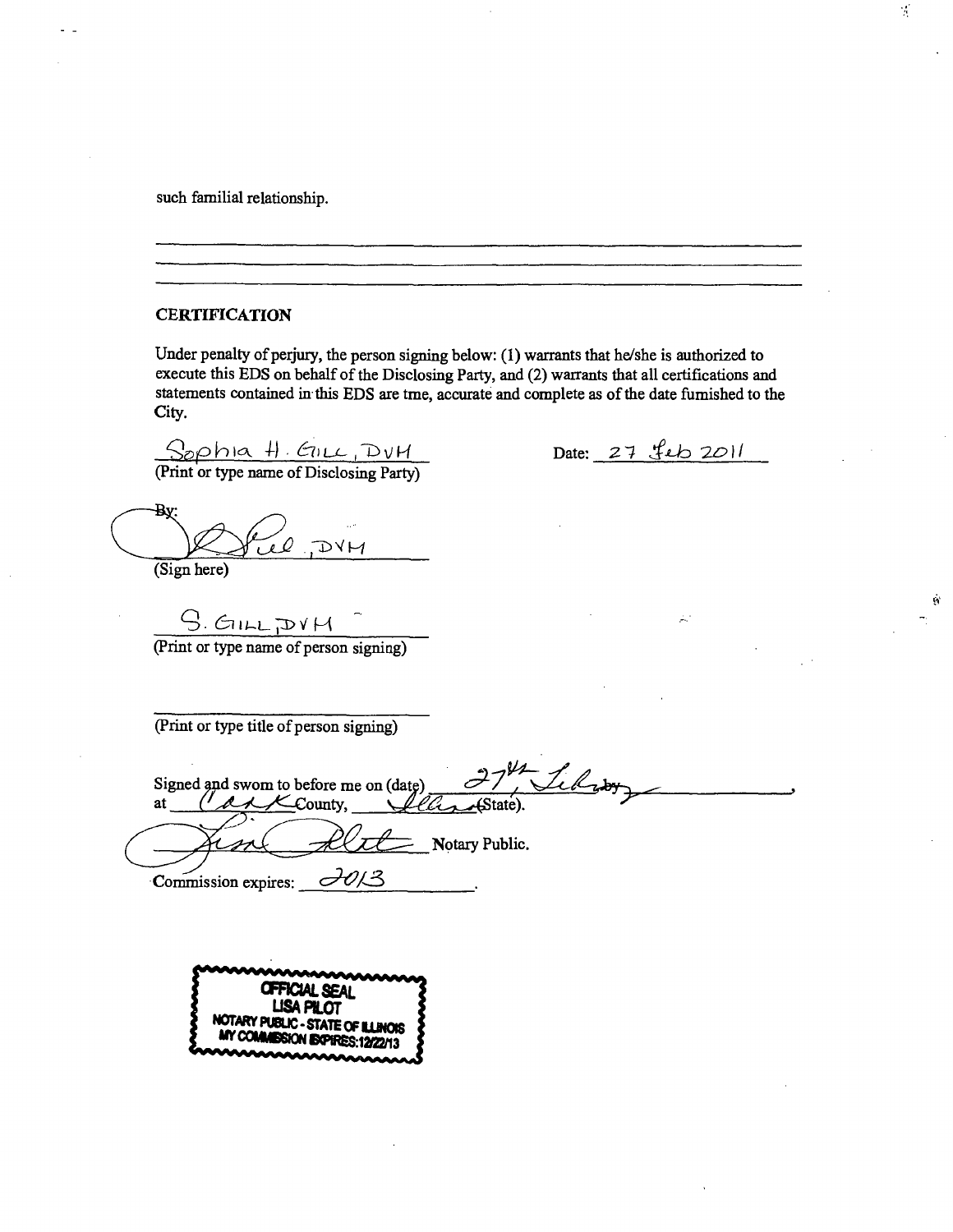# CITY OF CHICAGO ECONOMIC DISCLOSURE STATEMENT AND AFFIDAVIT

 $148.5$ 

#### **SECTION I -- GENERAL INFORMATION**

A. Legal name of Disclosing Party submitting this EDS. Include d/b/a/ if applicable:

Danny Mark

Check ONE of the following three boxes:

Indicate whether Disclosing Party submitting this EDS is:

1.  $\lceil \cdot \rceil$  the Applicant OR

*2. [] a legal entity holding a direct or indirect interest in the Applicant. State the legal name of the*  Applicant in which Disclosing Party holds an interest: */hlass Vaurex* 

*3. Ha specified legal entity with a right of conttol (see Section II.B. 1 .b.) State the legal name of the entity in which Disclosing Party holds a right of control: / 2550r/J*  $\overline{\theta w}$  */*  $\overline{\theta}$ 

| B. Business address of Disclosing Party: |                          |                                                                                                                         |        |  |
|------------------------------------------|--------------------------|-------------------------------------------------------------------------------------------------------------------------|--------|--|
|                                          | $\overline{\phantom{a}}$ |                                                                                                                         |        |  |
| C. Telephone:<br>$\mathbf{Fax}:$         |                          | <u>and the second second second second second second second second second second second second second second second</u> | Email: |  |
|                                          |                          |                                                                                                                         |        |  |

*D.* Name of contact person: *f/an Mark* 

E. Federal Employer Identification No. (if you have one):

F. Brief description of contract, transaction or other undertaking (referred to below as the "Matrer") to which this EDS pertains. (Include project number and location of property, if applicable):

*-z^S^^fy d Vr/ (p<ic7 -2y^2 -T ^a/c<tj^ /fyf. , ^-/yy 6^6 y6* 

G. Which City agency or department is requesting this EDS? *(29/07 For lug & /prof cese plann (ng*)

Ifthe Matter is a contract being handled by the City's Department of Procurement Services, please complete the following:

| Specification # | and Contract # |  |
|-----------------|----------------|--|
|                 |                |  |

Ver. 11-01-05 Page 1 of 13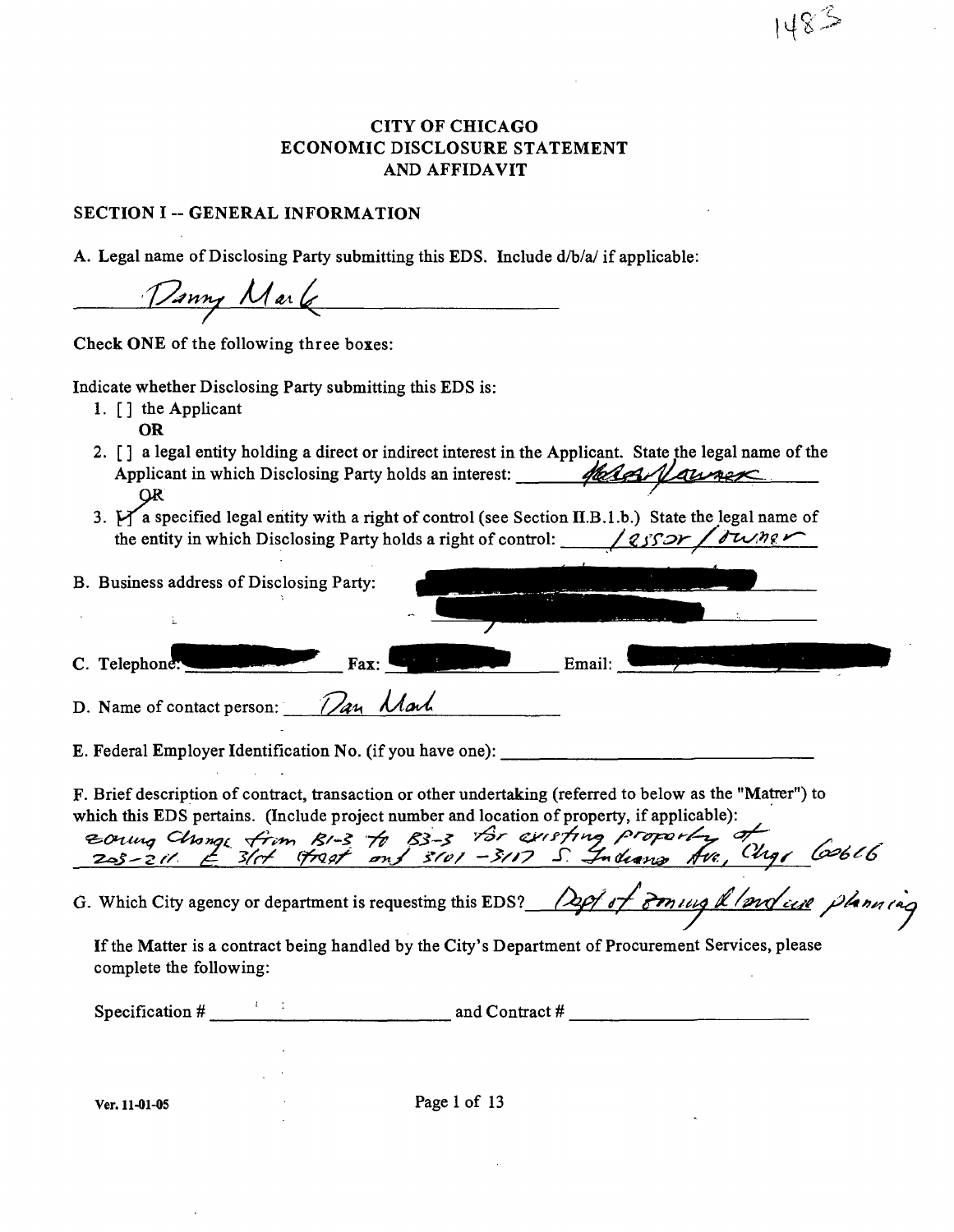# **SECTION II ~ DISCLOSURE OF OWNERSHIP INTERESTS**

# A. NATURE OF DISCLOSING PARTY

| Indicate the nature of the Disclosing Party: |                                                          |
|----------------------------------------------|----------------------------------------------------------|
| $\mathbf{V}$ Person                          | [] Limited liability company*                            |
| [] Publicly registered business corporation  | [] Limited liability partnership*                        |
| [] Privately held business corporation       | [] Joint venture*                                        |
| [] Sole proprietorship                       | [] Not-for-profit corporation                            |
| [] General partnership*                      | (Is the not-for-profit corporation also a $501(c)(3)$ )? |
| [] Limited partnership*                      | $\lceil \, \rceil$ Yes<br>I I No                         |
| $\lceil \cdot \rceil$ Tmst                   | [] Other (please specify)                                |
|                                              |                                                          |

\* Note B.l.b below.

2. For legal entities, the state (or foreign country) of incorporation or organization, if applicable:

3. For legal entities not organized in the State of Illinois: Has the organization registered to do business in the State of Illinois as a foreign entity?

 $[ ]$  Yes  $[ ]$  No  $[ ]$  N/A

B. IF THE DISCLOSING PARTY IS A LEGAL ENTITY:

l.a. List below the full names and titles of all executive officers and all directors ofthe entity. For not-for-profit corporations, also list below all members, if any, which are legal entities. If there are no such members, write "no members." For tmsts, estates or other similar entities, list below the legal titleholder(s).

Name Title the contract of the contract of the contract of the contract of the contract of 

1 .b. If you checked "General partnership," "Limited partaership," "Limited liability company," "Limited liability partaership" or "Joint ventare" in response to Item A.l . above (Natare of Disclosing Party), list below the name and title of each general partner, managing member, manager or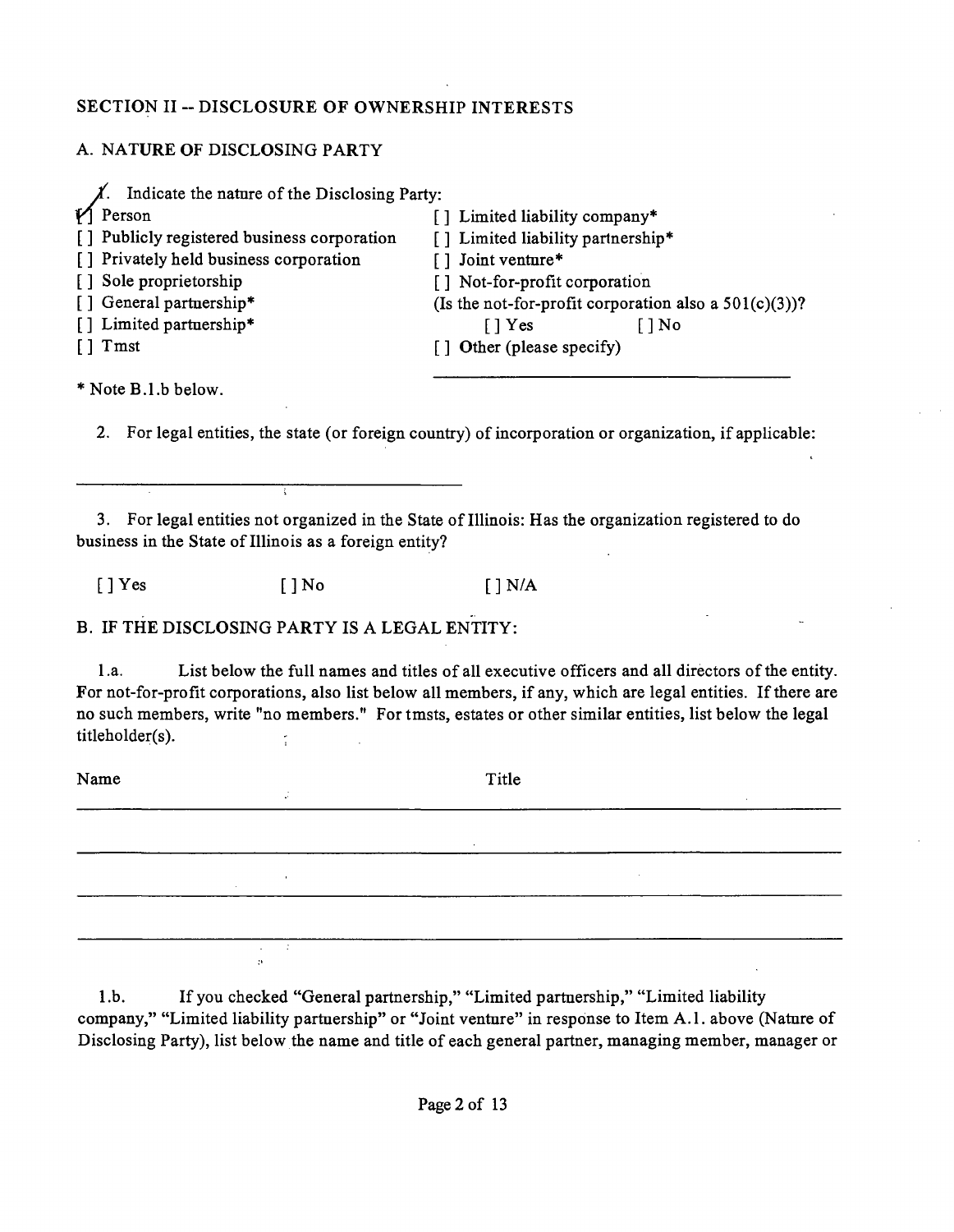any other person or entity that controls the day-to-day management ofthe Disclosing Party. NOTE: Each legal entity listed below must submit an EDS on its own behalf

| Name |  | Title |  |  |
|------|--|-------|--|--|
|      |  |       |  |  |
|      |  |       |  |  |
|      |  |       |  |  |

2. Please provide the following information conceming each person or entity having a direct or mdirect beneficial interest (including ownership) in excess of 7.5% of the Disclosing Party. Examples of such an interest include shares in a corporation, partnership interest in a partaership or joint ventare, interest of a member or manager in a limited liability company, or interest of a beneficiary of a tmst, estate or other similar entity. If none, state "None." NOTE: Pursuant to Section 2-154-030 of the Municipal Code of Chicago ("Municipal Code"), the City may require any such additional information from any applicant which is reasonably intended to achieve full disclosure.

| Name | <b>Business Address</b> | Percentage Interest in the<br><b>Disclosing Party</b> |  |
|------|-------------------------|-------------------------------------------------------|--|
|      | of the company of the   |                                                       |  |
|      | ÷.                      | $\sim$                                                |  |
|      |                         |                                                       |  |

# **SECTION III -- BUSINESS RELATIONSHIPS WITH CITY ELECTED OFFICIALS**

Has the Disclosing Party had a "business relationship," as defined in Chapter 2-156 ofthe Municipal Code, with any City elected official in the 12 months before the date this EDS is signed?

[]Yes

Ý,

If yes, please identify below the name(s) of such City elected official(s) and describe such relationship(s):

# **SECTION IV ~ DISCLOSURE OF SUBCONTRACTORS AND OTHER RETAINED PARTIES**

The Disclosing Party must disclose the name and business address of each subconttactor, attomey, lobbyist, accountant, consultant and any other person or entity whom the Disclosing Party has retained or expects to retain in connection with the Matter, as well as the nature of the relationship, and the total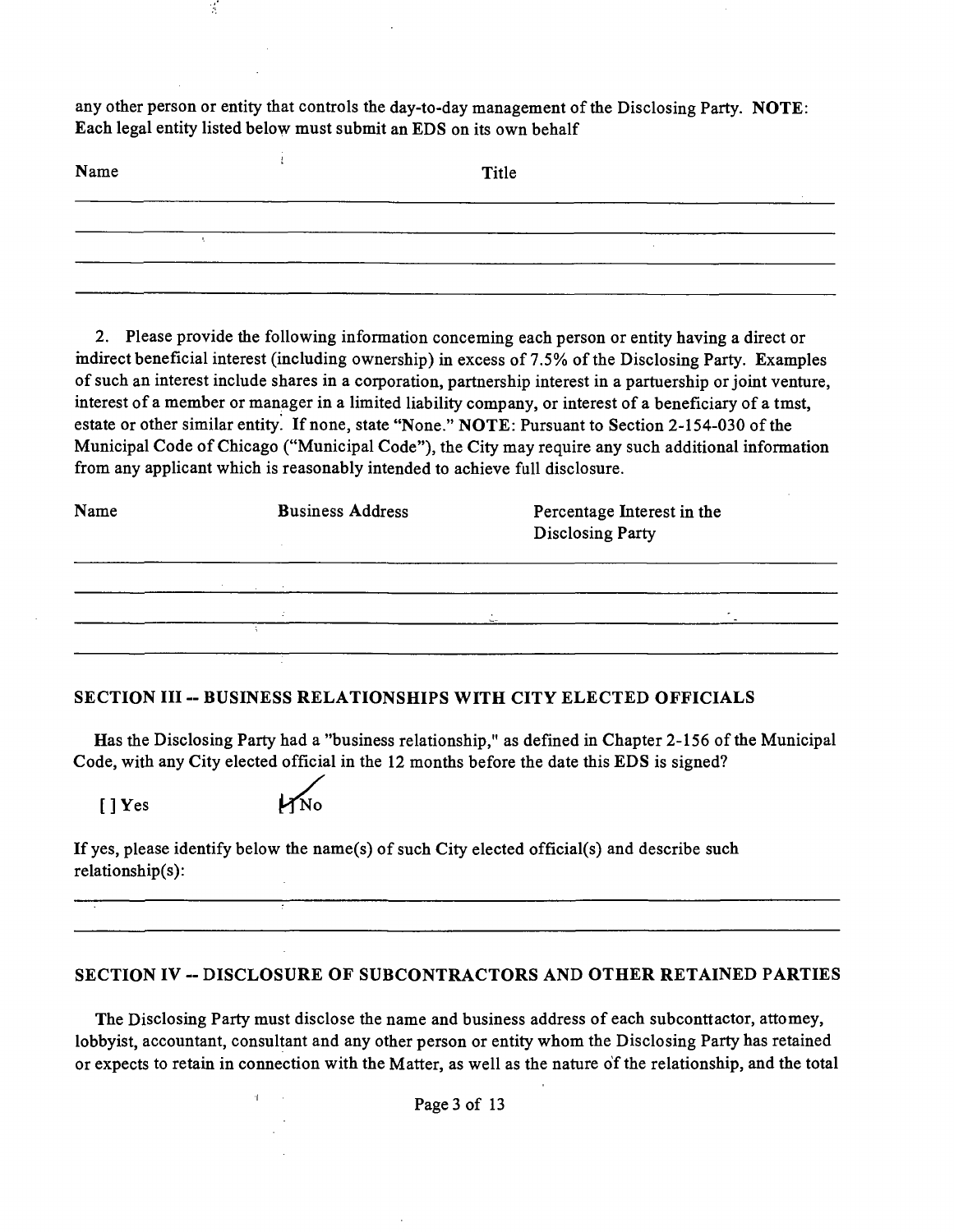amount of the fees paid or estimated to be paid. The Disclosing Party is not required to disclose employees who are paid solely through the Disclosing Party's regular payroll.

"Lobbyist" means any person or entity who undertakes to influence any legislative or administrative action on behalf of any person or entity other than: (1) a not-for-profit entity, on an unpaid basis, or (2) himself. "Lobbyist" also means any person or entity any part of whose duties as an employee of another includes undertaking to influence any legislative or administtative action.

Ifthe Disclosing Party is uncertain whether a disclosure is required under this Section, the Disclosing Party must either ask the City whether disclosure is required or make the disclosure.

| Name<br>(indicate whether)<br>retained or anticipated | <b>Business</b><br>Address | <b>Relationship to Disclosing Party</b><br>(subcontractor, attomey,<br>lobbyist, etc.) | Fees<br>(indicate whether<br>paid or estimated) |
|-------------------------------------------------------|----------------------------|----------------------------------------------------------------------------------------|-------------------------------------------------|
| to be retained)                                       | N on e                     |                                                                                        |                                                 |
|                                                       |                            |                                                                                        |                                                 |

 $\bar{\Delta}$ 

(Add sheets if necessary)

 $\mathcal{H}$ Check here if the Disclosing party has not retained, nor expects to retain, any such persons orentities.

#### **SECTION V ~ CERTIFICATIONS**

#### A. COURT-ORDERED CHILD SUPPORT COMPLIANCE

 $\boldsymbol{\tau}$ 

 $\frac{1}{\sqrt{2}}$ 

Under Municipal Code Section 2-92-415, substantial owners of business entities that conttact with the City must remain in compliance with their child support obligations throughout the term of the contract.

Has any person who directly or indirectly owns 10% or more of the Disclosing Party been declared in arrearage on any child support obligations by any Illinois court of competent jurisdiction?

[ ] Yes [  $\gamma$ No [ ] No person owns 10% or more of the Disclosing Party.

If "Yes," has the person entered into a court-approved agreement for payment of all support owed and is the person in compliance with that agreement?

[]Yes []No

Page 4 of 13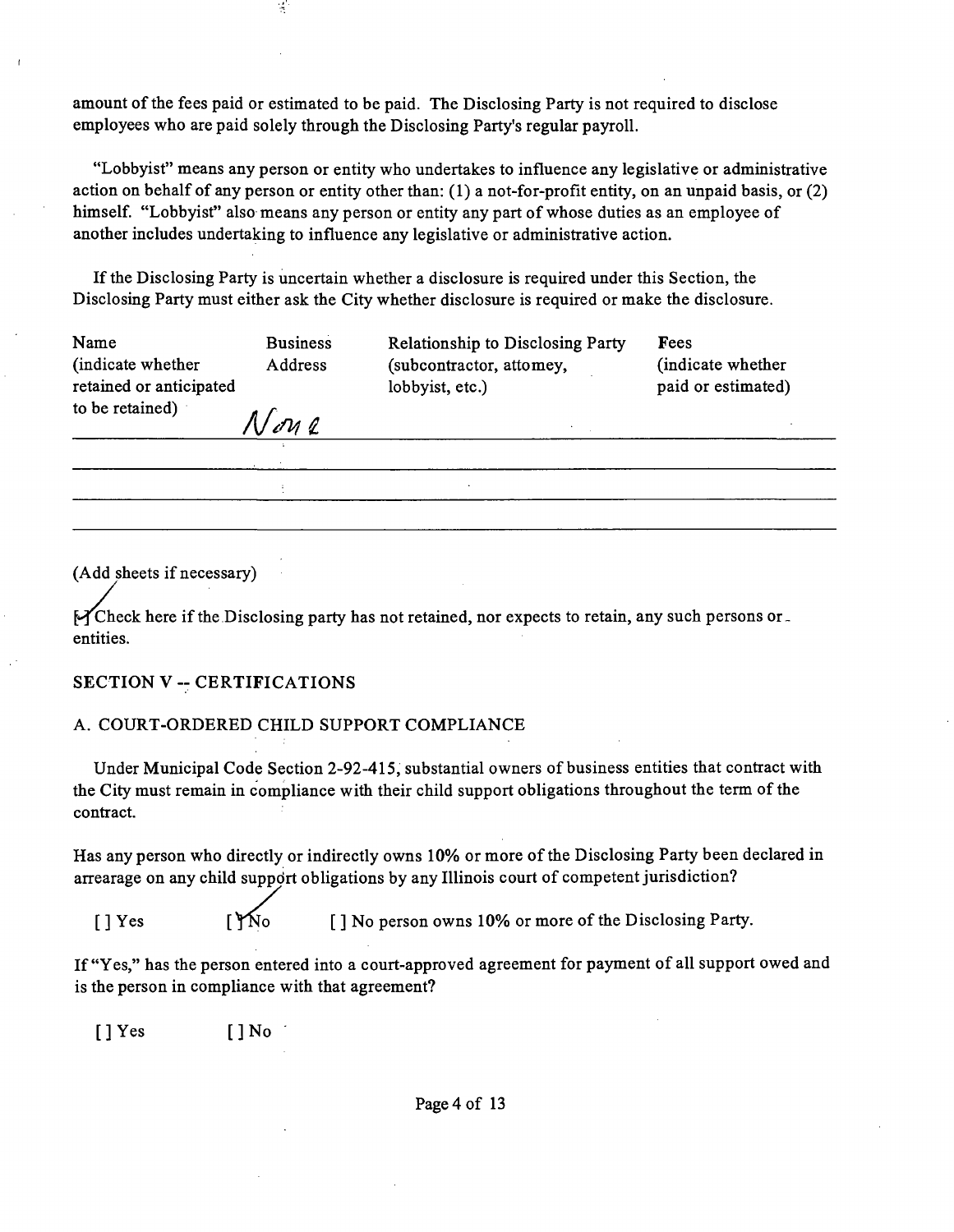# B. FURTHER CERTIFICATIONS

1. The Disclosing Party and, if the Disclosing Party is a legal entity, all of those persons or entities identified m Section II.B.l. of this EDS:

 $\mathcal{I}$ 

- a. are not presently debarred, suspended, proposed for debarment, declared ineligible or voluntarily excluded from any transactions by any federal, state or local unit of govemment;
- b. have not, within a five-year period preceding the date of this EDS, been convicted of a criminal offense, adjudged guilty, or had a civil judgment rendered against them in connection with: obtaining, attempting to obtain, or performing a pubUc (federal, state or local) transaction or contract under a public transaction; a violation of federal or state antitmst statutes; fraud; embezzlement; theft; forgery; bribery; falsification or destmction of records; making false statements; or receiving stolen property;
- c. are not presently indicted for or otherwise criminally or civilly charged by a govemmental entity (federal, state or local) with commission of any of the offenses enumerated in clause B.l.b. of this Section V;
- d. have not, within a five-year period preceding the date of this EDS, had one or more public transactions (federal, state or local) terminated for cause or default; and
- e. have not, within a five-year period preceding the date of this EDS, been convicted, adjudged guilty, or found liable in a civil proceeding, or in any criminal of civil action, including actions conceming environmental violations, institated by the City or by the federal govemment, any state, or any other unit of local govemment.
- 2. The certifications in subparts 2, 3 and 4 concem:
- the Disclosing Party;

• any "Applicable Party" (meaning any party participating in the performance of the Matter, including but not limited to any persons or legal entities disclosed under Section IV, "Disclosure of Subcontractors and Other Retained Parties");

• any 'Affiliated Entity" (meaning a person or entity that, directly or mdirectly: controls the Disclosing Party, is controlled by the Disclosing Party, or is, with the Disclosing Party, under common conttol of another person or entity. Indicia of conttol include, without limitation: interlocking management or ownership; identity of interests among family members, shared facilities and equipment; common use of employees; or organization of a business entity following the ineligibility of a business entity to do business with federal or state or local govemment, including the City, using substantially the same management, ownership, or principals as the ineligible entity); with respect to Applicable Parties, the term Affiliated Entity means a person or entity that directly or mdirectly controls the Applicable Party, is controlled by it, or, with the Applicable Party, is under common conttol of another person or entity;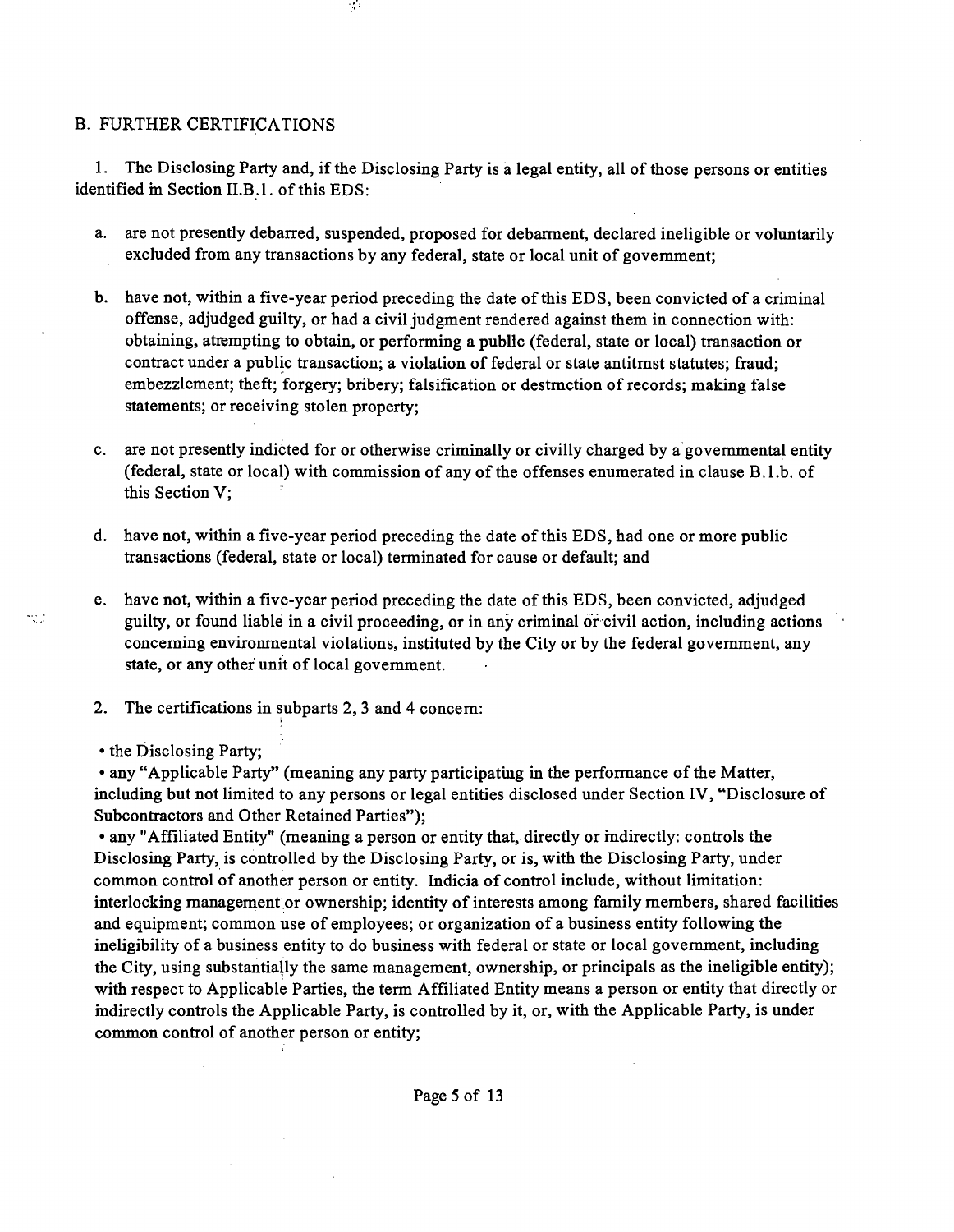• any responsible official of the Disclosing Party, any Applicable Party or any Affiliated Entity or any other official, agent or employee of the Disclosing Party, any Applicable Party or any Affiliated Entity, acting pursuant to the direction or authorization of a responsible official of the Disclosing Party, any Applicable Party or any Affiliated Entity (collectively "Agents").

 $\frac{1}{2}$ 

Neither the Disclosing Party, nor any Applicable Party, nor any Affiliated Entity of either the Disclosing Party or any Applicable Party nor any Agents have, during the five years before the date this EDS is signed, or, with respect to an Applicable Party, an Affiliated Entity, or an Affiliated Entity of an Applicable Party during the five years before the date of such Applicable Party's or Affiliated Entity's contract or engagement in connection with the Matter:

- a. bribed or attempted to bribe, or been convicted or adjudged guilty of bribery or attempting to bribe, a public officer or employee of the City, the State of Illinois, or any agency of the federal govemment or of any state or local govemment in the United States of America, in that officer's or employee's official capacity;
- b. agreed or colluded with other bidders or prospective bidders, or been a party to any such agreement, or been convicted or adjudged guilty of agreement or collusion among bidders or prospective bidders, in restraint of freedom of competition by agreement to bid a fixed price or otherwise; or
- c. made an admission of such conduct described in a. or b. above that is a matter of record, but have not been prosecuted for such conduct; or
- πþ

d. violated the provisions of Municipal Code Section 2-92-610 (Living Wage Ordinance).

3. Neither the Disclosing Party, Affiliated Entity or Applicable Party, or any of their employees, officials, agents or partners, is barred from conttacting with any unit of state or local govemment as a result of engaging in or being convicted of (1) bid-rigging in violation of 720 ILCS 5/33E-3; (2) bid-rotating in violation of 720 ILCS 5/33E-4; or (3) any similar offense of any state or of the United States of America that contains the same elements as the offense of bid-rigging or bid-rotating.

4. Neither the Disclosing Party nor any Affiliated Entity is listed on any of the following lists maintained by the Office of Foreign Assets Conttol of the U.S. Department of the Treasury or the Bureau of Industry and Security of the U.S. Department of Commerce or their successors: the Specially Designated Nationals List, the Denied Persons List, the Unverified List, the Entity List and the Debarred List.

5. The Disclosing Party understands and shall comply with (I) the applicable requirements of the Govemmental Ethics Ordinance of the City, Title 2, Chapter 2-156 of the Municipal Code; and (2) all the applicable provisions of Chapter 2-56 of the Municipal Code (Office of the Inspector General).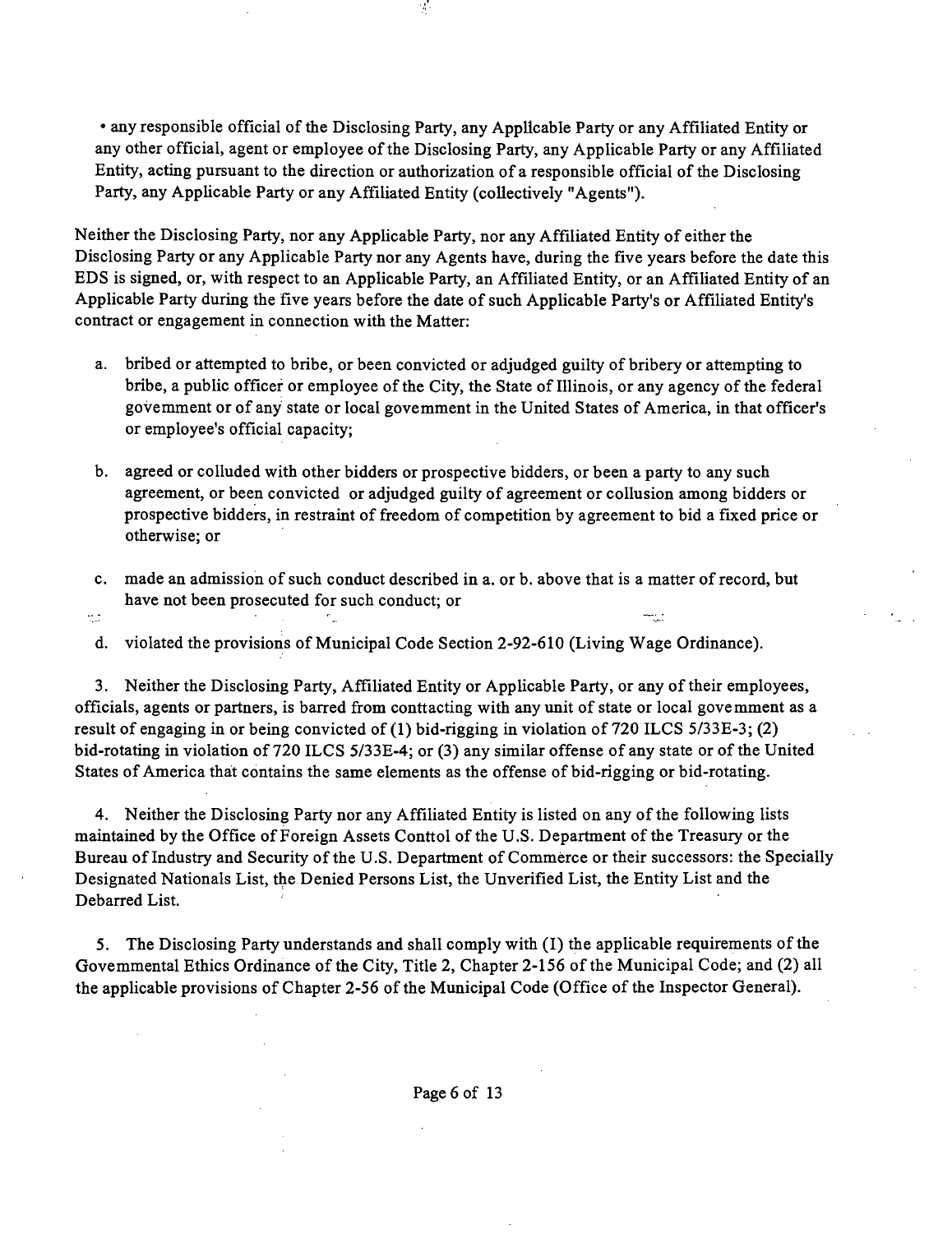6. If the Disclosing Party is unable to certify to any of the above statements in this Part B (Further Certifications), the Disclosing Party must explain below:

 $\mathcal{A}$ 

If the letters "NA," the word "None," or no response appears on the lines above, it will be conclusively presumed that the Disclosing Party certified to the above statements.

#### C. CERTIFICATION OF STATUS AS FINANCIAL INSTITUTION

For purposes of this Part C, under Municipal Code Section 2-32-455(b), the term "financial uistitation" means a bank, savings and loan association, thrift, credit union, mortgage banker, mortgage broker, tmst company, savings bank, investment bank, securities broker, municipal securities broker, securities dealer, municipal securities dealer, securities underwriter, municipal securities underwriter, investment tmst, venture capital company, bank holding company, financial services holding company, or any licensee under the Consumer Installment Loan Act, the Sales Finance Agency Act, or the Residential Mortgage Licensing Act. However, "financial institution" specifically shall not include any entity whose predominant business is the providing of tax deferred, defined contribution, pension plans to public employees in accordance with Sections 403(b) and 457 of the Intemal Revenue Code. (Additional definitions may be found in Municipal Code Section 2-32-455(b).)  $\sim$   $\sim$ 

#### 1. CERTIFICATION

The Disclosing Party certifies that the Disclosing Party (check one)

 $[ ]$  is

a "financial instimtion" as defined in Section 2-32-455(b) of the Municipal Code.

2. If the Disclosing Party IS a financial institution, then the Disclosing Party pledges:

"We are not and will not become a predatory lender as defined in Chapter 2-32 of the Municipal Code. We further pledge that none of our affiliates is, and none of them will become, a predatory lender as defined in Chapter 2-32 of the Municipal Code. We understand that becoming a predatory lender or becoming an affiliate of a predatory lender may result in the loss of the privilege of domg business with the City."

If the Disclosing Party is unable to make this pledge because it or any of its affiliates (as defined in Section 2-32-455(b) of the Municipal Code) is a predatory lender within the meaning of Chapter

Page 7 of 13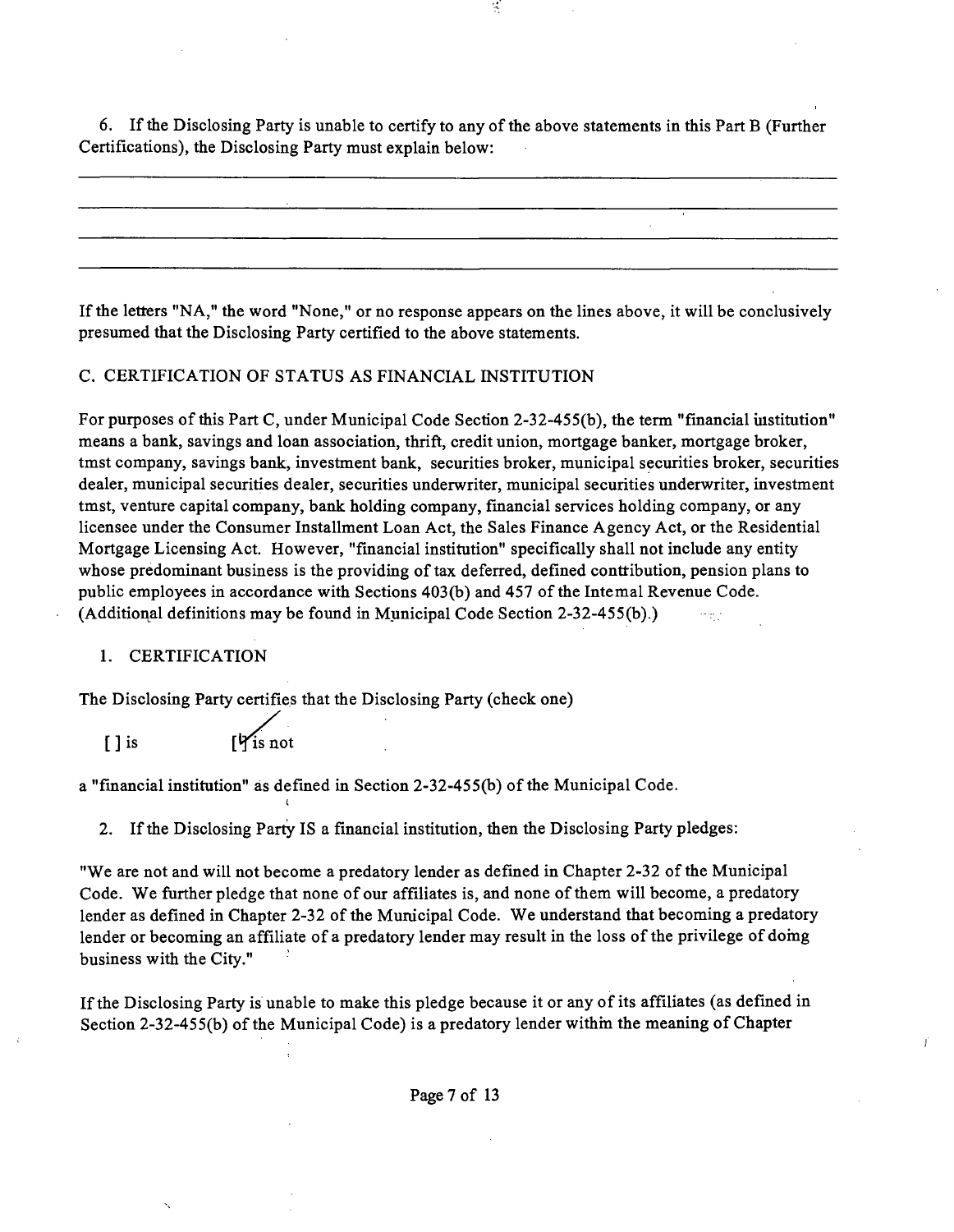2-32 of the Municipal Code, explain here (attach additional pages if necessary):

If the letters "NA," the word "None," or no response appears on the lines above, it will be conclusively presumed that the Disclosmg Party certified to the above statements.

D. CERTIFICATION REGARDING INTEREST IN CITY BUSINESS

Any words or terms that are defined in Chapter 2-156 of the Municipal Code have the same meanings when used in this Part D.

1. In accordance with Section 2-156-110 of the Municipal Code: Does any official or employee ofthe City have a financial interest in his or her own name or in the name of any other person or entity in the Matter?

 $\frac{1}{2}$ 

[] Yes

NOTE: If you checked "Yes" to Item D.L, proceed to Items D.2. and D.3. If you checked "No" to Item D.l. , proceed to Part E.

2. Unless sold pursuant to a process of competitive bidding, or otherwise permitted, no City elected official or employee shall have a fmancial interest in his or her own name or in the name of any other person or entity in the purchase of any property that (i) belongs to the City, or (ii) is sold for taxes or assessments, or (iii) is sold by virtue of legal process at the suit of the City (collectively, "City Property Sale"). Compensation for property taken pursuant to the City's eminent domain power does not constimte a financial interest within the meaning of this Part D.

Does the Matter involve a City Property Sale?

 $[$  ] Yes

3. If you checked "Yes" to Item D.L, provide the names and business addresses of the City officials or employees having such interest and identify the natare of such interest:

| Name | <b>Business Address</b> | Nature of Interest |
|------|-------------------------|--------------------|
|      |                         |                    |
|      |                         |                    |
|      |                         |                    |

4. The Disclosing Party further certifies that no prohibited financial interest in the Matter will be acquired by any City official or employee.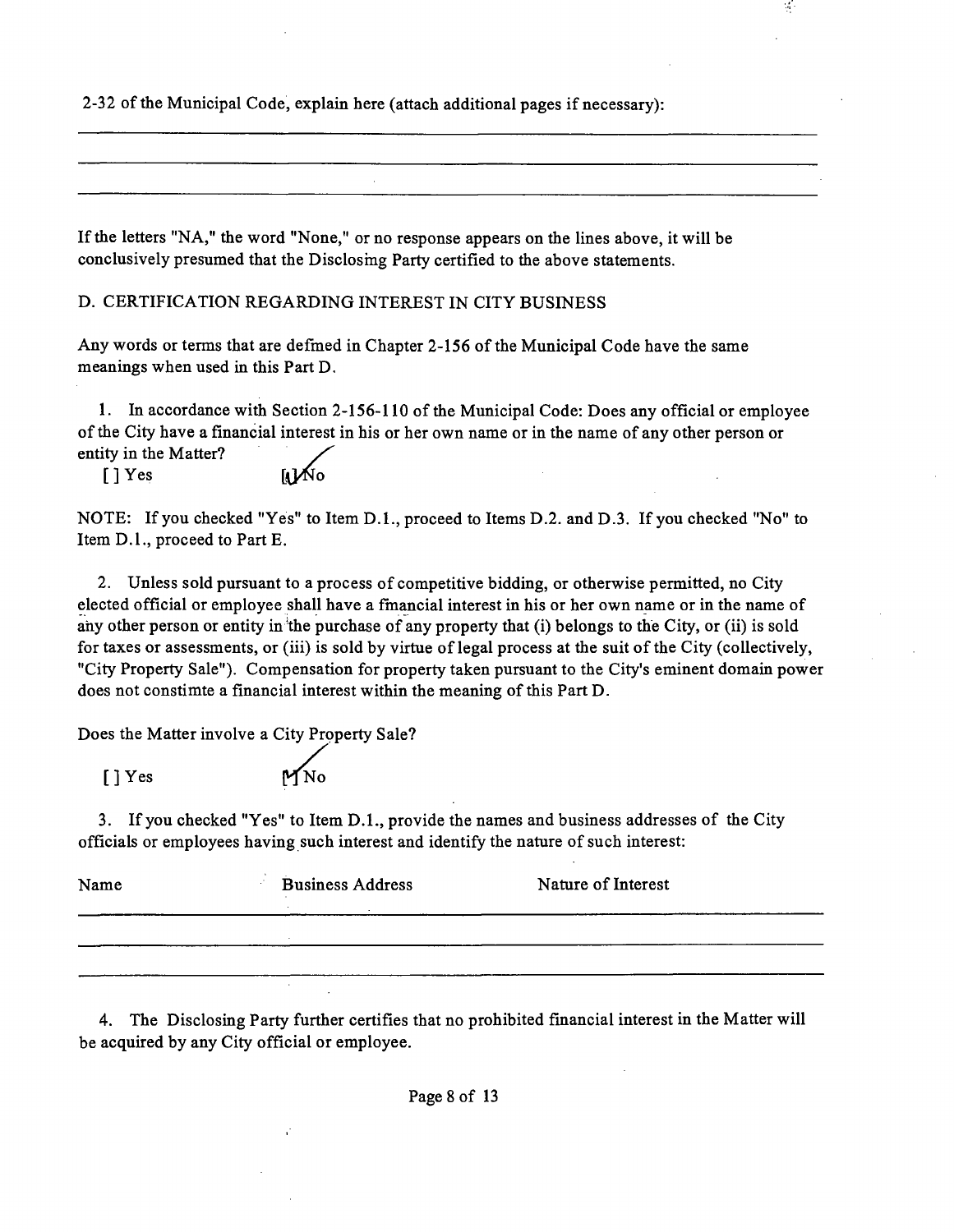# E. CERTIFICATION REGARDING SLAVERY ERA BUSINESS

The Disclosing Party has searched any and all records of the Disclosing Party and any and all predecessor entities for records of investments or profits from slavery, the slave industry, or slaveholder insurance policies from the slavery era (including insurance policies issued to slaveholders that provided coverage for damage to or injury or death of their slaves) and has disclosed in this EDS any and all such records to the City. In addition, the Disclosing Party must disclose the names of any and all slaves or slaveholders described in those records. Failure to comply with these disclosure requirements may make the Matter to which this EDS pertains voidable by the City.

 $\frac{1}{2}$ 

Please check either 1. or 2. below. If the Disclosing Party checks 2., the Disclosing Party must disclose below or in an attachment to this EDS all requisite information as set forth in that paragraph 2.

 $\overline{\nu}$ 1. The Disclosing Party verifies that (a) the Disclosing Party has searched any and all records of the Disclosing Party and any and all predecessor entities for records of investments or profits from slavery, the slave industry, or slaveholder insurance policies, and (b) the Disclosing Party has found no records of investments or profits from slavery, the slave industry, or slaveholder insurance policies and no records of names of any slaves or slaveholders.

2. The Disclosing Party verifies that, as a result of conducting the search m step 1(a) above, the Disclosing Party has found records relating to investments or profits from slavery, the slave industry, or slaveholder insurance policies and/or the names of any slaves or slaveholders. The Disclosing Party verifies that the following constimtes full disclosure of all such records:

<u> 1980 - Jan James James Santan (h. 1980).</u>

# **SECTION VI - CERTIFICATIONS FOR FEDERALLY-FUNDED MATTERS**

NOTE: If the Matter is federally funded, complete this Section VI. Ifthe Matter is not federally funded, proceed to Section VII.

#### A. CERTIFICATION REGARDING LOBBYING

**Contact Contact** 

1. List below the names of all persons or entities registered under the federal Lobbying Disclosure Act of 1995 who have made lobbymg contacts on behalf of the Disclosing Party with respect to the Matter: (Begin list here, add sheets as necessary):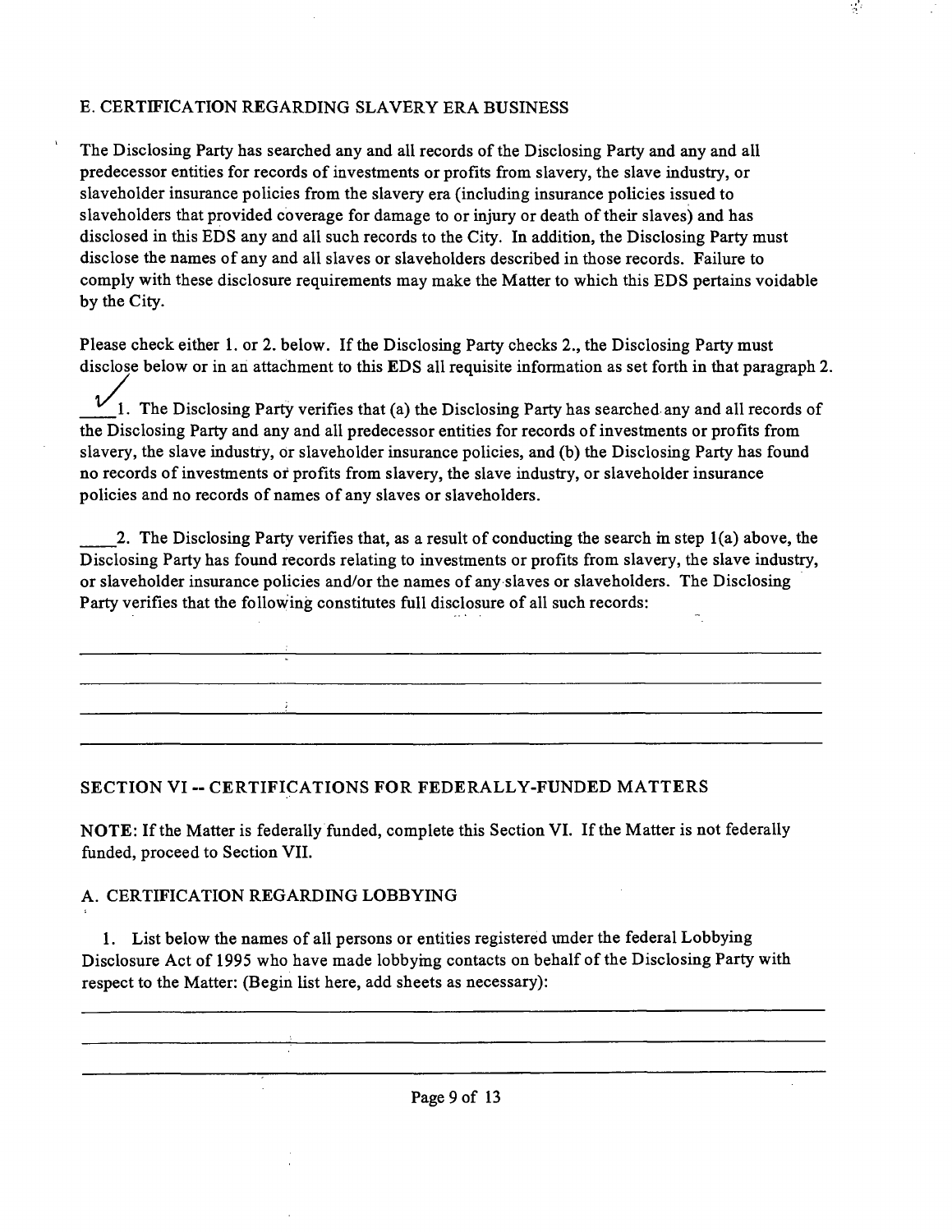(If no explanation appears or begins on the lines above, or if the letters "NA" or if the word "None" appear, it will be conclusively presumed that the Disclosing Party means that NO persons or entities registered under the Lobbying Disclosure Act of 1995 have made lobbying contacts on behalf of the Disclosing Party with respect to the Matter.)

2. The Disclosing Party has not spent and will not expend any federally appropriated funds to pay any person or entity listed in Paragraph A. 1. above for his or her lobbying activities or to pay any person or entity to influence or attempt to influence an officer or employee of any agency, as defined by applicable federal law, a member of Congress, an officer or employee of Congress, or an employee of a member of Congress, in connection with the award of any federally funded conttact, making any federally funded grant or loan, entering into any cooperative agreement, or to extend, continue, renew, amend, or modify any federally funded conttact, grant, loan, or cooperative agreement.

3. The Disclosing Party will submit an updated certification at the end of each calendar quarter in which there occurs any event that materially affects the accuracy of the statements and information set forth in paragraphs A.I. and A.2. above.

If the Matter is federally funded and any funds other than federally appropriated funds have been or will be paid to any person or entity for influencing or attempting to influence an officer or employee of any agency (as defined by applicable federal law), a member of Congress, an officer or employee of Congress, or an employee of a member of Congress in connection with the Matter, the Disclosing Party must complete and submit Standard Form-LLL, "Disclosure Form to Report Lobbying," in accordance with its instmctions. The form may be obtained online from the federal Office of Management and Budget (OMB) web site at http://www.whitehouse.gov/omb/grants/sflllin.pdf, linked on the page http://www.whitehouse.gov/omb/grants/grants\_forms.html.

4. The Disclosing Party certifies that either: (i) it is not an organization described in section  $501(c)(4)$  of the Intemal Revenue Code of 1986; or (ii) it is an organization described in section  $501(c)(4)$  of the Internal Revenue Code of 1986 but has not engaged and will not engage in "Lobbying Activities".

5. If the Disclosing Party is the Applicant, the Disclosing Party must obtain certifications equal in form and substance to paragraphs A.1. through A.4. above from all subconttactors before it awards any subconttact and the Disclosing Party must maintain all such subconttactors' certifications for the duration of the Matter and must make such certifications promptly available to the City upon request.

#### B. CERTIFICATION REGARDING EQUAL EMPLOYMENT OPPORTUNITY

If the Matter is federally funded, federal regulations require the Applicant and all proposed subconttactors to submit the following information with their bids or in writing at the outset of negotiations.  $\mathbf{r}$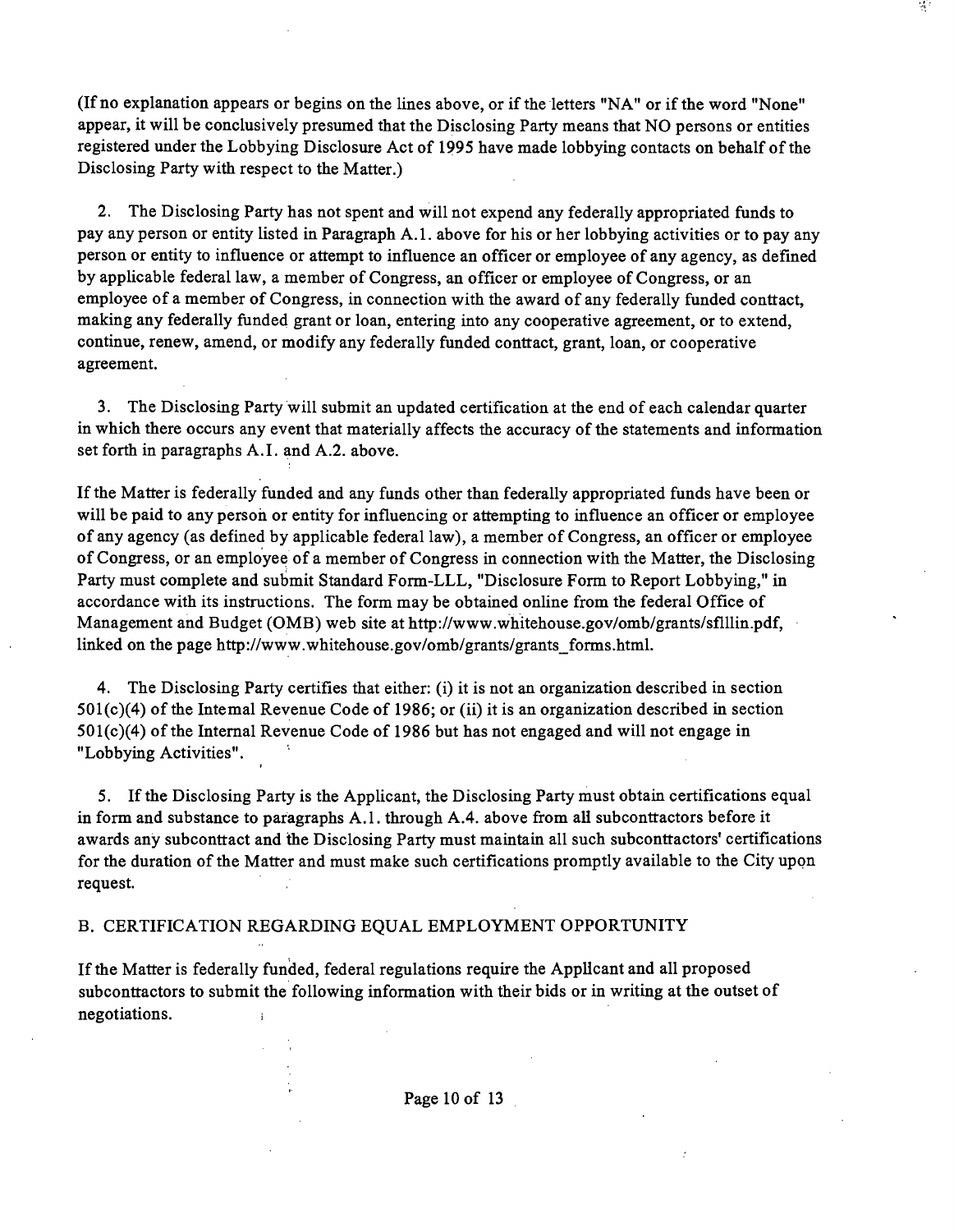Is the Disclosing Party the Applicant?

 $[ ]$  Yes

If "Yes," answer the three questions below:

1. Have you developed and do you have on file affirmative action programs pursuant to applicable federal regulations? (See 41 CFR Part 60-2.)

 $[ ] Yes$   $[ ] No$ 

2. Have you filed with the Joint Reporting Committee, the Director of the Office of Federal Conttact Compliance Programs, or the Equal Employment Opportunity Commission all reports due imder the applicable filing requirements?

ċ

[] Yes [] No

3. Have you participated in any previous contracts or subconttacts subject to the equal opportanity clause?

[]Yes []No

If you checked "No" to question 1. or 2. above, please provide an explanation:

Disclusing party is lesser /uwner.

**SECTION VII - ACKNOWLEDGMENTS, CONTRACT INCORPORATION, COMPLIANCE, PENALTIES, DISCLOSURE** 

The Disclosing Party understands and agrees that:

A. By completing and filing this EDS, the Disclosing Party acknowledges and agrees, on behalf of itself and the persons or entities named in this EDS, that the City may investigate the creditworthiness of some or all of the persons or entities named in this EDS.

B. The certifications, disclosures, and acknowledgments contained in this EDS will become part of any contract or other agreement between the Applicant and the City in connection with the Matter, whether procurement. City assistance, or other City action, and are material inducements to the City's execution of any conttact or taking other action with respect to the Matter. The Disclosmg Party understands that it must comply with all statates, ordinances, and regulations on which this EDS is based.

C. The City's Govemmental Ethics and Campaign Financing Ordinances, Chapters 2-156 and 2-164 of the Municipal Code, impose certain duties and obligations on persons or entities seeking City contracts, work, business, or transactions. The full text of these ordinances and a training program is available on Ime at www .cityofchicago .org/Ethics. and may also be obtained from the City's Board of Ethics, 740 N. Sedgwick St., Suite 500, Chicago, IL 60610, (312) 744-9660. The Disclosing Party must comply fully with the applicable ordinances.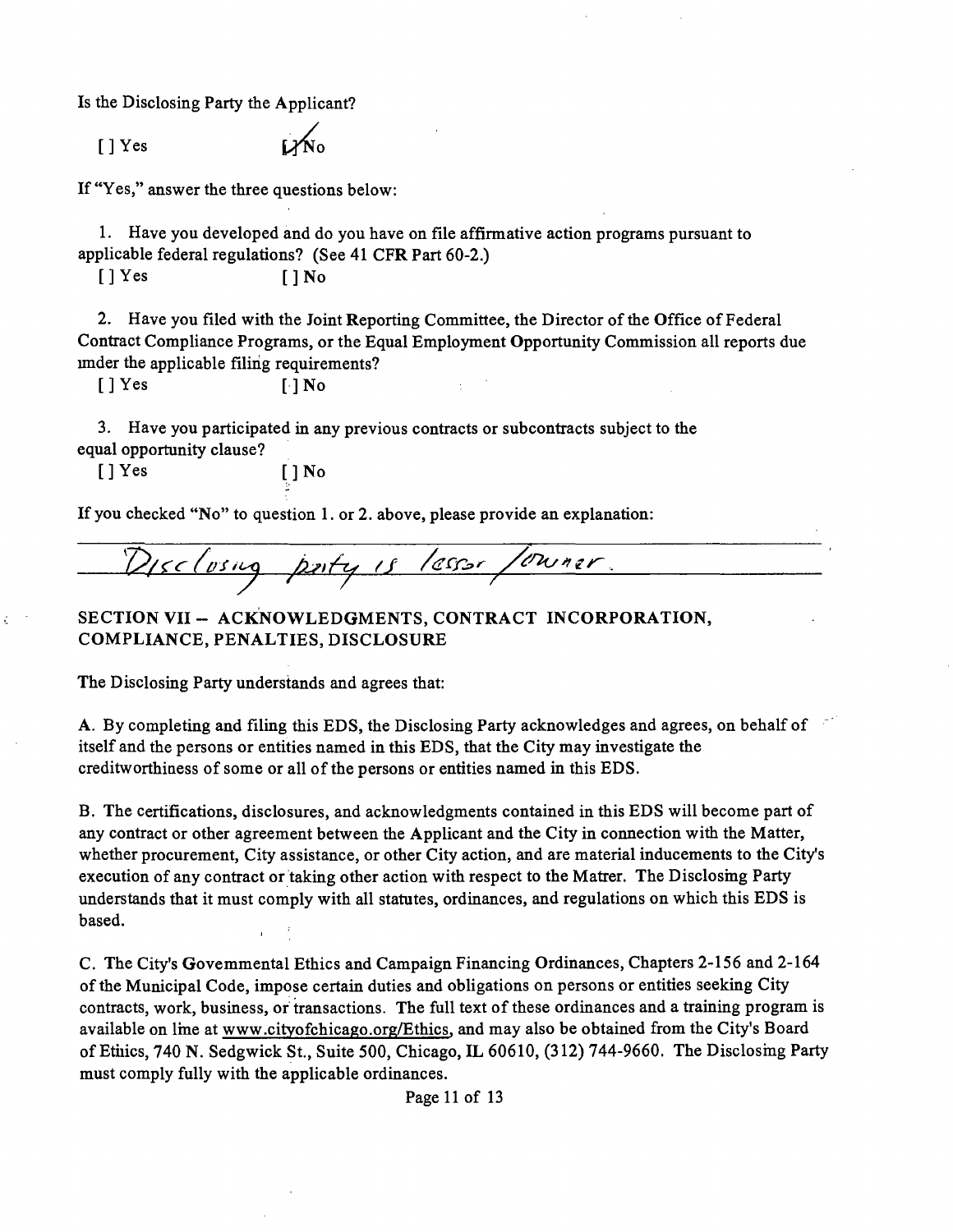D. If the City determines that any information provided in this EDS is false, incomplete or inaccurate, any contract or other agreement in connection with which it is submitted may be rescinded or be void or voidable, and the City may pursue any remedies under the contract or agreement (if not rescinded, void or voidable), at law, or in equity, including terminating the Disclosing Party's participation in the Matter and/or declining to allow the Disclosing Party to participate in other transactions with the City. Remedies at law for a false statement of material fact may include incarceration and an award to the City of treble damages.

E. It is the City's policy to make this document available to the public on its Intemet site and/or upon request. Some or all of the information provided on this EDS and any attachments to this EDS may be made available to the public on the Intemet, in response to a Freedom of Information Act request, or otherwise. By completing and signing this EDS, the Disclosing Party waives and releases any possible rights or claims which it may have against the City in connection with the public release of information contained in this EDS and also authorizes the City to verify the accuracy of any information submitted in this EDS.

F. The information provided in this EDS must be kept current. In the event of changes, the Disclosing Party must supplement this EDS up to the time the City takes action on the Matter. If the Matter is a conttact being handled by the City's Department of Procurement Services, the Disclosing Party must update this EDS as the conttact requires.

The Disclosing Party represents and warrants that:

 $\sim$  G. The Disclosmg Party has hot withheld or reserved any disclosures as to economic mterests in the Disclosing Party, or as to the Matter, or any information, data or plan as to the intended use or purpose for which the Applicant seeks City Council or other City agency action.

For purposes of the certifications in H.1. and H.2. below, the term "affiliate" means any person or entity that, directly or indirectly: controls the Disclosing Party, is controlied by the Disclosing Party, or is, with the Disclosing Party, under common conttol of another person or entity. Indicia of conttol include, without limitation: interlocking management or ownership; identity of interests among family members; shared facilities and equipment; common use of employees; or organization of a business entity following the ineligibility of a business entity to do business with the federal government or a state or local govemment, including the City, using substantially the same management, ownership, or principals as the ineligible entity.

H.1. The Disclosing Party is not delinquent in the payment of any tax administered by the Illinois Department of Revenue, nor are the Disclosing Party or its affiliates delinquent in paying any fine, fee, tax or other charge owed to the City. This includes, but is not limited to, all water charges, sewer charges, license fees, parking tickets, property taxes or sales taxes.

H.2 If the Disclosing Party is the Applicant, the Disclosing Party and its affiliates will not use, nor permit their subconttactors to use, any facility on the U.S. EPA's List of Violating Facilities in connection with the Matter for the duration of time that such facility remains on the list.

Page 12 of 13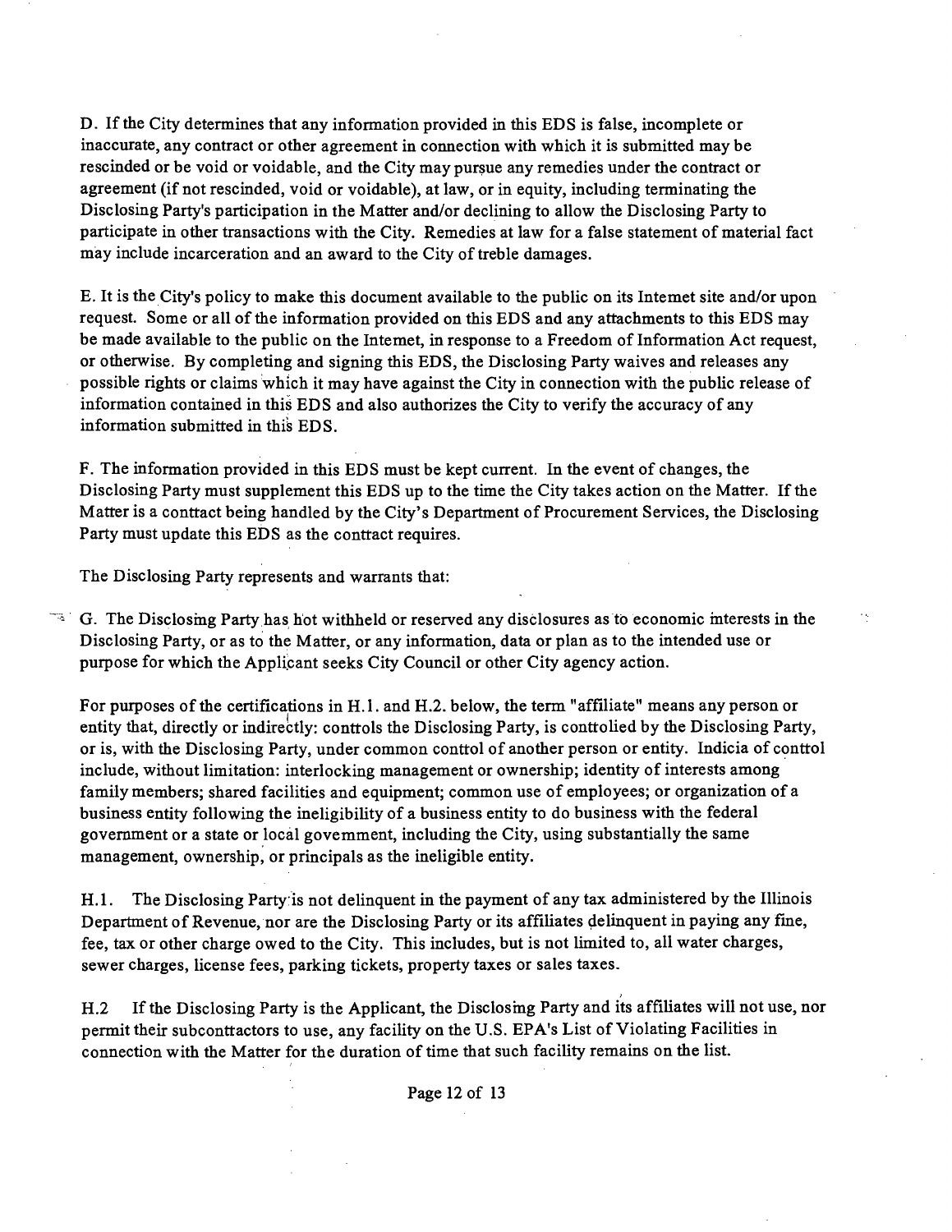H.3 If the Disclosing Party is the Applicant, the Disclosing Party will obtain from any contractors/subconttactors hired or to be htted in connection with the Matter certifications equal in form and substance to those in H.1. and H.2. above and will not, without the prior written consent of the City, use any such conttactor/subconttactor that does not provide such certifications or that the Disclosing Party has reason to believe has not provided or cannot provide tmthful certifications.

NOTE: If the Disclosing Party cannot certify as to any of the items in H.1., H.2. or H.3. above, an explanatory statement must be attached to this EDS.

#### **CERTIFICATION**

Under penalty of perjury, the person signing below: (1) warrants that he/she is authorized to execute this EDS on behalf of the Disclosing Party, and (2) warrants that all certifications and statements contained in this EDS are tme, accurate and complete as of the date fumished to the City.

Date: 27<sup>2</sup> P<sup>-</sup>// (Print or type name of Disclosing Party) By (sign here) (Print or type name of person signing) (Print or type title of person signing) Signed and swom to before me on (date) at  $\overline{\text{Cov}_k}$  County;  $\overline{Z}$  / (state). Notary Public. **^**  *Commission expires: ///02/* **STEPHEN TANG** MY COMMISSION EXPIRE **NOVEMBER 2, 2011**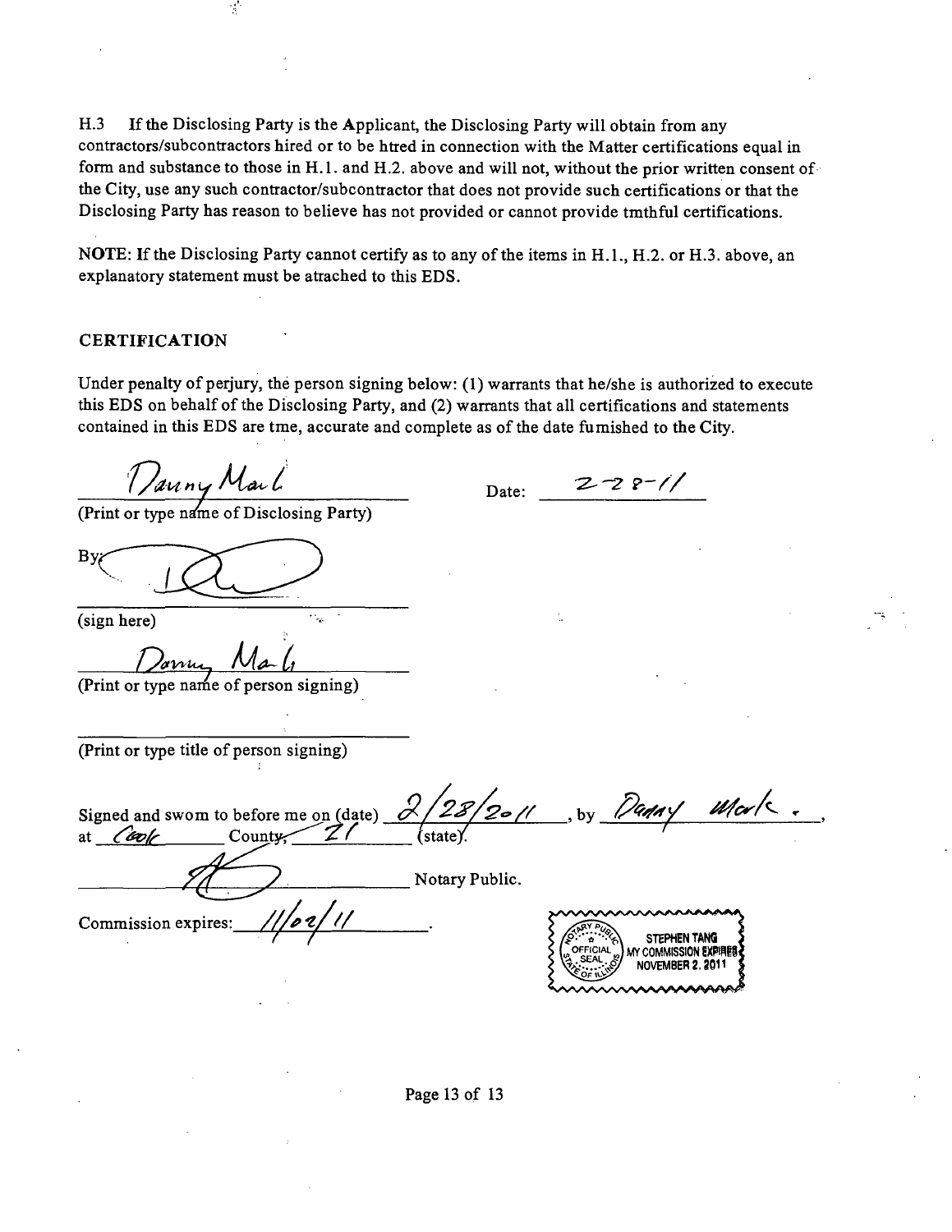#### **CITY OF CHICAGO ECONOMIC DISCLOSURE STATEMENT AND AFFIDAVIT APPENDIX A**

#### **FAMILIAL RELATIONSHIPS WITH ELECTED CITY OFFICIALS AND DEPARTMENT HEADS**

**This Appendix is to be completed only by (a) the Applicant, and (b) any legal entity which has a direct ownership uiterest in the Applicant exceeding 7.5 percent. It is not to be completed by any legal entity which has only an indirect ownership interest in the**  Applicant.

Under Municipal Code Section 2-154-015, the Disclosing Party must disclose whether such Disclosing Party or any "Applicable Party' or any Spouse or Domestic Partaer thereof currently has a "familial relationship" with any elected city official or department head. A "familial relationship" exists if, as of the date this EDS is signed, the Disclosing Party or any "Applicable Party" or any Spouse or Domestic Partner thereof is related, by blood or adoption, to the mayor, any alderman, the city clerk, the city treasurer or any city department head as parent, child, brother or sister, aunt or imcle, niece or nephew, grandparent, grandchild, father-in-law, mother-in-law, son-in-law, daughter-in-law, stepfather or stepmother, stepson or stepdaughter, stepbrother or stepsister or half-brother or half-sister.

"Applicable Party" means (1) all corporate officers of the Disclosing Party, if the Disclosing Party is a corporation; all partners of the Disclosing Party, if the Disclosing Party is a general partaership; all general partaers and limited partaers of the Disclosing Party, if the Disclosing Party is a limited partnership; all managers, managing members and members of the Disclosing Party, if the Disclosing Party is a limited liability company; (2) all principal officers ofthe Disclosing Party; and (3) any person having more than a 7.5 percent ownership interest in the Disclosing Party. "Principal officers" means the president, chief operating officer, executive director, chief financial officer, treasurer or secretary of a legal entity or any person exercising similar authority.

Does the Disclosing Party or any "Applicable Party" or any Spouse or Domestic Partner thereof currently have a "familial relationship" with an elected city official or department head?

 $[] Yes$   $\qquad \qquad \chi$ No

If yes, please identify below  $(1)$  the name and title of such person,  $(2)$  the name of the legal entity to which sich person is connected; (3) the name and title of the elected city official or department head to whom such person has a familial relationship, and (4) the precise nature of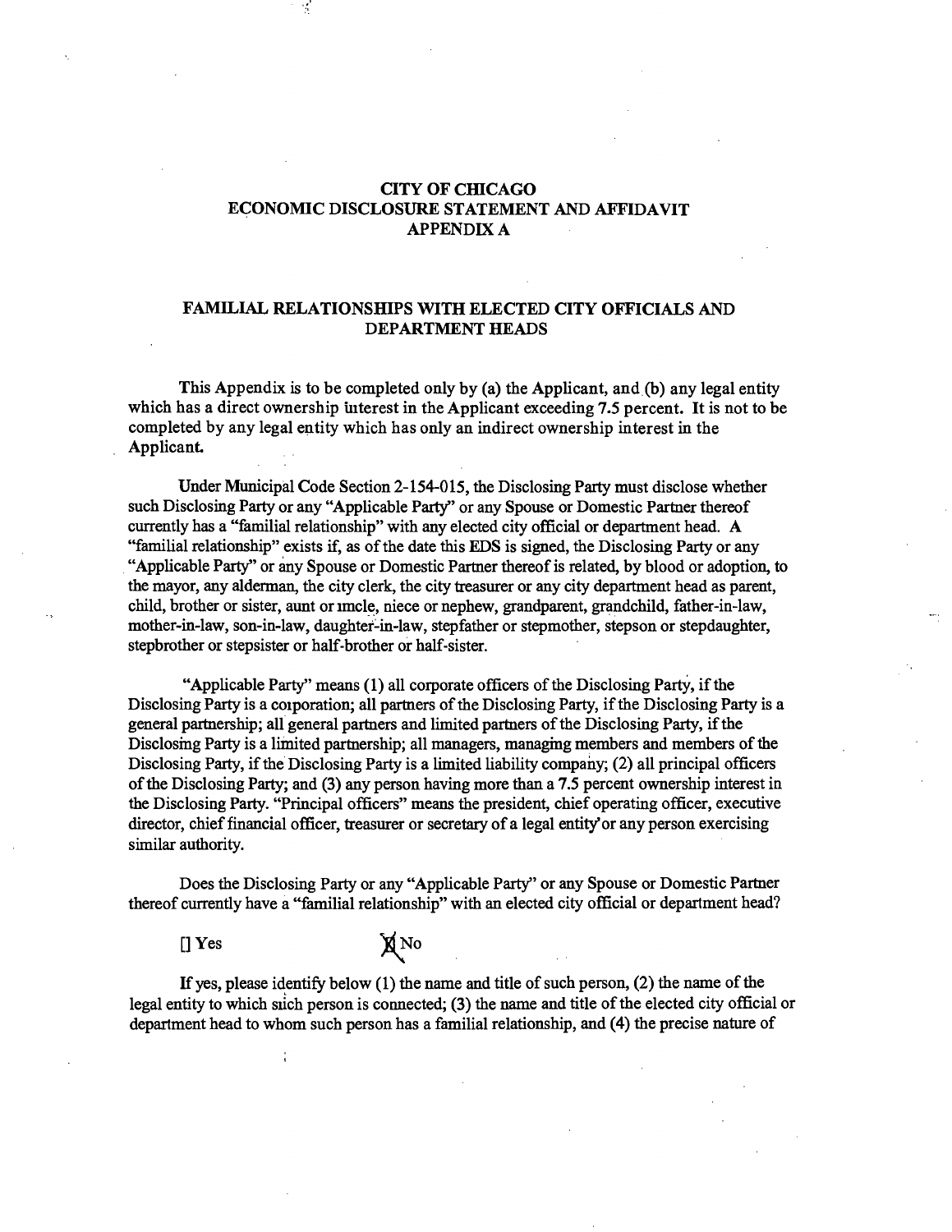such familial relationship.

#### **CERTIFICATION**

Under penalty of perjury, the person signing below: (I) warrants that he/she is authorized to execute this EDS on behalf of the Disclosing Party, and (2) wairants that all certifications and statements contained in this EDS are tme, accurate and complete as of the date fumished to the City.

 $\frac{1}{2}$ 

Date:  $2 - 2 - 3 - 1/$ 

(Print or type name of Disclosing Party)

By:

(Sign here)

(Print or type name/of person signing)

(Print or type title of person signing)

by  $\frac{1}{4}$  amy Signed and swom to before me on (date) at  $\angle \rho \circ \langle$  County,  $\angle$  (State) Notary Public. STEPHEN TANG<br>MY COMMISSION EXPIRES OFFICIAL NOVEMBER 2, 2011 *Commission expures: / ( jl j*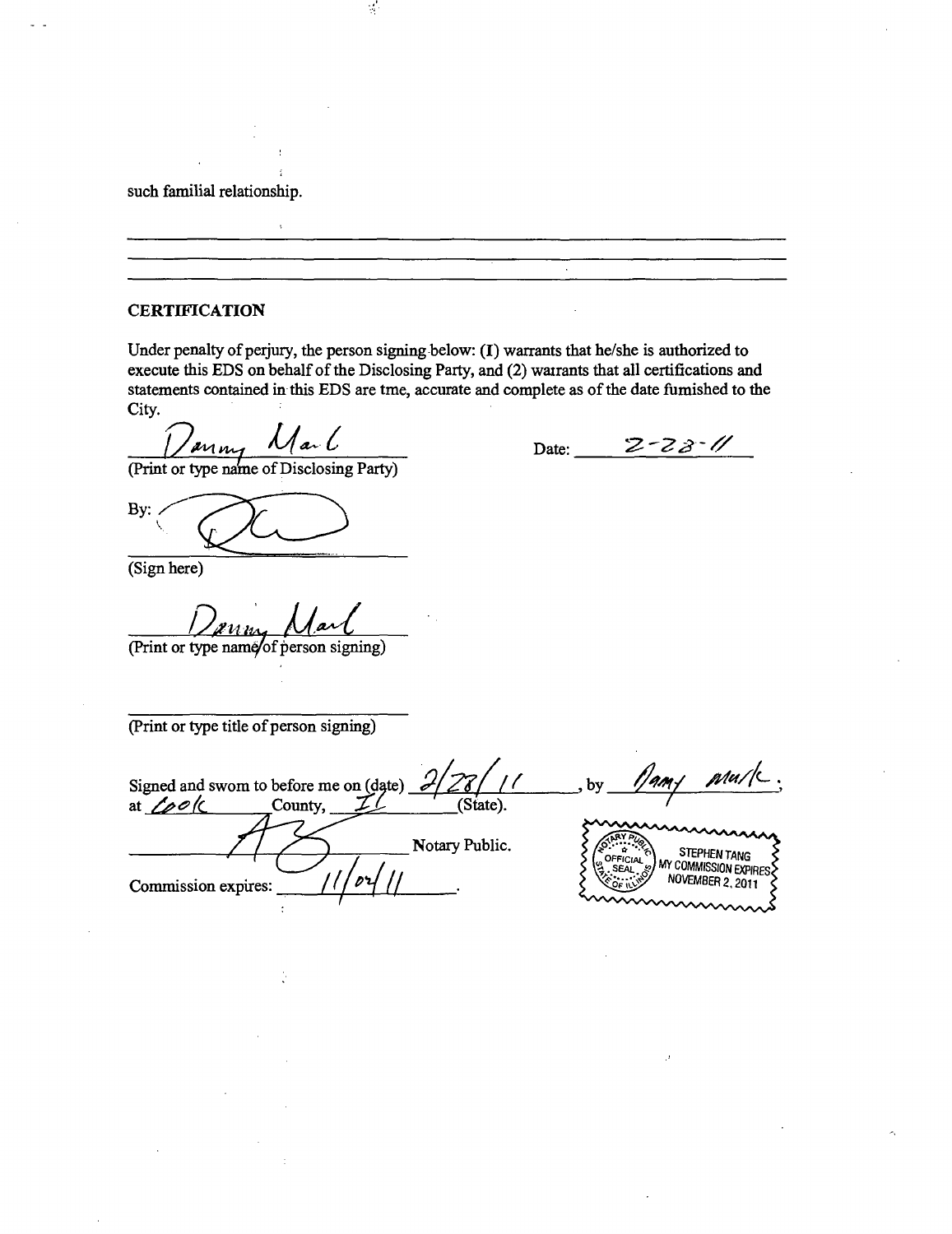#### **Letter of Authorization**

The undersigned is the beneficial owner of real estate commonly known as  $203 - 211 E$ . 31<sup>st</sup> Street and 3101-3107 S. Indiana Ave., Chicago, Illinois 60616 (the "property").

The undersigned as owner hereby authorizes Sophia H. Gill, D.V.M., P.C. to apply for and take all requisite action to obtain a zoning change from Zone Bl-3 to Zone B3-3 for the subject property. Said actions are hereby approved and authorized.

This Letter of Authorization is hereby made in order to induce the City of Chicago to allow a zoning change to be granted with regard thereto.

31<sup>st</sup> and Indiana Development, Inc., beneficial owner thereof

by:

Danny Mark, president

Dated: February 28, 2011

SUBSCRIBED AND SWORN TO BEFORE ME THIS  $\partial$  1 DAY OF

*7l?fh(i^* 2011.

**Notary Public** 

| <b>STEPHEN TANG</b><br>MY COMMISSION EXPIRES<br>NOVEMBER 2, 2011 |
|------------------------------------------------------------------|
|                                                                  |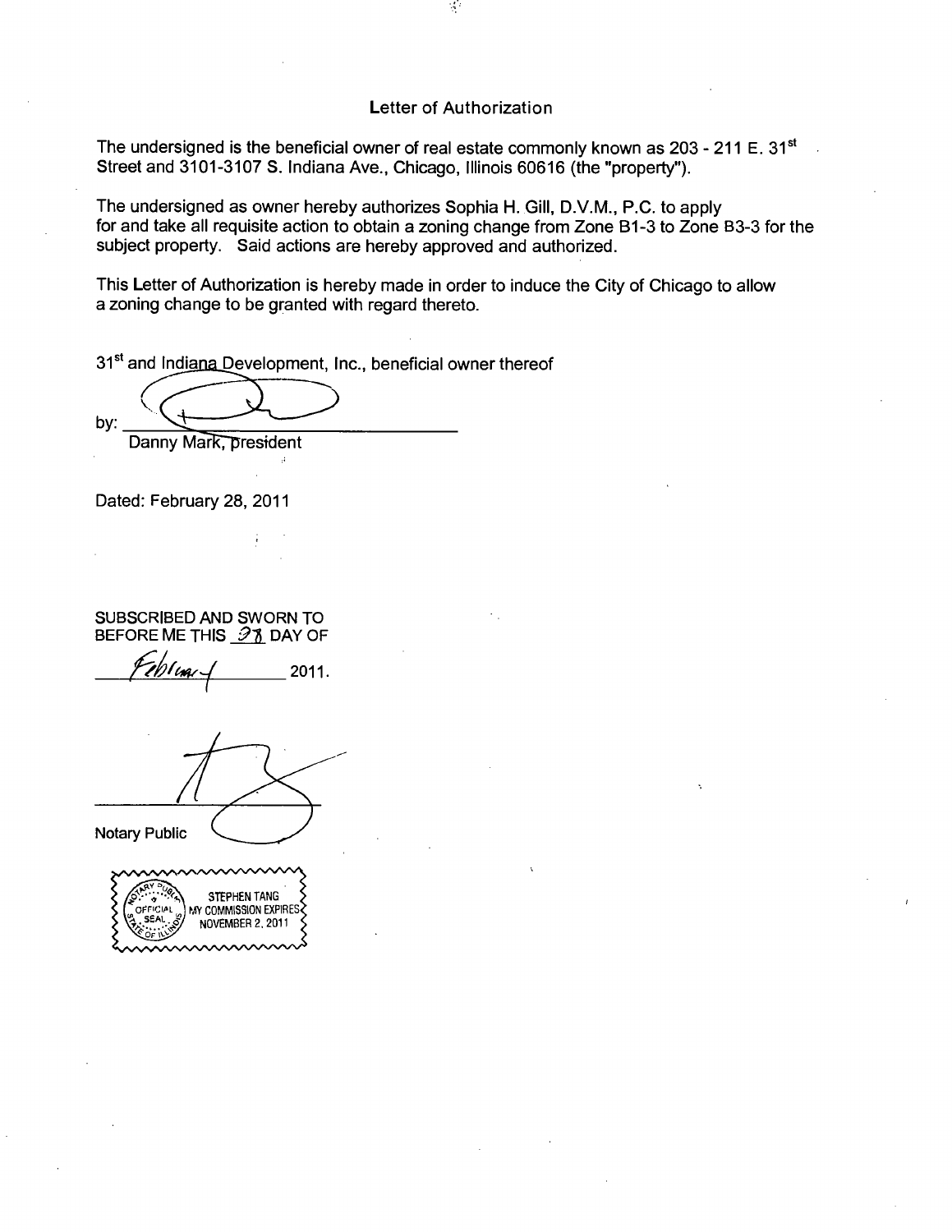# **CITY OF CHICAGO ECONOMIC DISCLOSURE STATEMENT AND AFFIDAVIT**

ń,

 $148^{\circ}$ 

# **SECTION I -- GENERAL INFORMATION**

A. Legal name of Disclosing Party submitting this EDS. Include d/b/a/ if applicable:

*a/2 Mark* **Check ONE of the following three boxes:**  Indicate whether Disclosing Party submitting this EDS is: 1. [ ] the Applicant OR 2. [ ] a legal entity holding a durect or indirect interest in the Applicant. State the legal name of the

**OJ**  3. [Y a specified legal entity with a right of control (see Section II.B.1.b.) State the legal name of the entity in which Disclosing Party holds a right of control:  $\sqrt{q\rho\gamma}$ 

Applicant in which Disclosing Party holds an interest:

| B. Business address of Disclosing Party:                                                                  |           | and a strong state<br>and the contract of |  |
|-----------------------------------------------------------------------------------------------------------|-----------|-------------------------------------------|--|
| C. Telephone.                                                                                             | Fax:      | Email:                                    |  |
| D. Name of contact person:                                                                                | Dala Mark |                                           |  |
| E. Federal Employer Identification No. (if you have one):                                                 |           |                                           |  |
| F. Brief description of contract, transaction or other undertaking (referred to below as the "Matrer") to |           |                                           |  |

|  | which this EDS pertains. (Include project number and location of property, if applicable): |  |
|--|--------------------------------------------------------------------------------------------|--|
|  |                                                                                            |  |
|  | Zoming change from B1-3 to B3-3 for existing property of                                   |  |
|  |                                                                                            |  |

G. Which City agency or department is requesting this EDS?\_

If the Matter is a contract being handled by the City's Department of Procurement Services, please complete the following:

Specification  $#$  and Contract  $#$  and Contract  $#$  and Contract  $#$ 

Ver. 11-01-05 Page 1 of 13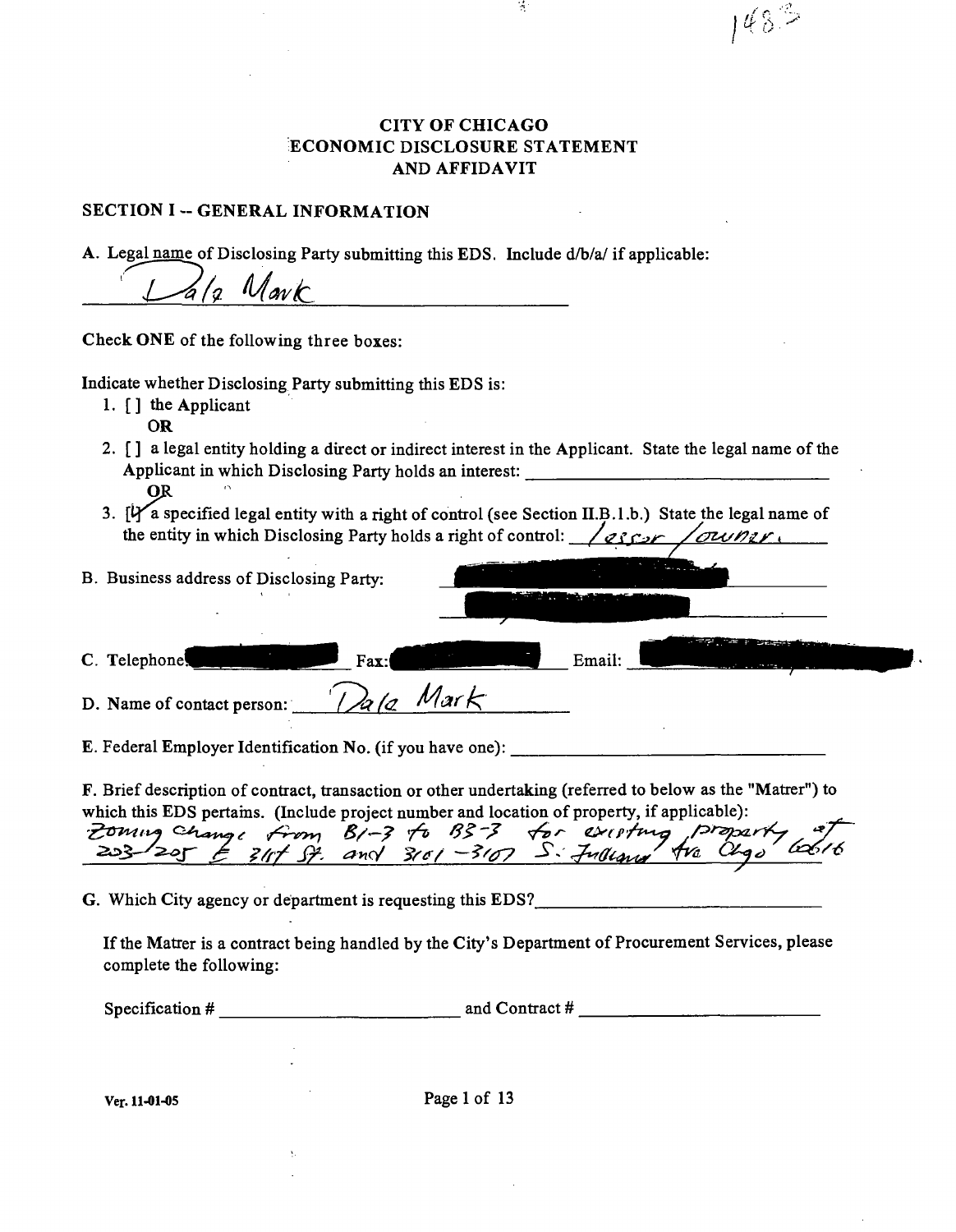### **SECTION II - DISCLOSURE OF OWNERSHIP INTERESTS**

### A. NATURE OF DISCLOSING PARTY

| Indicate the nature of the Disclosing Party: |                                                          |
|----------------------------------------------|----------------------------------------------------------|
| $\boldsymbol{X}$ Person                      | [] Limited liability company*                            |
| [] Publicly registered business corporation  | [] Limited liability partnership*                        |
| [] Privately held business corporation       | [] Joint venture*                                        |
| [] Sole proprietorship                       | [] Not-for-profit corporation                            |
| [] General partnership*                      | (Is the not-for-profit corporation also a $501(c)(3)$ )? |
| [] Limited partnership*                      | $\lceil \cdot \rceil$ Yes<br>[ ] No                      |
| $\lceil$ Tmst                                | [] Other (please specify)                                |
| * Note B.1.b below.                          |                                                          |

 $\frac{1}{\sqrt{2}}$ 

2. For legal entities, the state (or foreign country) of incorporation or organization, if applicable:

3. For legal entities hot organized in the State of Illinois: Has the organization registered to do business in the State of Illinois as a foreign entity?

 $[$  ] Yes  $[$   $]$  No  $[$   $]$  N/A

B. IF THE DISCLOSING PARTY IS A LEGAL ENTITY:

1.a. List below the full names and titles of all executive officers and all directors of the entity. For not-for-profit corporations, also list below all members, if any, which are legal entities. If there are no such members, write "no members." For tmsts, estates or other similar entities, list below the legal titleholder(s).

| Name | Title |  |
|------|-------|--|
|      |       |  |
|      |       |  |
|      |       |  |

l.b. If you checked "General partaership," "Limited partnership," "Limited liability company," "Limited liability partnership" or "Joint ventare" m response to Item A.l . above (Natare of Disclosing Party), list below the name and title of each general partaer, managing member, manager or

Page 2 of 13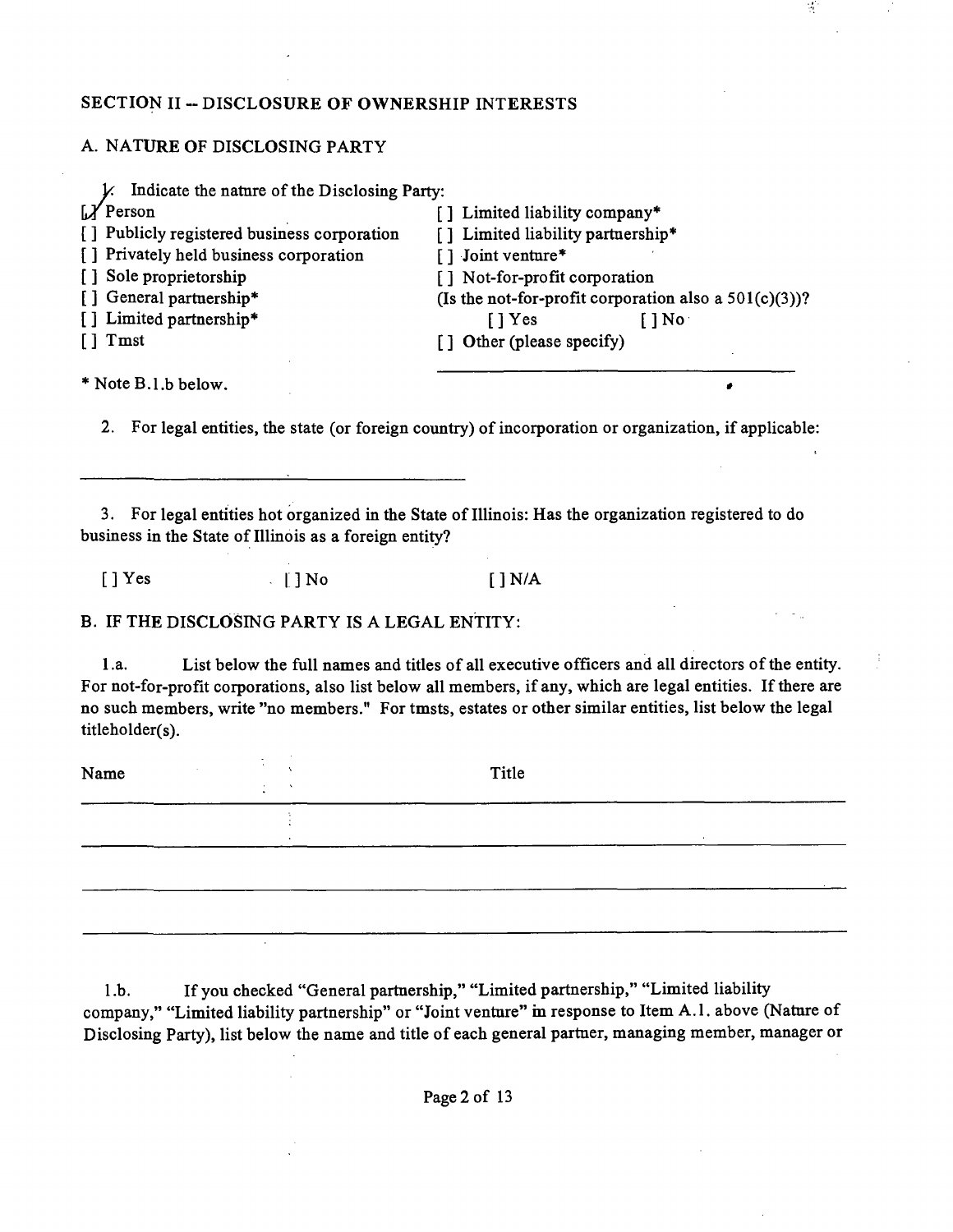any other person or entity that controls the day-to-day management of the Disclosing Party. NOTE: Each legal entity listed below must submit an EDS on its own behalf

| Name | Title |  |
|------|-------|--|
|      |       |  |
|      |       |  |
|      |       |  |

2. Please provide the following information conceming each person or entity having a direct or indirect beneficial interest (including ownership) in excess of 7.5% of the Disclosing Party. Examples of such an interest include shares in a corporation, partnership interest in a partaership or joint ventare, interest of a member or manager in a limited liability company, or interest of a beneficiary of a tmst, estate or other similar entity. If none, state "None." NOTE: Pursuant to Section 2-154-030 of the Municipal Code of Chicago ("Municipal Code"), the City may requure any such additional information from any applicant which is reasonably intended to achieve full disclosure.

| <b>Business Address</b> | Percentage Interest in the<br><b>Disclosing Party</b> |       |
|-------------------------|-------------------------------------------------------|-------|
|                         |                                                       |       |
|                         |                                                       | - 194 |
|                         |                                                       |       |
|                         |                                                       |       |

#### **SECTION III ~ BUSINESS RELATIONSHIPS WITH CITY ELECTED OFFICIALS**

Has the Disclosing Party had a "business relationship," as defined in Chapter 2-156 of the Municipal Code, with any City elected official in the 12 months before the date this EDS is signed?

 $[$   $]$  Yes



i

If yes, please identify below the name(s) of such City elected official(s) and describe such relationship(s):

# **SECTION IV ~ DISCLOSURE OF SUBCONTRACTORS AND OTHER RETAINED PARTIES**

The Disclosing Party must disclose the name and business address of each subconttactor, attomey, lobbyist, accountant, consultant and any other person or entity whom the Disclosing Party has retained or expects to retain in connection with the Matter, as well as the nature of the relationship, and the total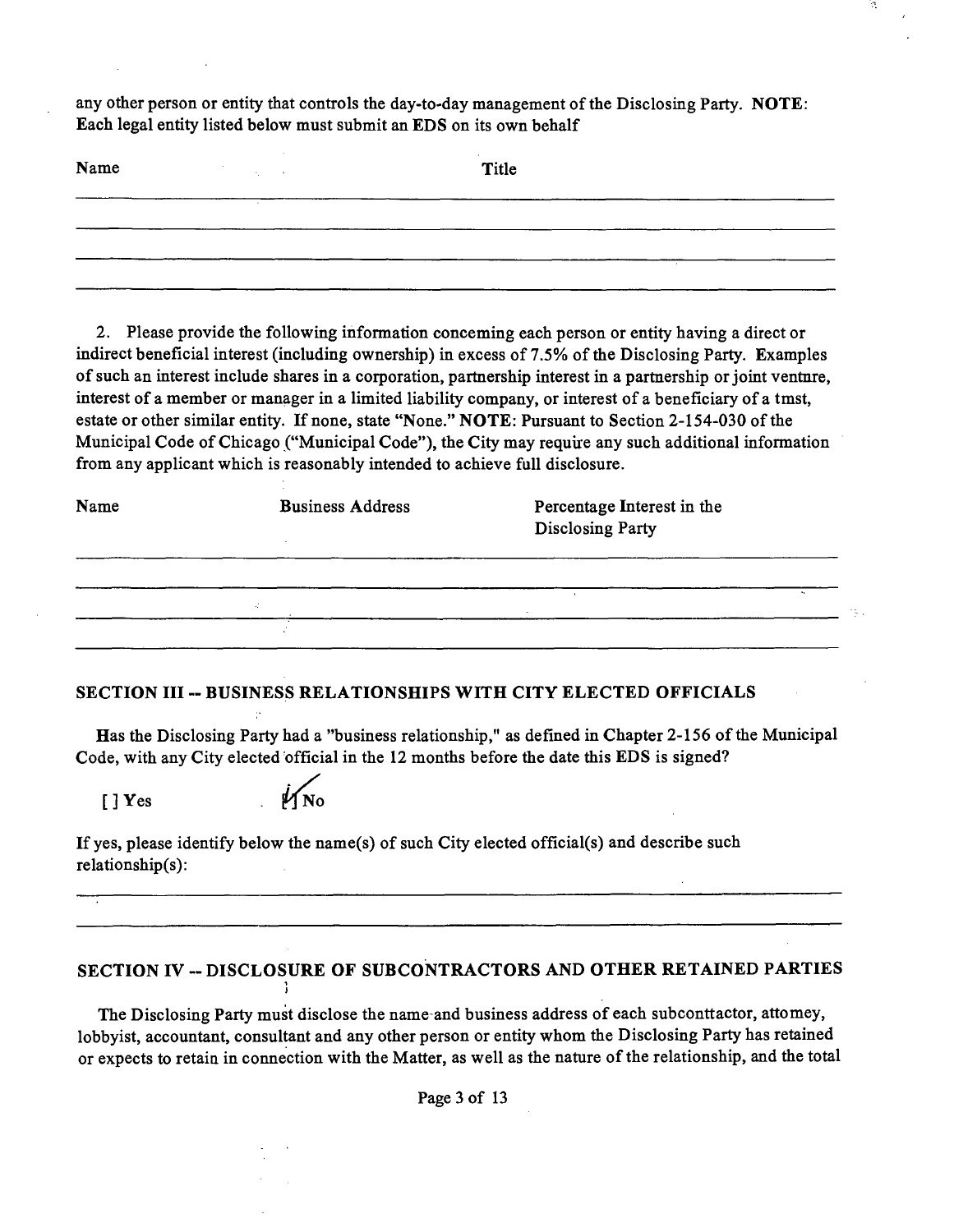amount of the fees paid or estimated to be paid. The Disclosing Party is not required to disclose employees who are paid solqly through the Disclosing Party's regular payroll.

"Lobbyist" means any person or entity who undertakes to influence any legislative or administrative action on behalf of any person or entity other than: (1) a not-for-profit entity, on an unpaid basis, or (2) himself "Lobbyist" also means any person or entity any part of whose duties as an employee of another includes undertaking to influence any legislative or administtative action.

Ifthe Disclosing Party is uncertain whether a disclosure is required under this Section, the Disclosing Party must either ask the City whether disclosure is required or make the disclosure.

| Name<br>(indicate whether                  | <b>Business</b><br>Address | <b>Relationship to Disclosing Party</b><br>(subcontractor, attomey, | Fees<br>(indicate whether |
|--------------------------------------------|----------------------------|---------------------------------------------------------------------|---------------------------|
| retained or anticipated<br>to be retained) |                            | lobbydst, etc.)                                                     | paid or estimated)        |
|                                            |                            |                                                                     |                           |

(Add sheets if necessary)

 $\frac{1}{2}$ 

 $[4C\text{th}$  check here if the Disclosing party has not retained, nor expects to retain, any such persons or entities.

#### **SECTION V ~ CERTIFICATIONS**

#### A. COURT-ORDERED CHILD SUPPORT COMPLIANCE

Under Municipal Code Section 2-92-415, substantial owners of business entities that conttact with the City must remain in compliance with theur child support obligations throughout the term of the contract.

Has any person who directly or indirectly owns 10% or more of the Disclosing Party been declared in arrearage on any child support obligations by any Illinois court of competent jurisdiction?

[ ] Yes  $\mathbf{V}$ No [ ] No person owns 10% or more of the Disclosing Party.

If "Yes," has the person entered into a court-approved agreement for payment of all support owed and is the person in compliance with that agreement?

[]Yes []No

Page 4 of 13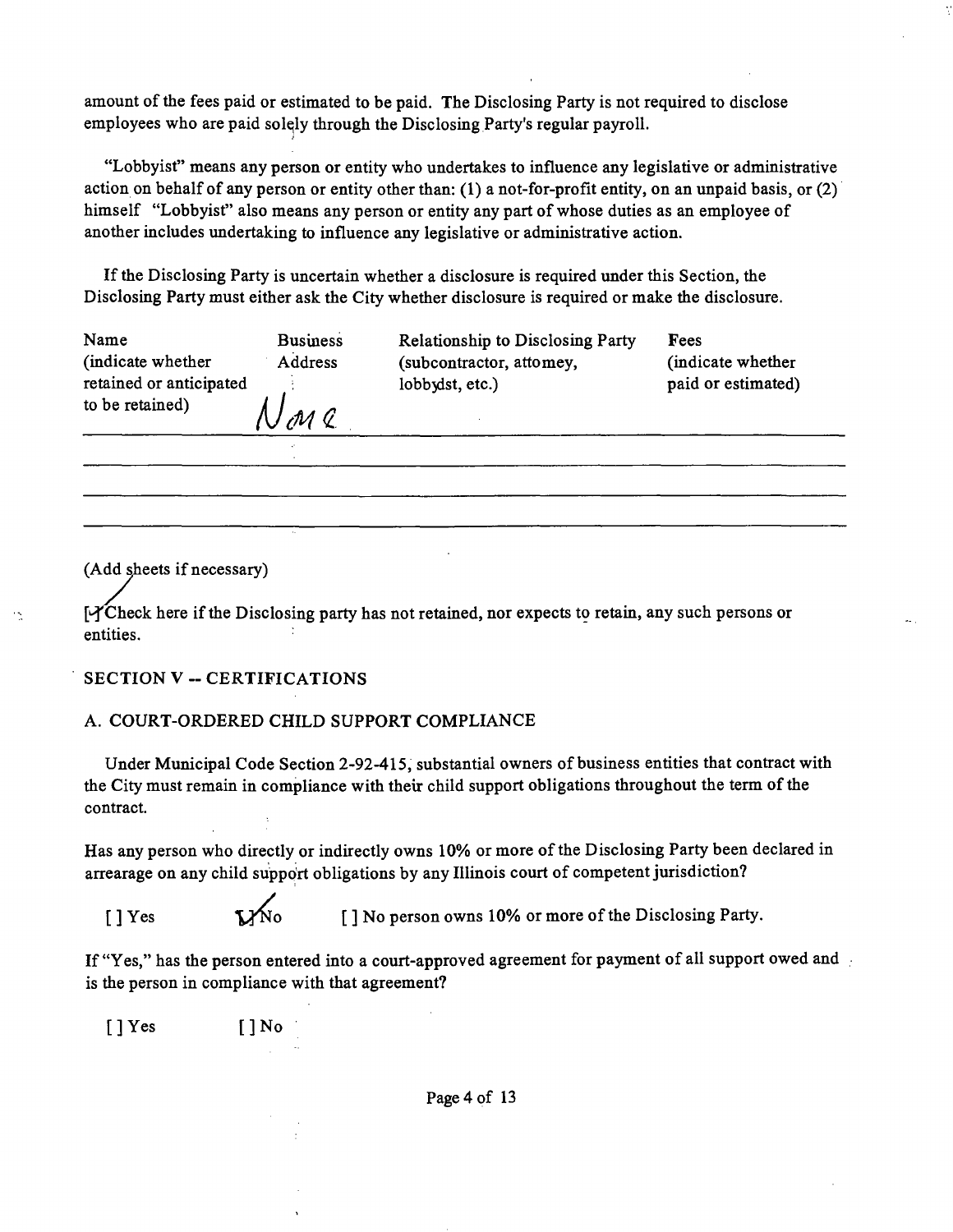#### B. FURTHER CERTIFICATIONS

1. The Disclosing Party and, if the Disclosing Party is a legal entity, all of those persons or entities identified m Section II.B.l. of this EDS:

- a. are not presently debarred, suspended, proposed for debarment, declared ineligible or voluntarily excluded from any transactions by any federal, state or local unit of government;
- b. have not, within a five-year period preceding the date of this EDS, been convicted of a criminal offense, adjudged guilty, or had a civil judgment rendered against them in connection with: obtaining, attempting to obtam, or performing a public (federal, state or local) transaction or contract under a public transaction; a violation of federal or state antitmst statutes; fraud; embezzlement; theft; forgery; bribery; falsification or destmction of records; making false statements; or receiving stolen property;
- c. are not presently indicted for or otherwise criminally or civilly charged by a govemmental entity (federal, state or local) with commission of any of the offenses enumerated in clause B.l.b. of this Section V;
- d. have not, within a five-year period preceding the date of this EDS, had one or more public ttansactions (federal, state or local) terminated for cause or default; and
- e. have not, within a five-year period preceding the date of this EDS, been convicted, adjudged guilty, or found liable in a civil proceeding, or in any criminal or civil action, including actions conceming environmental violations, institated by the City or by the federal govemment, any state, or any other unit of local government.
- 2. The certifications in subparts 2, 3 and 4 concem:
- the Disclosing Party;

Ą.

• any "Applicable Party" (meaning any party participating in the performance of the Matter, includmg but not limited to any persons or legal entities disclosed under Section IV, "Disclosure of Subcontractors and Other Retained Parties");

• any "Affiliated Entity" (meaning a person or entity that, directly or indurectly: controls the Disclosing Party, is controlled by the Disclosing Party, or is, with the Disclosing Party, under common conttol of another person or entity. Indicia of conttol include, without limitation: interlocking management or ownership; identity of interests among family members, shared facilities and equipment; common use of employees; or organization of a business entity following the ineligibility of a business entity to do business with federal or state or local govemment, includmg the City, using substantially the same management, ownership, or principals as the ineligible entity); with respect to Applicable Parties, the term Affillated Entity means a person or entity that directly or indirectly controls the Applicable Party, is controlled by it, or, with the Applicable Party, is under common conttol of another person or entity;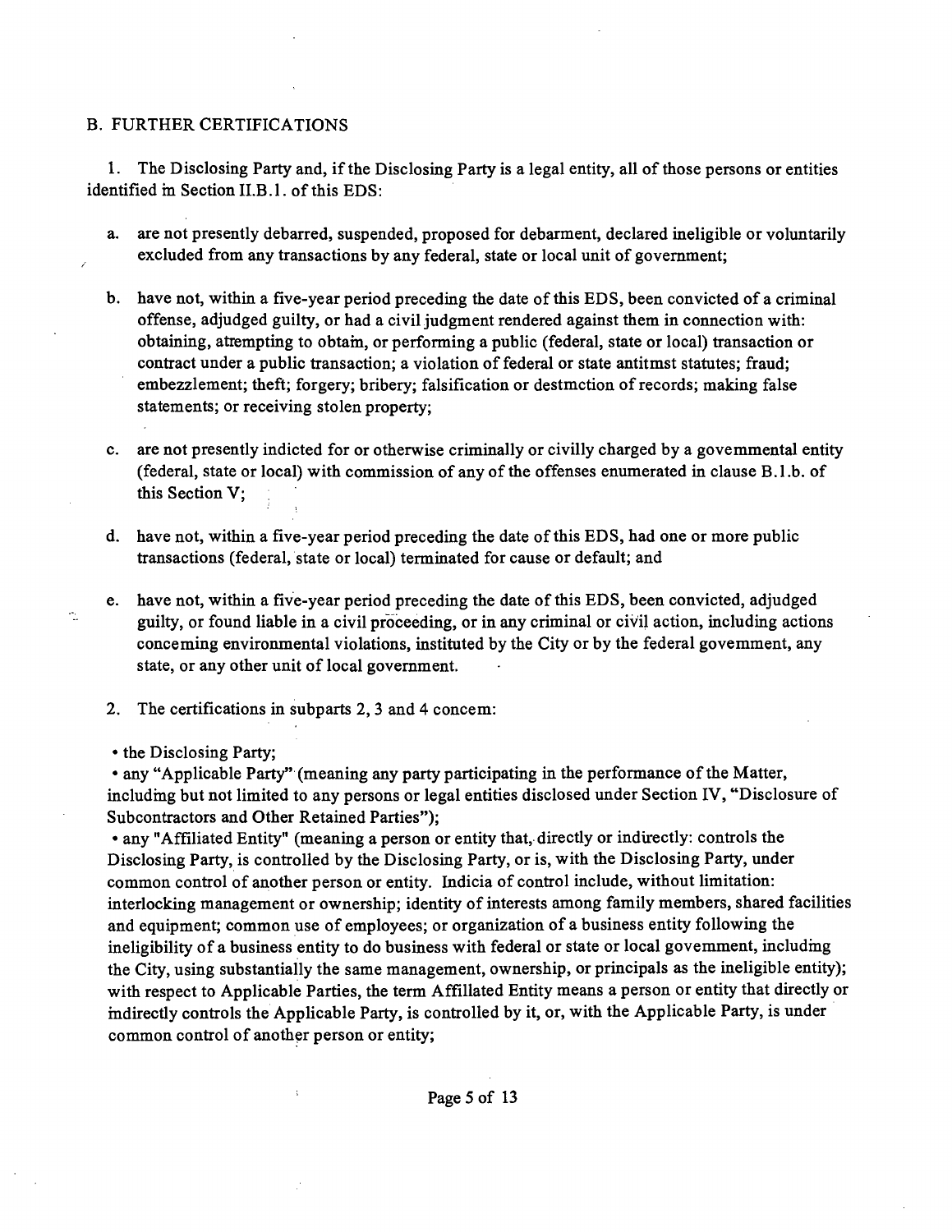• any responsible official of the Disclosing Party, any Applicable Party or any Affiliated Entity or any other official, agent or employee of the Disclosing Party, any Applicable Party or any Affiliated Entity, acting pursuant to the direction or authorization of a responsible official of the Disclosing Party, any Applicable Party or any Affiliated Entity (collectively "Agents").

Neither the Disclosing Party, nor any Applicable Party, nor any Affiliated Entity of either the Disclosing Party or any Applicable Party nor any Agents have, during the five years before the date this EDS is signed, or, with respect to an Applicable Party, an Affiliated Entity, or an Affiliated Entity of an Applicable Party during the five years before the date of such Applicable Party's or Affiliated Entity's conttact or engagement in connection with the Matter:

- a. bribed or attempted to bribe, or been convicted or adjudged guilty of bribery or attempting to bribe, a public officer or employee of the City, the State of Illinois, or any agency of the federal government or of any state or local govemment in the United States of America, in that officer's or employee's official capacity;
- b. agreed or colluded with other bidders or prospective bidders, or been a party to any such agreement, or been convicted or adjudged guilty of agreement or collusion among bidders or prospective bidders, in resttaint of freedom of competition by agreement to bid a fixed price or otherwise; or
- c. made an admission of such conduct described in a. or b. above that is a matter of record, but have not been prosecuted for such conduct; or
- d. violated the provisions of Municipal Code Section 2-92-610 (Living Wage Ordinance).

3. Neither the Disclosing Party, Affiliated Entity or Applicable Party, or any of their employees, officials, agents or partners, is barred from contracting with any unit of state or local govemment as a result of engaging in or being convicted of (1) bid-rigging in violation of 720 ILCS 5/33E-3; (2) bid-rotating in violation of 720 ILCS 5/33E-4; or (3) any similar offense of any state or of the United States of America that contains the same elements as the offense of bid-riggmg or bid-rotating.

4. Neither the Disclosing Party nor any Affiliated Entity is listed on any of the following lists maintained by die Office of Foreign Assets Control of the U.S. Department of the Treasury or the Bureau of Industry and Security of the U.S. Department of Commerce or their successors: the Specially Designated Nationals List, the Denied Persons List, the Unverified List, the Entity List and the Debarred List.

5. The Disclosing Partyhmderstands and shall comply with (1) the applicable requirements of the Govemmental Ediics Ordinance of the City, Title 2, Chapter 2-156 of the Municipal Code; and (2) all the applicable provisions of Chapter 2-56 of the Municipal Code (Office of the Inspector General).

ţ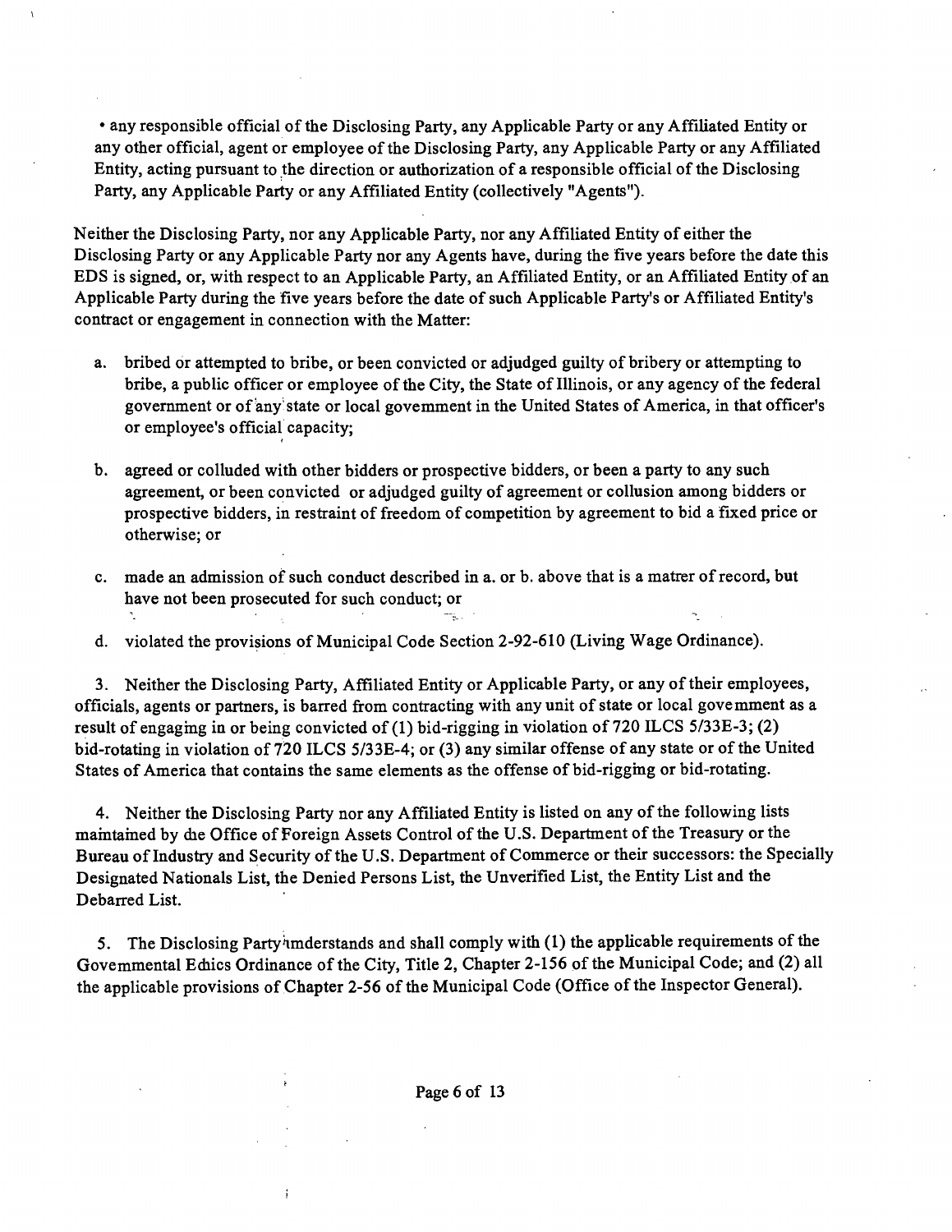6. If the Disclosing Party is unable to certify to any of the above statements in this Part B (Further Certifications), the Disclosing Party must explain below:

If the letters "NA," the word "None," or no response appears on the lines above, it will be conclusively presumed that the Disclosing Party certified to the above statements.

#### C. CERTIFICATION OF STATUS AS FINANCIAL INSTITUTION

 $\frac{1}{2}$ 

For purposes of this Part C, under Municipal Code Section 2-32-455(b), the term "financial institution" means a bank, savings and loan association, thrift, credit union, mortgage banker, mortgage broker, tmst company, savings bank, investment bank, securities broker, municipal securities broker, securities dealer, municipal securities dealer, securities underwriter, municipal securities underwriter, investment tmst, ventare capital company, bank holding company, financial services holding company, or any licensee under the Consumer Installment Loan Act, the Sales Finance Agency Act, or the Residential Mortgage Licensing Act. However, "financial institution" specifically shall not include any entity whose predominant business is the providing of tax deferred, defined conttibution, pension plans to public employees in accordance with Sections 403(b) and 457 of the Intemal Revenue Code. (Additional definitions may be found ui Municipal Code Section 2-32-455(b).) Hz.

#### 1. CERTIFICATION

*The Disclosing Party certifies that the Disclosing Party (check one)* 

1

 $\overline{\mathbb{Z}}$ 

[ ] is *if* is not

a "financial institution" ds defined in Section 2-32-455(b) of the Municipal Code.

2. If die Disclosing Party IS a financial institution, then the Disclosing Party pledges:

"We are not and will not become a predatory lender as defined in Chapter 2-32 of the Municipal Code. We further pledge that none of our affiliates is, and none of diem will become, a predatory lender as defined in Chapter 2-32 of the Municipal Code. We understand that becoming a predatory lender or becoming an affiliate of a predatory lender may result in the loss of the privilege of domg business with the City."

If the Disclosing Party is unable to make this pledge because it or any of its affiliates (as defined in Section 2-32-455(b) of the Municipal Code) is a predatory lender within die meaning of Chapter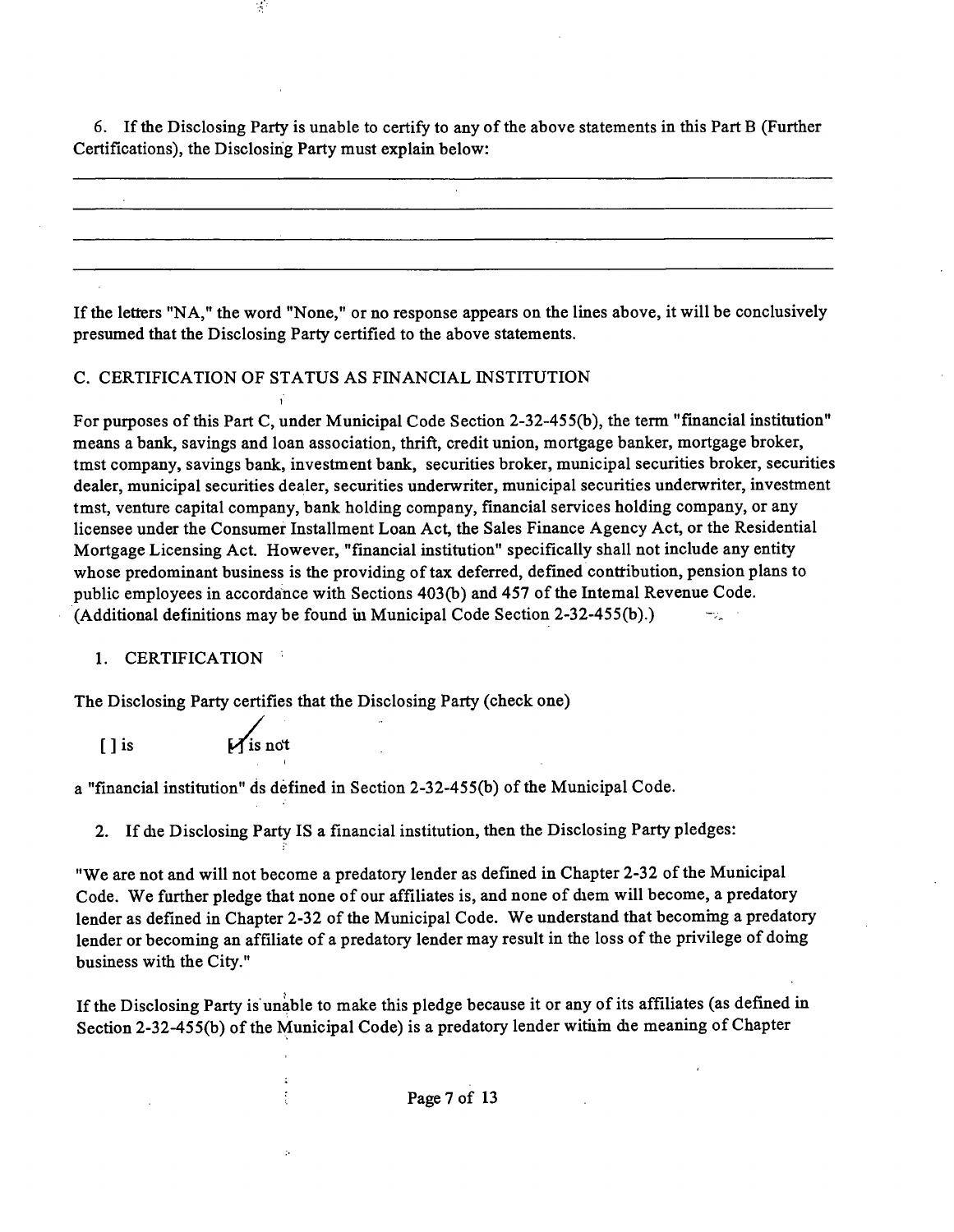2-32 of the Municipal Code, explain here (attach additional pages if necessary):

ť

If the letters "NA," the word "None," or no response appears on the lines above, it will be conclusively presumed that the Disclosing Party certified to the above statements.

D. CERTIFICATION REGARDING INTEREST IN CITY BUSINESS

Any words or terms that are defined in Chapter 2-156 of the Municipal Code have the same meanings when used in this Part D.

1. In accordance with Section 2-156-110 of the Municipal Code: Does any official or employee of the City have a financial interest in his or her own name or in the name of any other person or entity in the Matter?

 $[$  | Yes  $]$ 

NOTE: If you checked "Yes" to Item D.L, proceed to Items D.2. and D.3. If you checked "No" to Item D.I., proceed to Part E.

2. Unless sold pursuant to a process of competitive bidding, or otherwise permitted, no City elected official or employee shall have a fmancial interest in his or her own name or in the name of any other person or entity in the purchase of any property that (i) belongs to the City, or (ii) is sold for taxes or assessments, or (iii) is sold by virtue of legal process at the suit of the City (collectively, "City Property Sale"). Compensation for property taken pursuant to the City's eminent domain power does not constitute a financial interest within the meaning of this Part D.

Does the Matter involve a City Property Sale?

 $[$   $]$  Yes

3. If you checked "Yes" to Item D.L, provide the names and business addresses of the City officials or employees having such interest and identify the nature of such interest:

| Name | <b>Business Address</b> | Nature of Interest |
|------|-------------------------|--------------------|
|      |                         |                    |
|      |                         |                    |

4. The Disclosing Party further certifies that no prohibited financial interest in the Matter will he acquired by any City official or employee.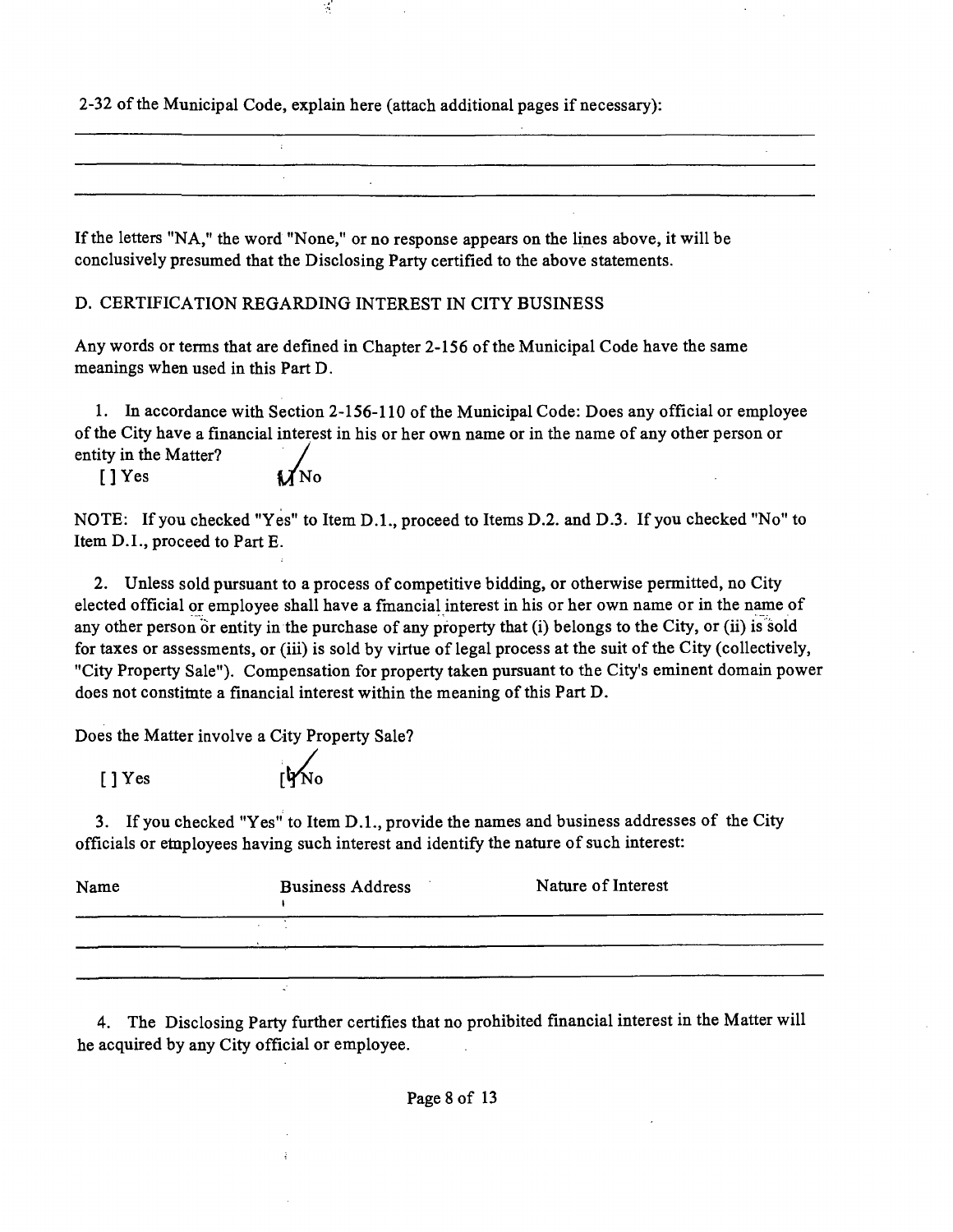# E. CERTIFICATION REGARDING SLAVERY ERA BUSINESS

The Disclosing Party has searched any and all records of the Disclosing Party and any and all predecessor entities for records of investments or profits from slavery, the slave industry, or slaveholder insurance policies from the slavery era (including insurance policies issued to slaveholders that provided coverage for damage to or injury or death of their slaves) and has disclosed in this EDS any and all such records to the City. In addition, the Disclosing Party must disclose the names of any and all slaves or slaveholders described in those records. Failure to comply with these disclosure requirements may make the Matter to which this EDS pertains voidable by the City.

Please check either 1. or 2. below. If the Disclosing Party checks 2., the Disclosing Party must disclose below or in an attachment to this EDS all requisite information as set forth in that paragraph 2.

1. The Disclosing Party verifies that (a) the Disclosing Party has searched any and all records of the Disclosing Party and any and all predecessor entities for records of investments or profits from slavery, the slave industry, or slaveholder insurance policies, and (b) the Disclosing Party has found no records of investments or profits from slavery, the slave industry, or slaveholder insurance policies and no records of names of any slaves or slaveholders.

2. The Disclosing Party verifies that, as a result of conducting the search in step 1(a) above, the Disclosing Party has found records relating to investments or profits from slavery, the slave industry, or slaveholder insurance policies and/or the names of any slaves or slaveholders. The Disclosing Party verifies that the following constimtes full disclosure of all such records:

#### **SECTION VI ~ CERTIFICATIONS FOR FEDERALLY-FUNDED MATTERS**

NOTE: If the Matter is federally funded, complete this Section VI. If the Matter is not federally funded, proceed to Section VII.

# A. CERTIFICATION REGARDING LOBBYING

I. List below the names of all persons or entities registered imder the federal Lobbying Disclosure Act of 1995 who have made lobbying contacts on behalf of the Disclosing Party with respect to the Matter: (Begin list here, add sheets as necessary):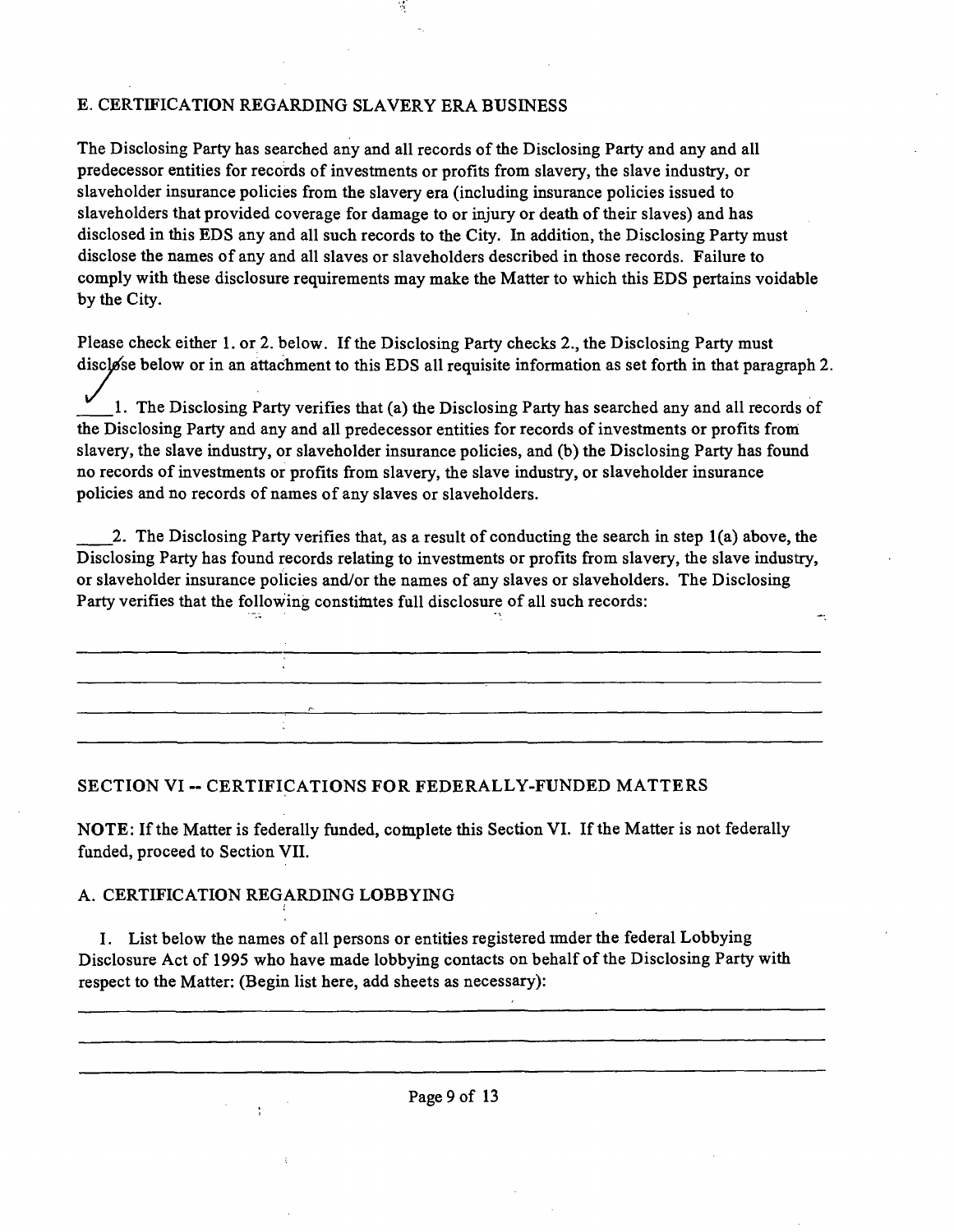(If no explanation appears or begins on the lines above, or ifthe letters "NA" or ifthe word "None" appear, it will be conclusively presumed that the Disclosing Party means that NO persons or entities registered under the Lobbying Disclosure Act of 1995 have made lobbying contacts on behalf ofthe Disclosing Party with respect to the Matter.)

 $\mathcal{A}$ 

2. The Disclosing Party has not spent and will not expend any federally appropriated funds to pay any person or entity listed in Paragraph A.l . above for his or her lobbying activities or to pay any person or entity to influence or attempt to influence an officer or employee of any agency, as defined by applicable federal law, a member of Congress, an officer or employee of Congress, or an employee of a member of Congress, in connection with the award of any federally funded conttact, making any federally funded grant or loan, entering into any cooperative agreement, or to extend, continue, renew, amend, or modify any federally funded conttact, grant, loan, or cooperative agreement.

3. The Disclosing Party'will submit an updated certification at the end of each calendar quarter in which there occurs any event that materially affects the accuracy of the statements and information set forth in paragraphs A.1. and A.2. above.

If the Matter is federally funded and any funds other than federally appropriated funds have been or will be paid to any person or entity for influencing or attempting to influence an officer or employee of any agency (as defined by applicable federal law), a member of Congress, an officer or employee of Congress, or an employee of a member of Congress in connection with the Matter, the Disclosing Party must complete and submit Standard Form-LLL, "Disclosure Form to Report Lobbying," in accordance with its instmctions. The form may be obtained online from the federal Office of Management and Budget (OMB) web site at http://www.whitehouse.gov/omb/grants/sflUin.pdf, linked on the page http://www.whitehouse.gov/omb/grants/grants\_forms.html.

4. The Disclosing Party certifies that either: (i) it is not an organization described in section 501(c)(4) of the Intemal Revenue Code of 1986; or (ii) it is an organization described in section 501(c)(4) of the Intemal Revenue Code of 1986 but has not engaged and will not engage in "Lobbying Activities".

5. If the Disclosing Party is the Applicant, the Disclosing Party must obtain certifications equal in form and substance to paragraphs A.1. through A.4. above from all subconttactors before it awards any subconttact and the Disclosing Party must maintam all such subconttactors' certifications for the duration of the Matter and must make such certifications promptly available to the City upon request.

# B. CERTIFICATION REGARDING EQUAL EMPLOYMENT OPPORTUNITY

If die Matter is federally funded, federal regulations requure the Applicant and all proposed subcontractors to submit the following information with their bids or m writing at the outset of negotiations.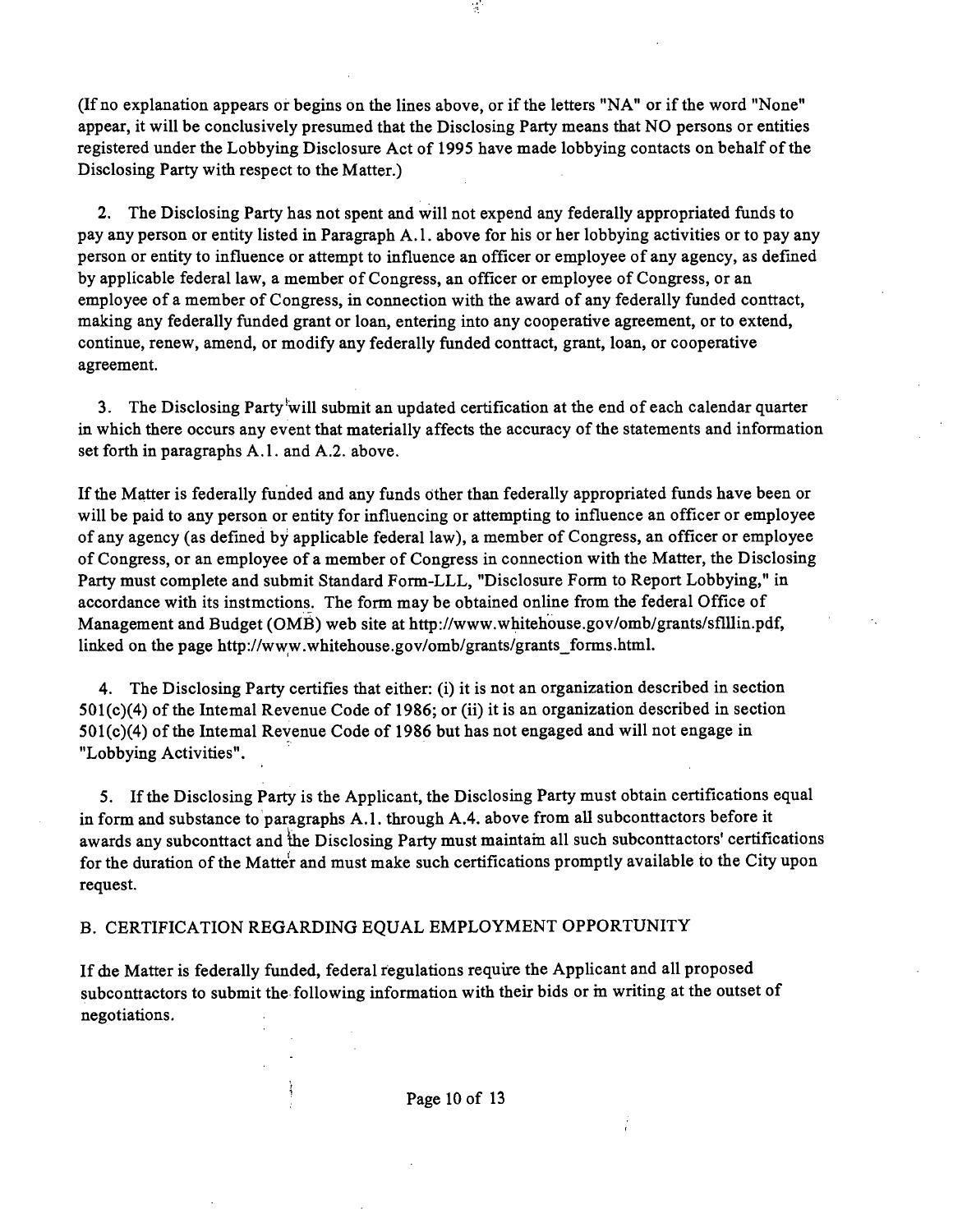Is the Disclosing Party the Applicant?

 $[$  | Yes

If "Yes," answer the three questions below:

1. Have you developed and do you have on file affirmative action programs pursuant to applicable federal regulations? (See 41 CFR Part 60-2.)

 $[ ] Yes$   $[ ] No$ 

2. Have you filed with the Joint Reporting Committee, the Director of the Office of Federal Contract Compliance Programs, or the Equal Employment Opportunity Commission all reports due under the applicable filing requirements?

 $\mathcal{A}$ 

[] Yes [] No

3. Have you participated in any previous contracts or subcontracts subject to the equal opportanity clause?

[ ] Yes [ ] No

If you checked "No" to question 1. or 2. above, please provide an explanation:

Disclosing party 11 owner / leiron

# **SECTION VII - ACKNOWLEDGMENTS, CONTRACT INCORPORATION, COMPLIANCE, PENALTIES, DISCLOSURE**

The Disclosing Party understands and agrees that:

A. By completing and filmg this EDS, the Disclosmg Party acknowledges and agrees, on behalf of itself and the persons or entities named in this EDS, that the City may investigate the creditworthiness of some or all of the persons or entities named in this EDS.

B. The certifications, disclosures, and acknowledgments contained in this EDS will become part of any contract or other agreement between the Applicant and the City hi connection with the Matter, whether procurement, City assistance, or other City action, and are material inducements to the City's execution of any contract or taking other action with respect to the Matrer. The Disclosing Party understands that it must comply with all statates, ordinances, and regulations on which this EDS is based.

C. The City's Govemmental Ethics and Campaign Fmancmg Ordmances, Chapters 2-156 and 2-164 of the Municipal Code, impose certain duties and obligations on persons or entities seeking City contracts, work, busmess, or transactions. The full text of these ordinances and a training program is available on line at www.cityofchicago.org/Ethics, and may also be obtamed from the City's Board of Ethics, 740 N. Sedgwick St., Suite 500, Chicago, IL 60610, (312) 744-9660. The Disclosing Party must comply fully with the applicable ordinances.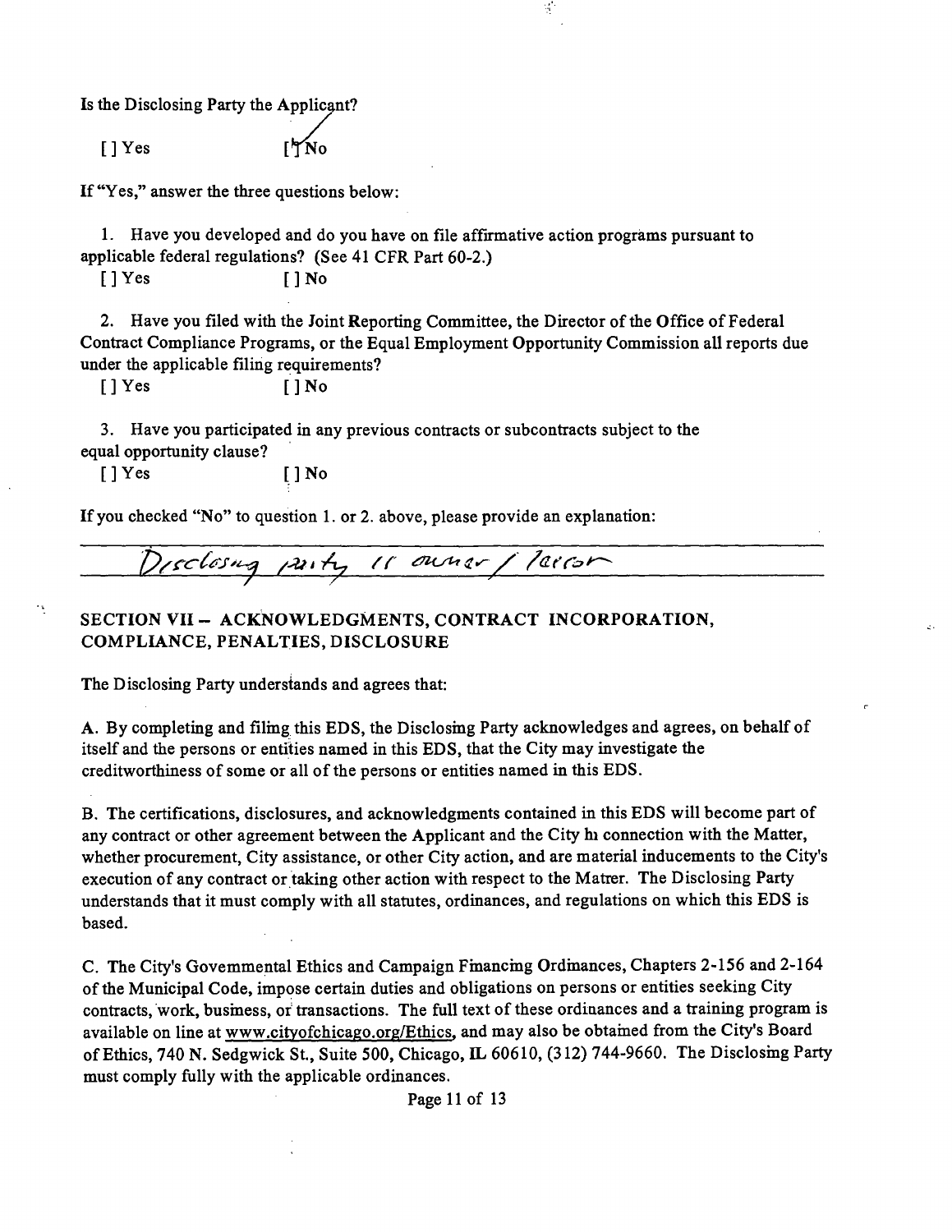D. If the City determines that any information provided in this EDS is false, incomplete or inaccurate, any contract or other agreement in connection with which it is submitted may be rescinded or be void or voidable, and the City may pursue any remedies under the conttact or agreement (if not rescmded, void or voidable), at law, or in equity, including terminating the Disclosing Party's participation in the Matter and/or declining to allow the Disclosing Party to participate in other transactions widi the City. Remedies at law for a false statement of material fact may include incarceration and an award to the City of tteble damages.

E. It is the City's policy to make this document available to the public on its Intemet site and/or upon request. Some or all of the information provided on this EDS and any attachments to this EDS may be made available to the public on the Intemet, in response to a Freedom of Information Act request, or otherwise. By completing and signing this EDS, the Disclosuig Party waives and releases any possible rights or claims which it may have against the City in connection with the public release of information contained in this EDS and also authorizes the City to verify the accuracy of any information submitted in this EDS.

F. The information provided in this EDS must be kept current. In the event of changes, the Disclosing Party must supplement this EDS up to the tune the City takes action on the Matter. If the Matter is a contract being handled by the City's Department of Procurement Services, the Disclosing Party must update this EDS as the contract requires.

The Disclosing Party represents and warrants that:

 $\sim$  G. The Disclosing Party has not withheld or reserved any disclosures as to economic interests in the Disclosing Party, or as to the Matter, or any information, data or plan as to the intended use or purpose for which the Applicant seeks City Council or other City agency action.

 $\mathcal{C}_{\mathcal{A}}$ 

For purposes of the certifications in H.1. and H.2. below, the term "affiliate" means any person or entity that, directly or indirectly: controls the Disclosing Party, is controlied by the Disclosing Party, or is, with the Disclosing Party, under common conttol of another person or entity. Indicia of conttol include, without limitation: interlocking management or ownership; identity of interests among family members; shared facilities and equipment; common use of employees; or organization of a business entity following the ineligibility of a business entity to do business with the federal government or a state or local govemment, including the City, using substantially the same management, ownership, or principals as the ineligible entity.

H.1. The Disclosing Party<sup>3</sup> is not delinquent in the payment of any tax administered by the Illinois Department of Revenue, nor are the Disclosing Party or its affiliates delinquent in paying any fine, fee, tax or other charge owed to the City. This includes, but is not limited to, all water charges, sewer charges, license fees, parking tickets, property taxes or sales taxes.

H.2 If the Disclosing Party is the Applicant, the Disclosing Party and its affiliates will not use, nor permit their subconttactors to use, any facility on the U.S. EPA's List of Violating Facilities in connection with the Matter for the duration of time that such facility remains on the list.

Page 12 of 13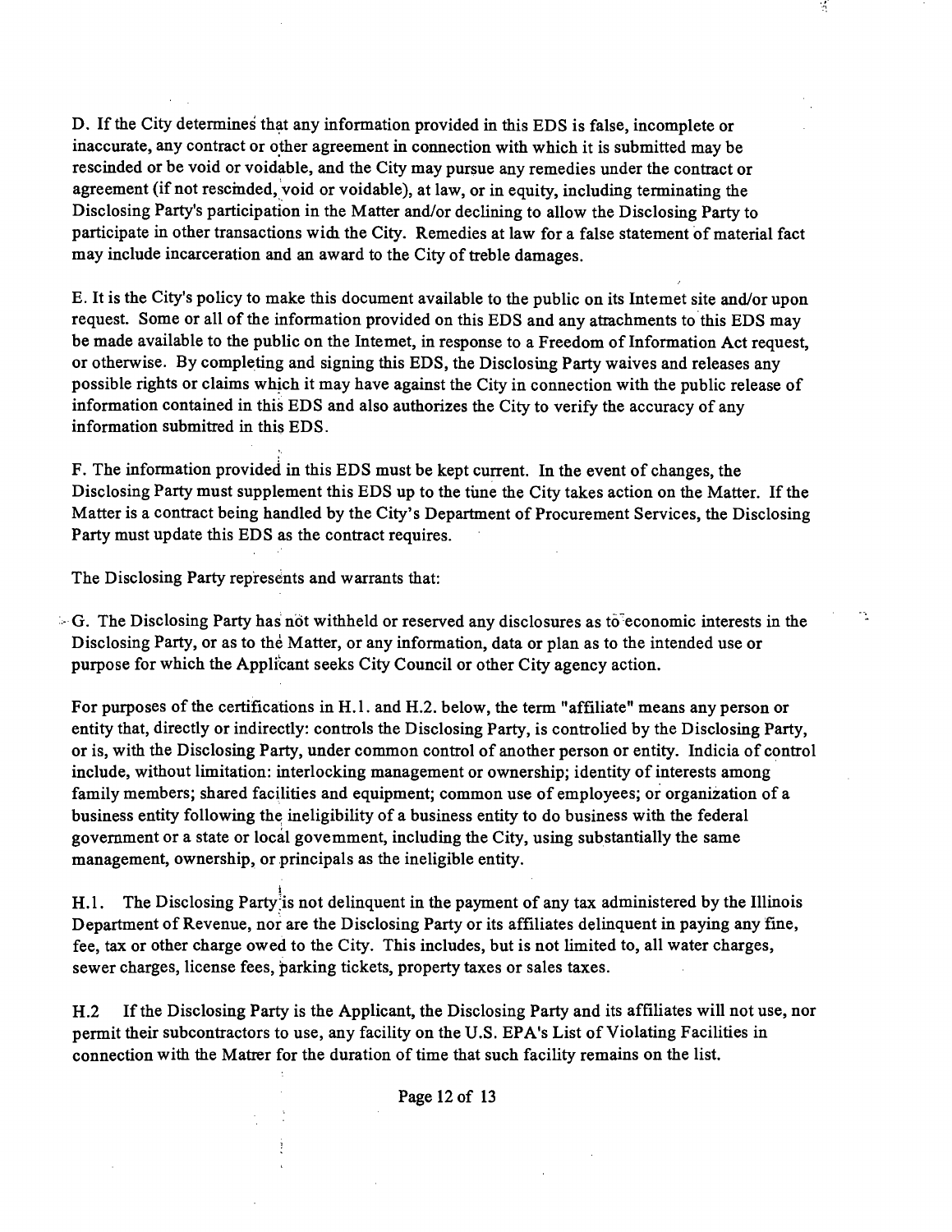H.3 If the Disclosing Party is the Applicant, die Disclosing Party will obtain from any contractors/subconttactors hired or to be hired in connection with the Matter certifications equal in form and substance to those in H.1. and H.2. above and will not, without the prior written consent of the City, use any such conttactor/subconttactor that does not provide such certifications or that the Disclosing Party has reason to believe has not provided or cannot provide tmthful certifications.

NOTE: If the Disclosing Party cannot certify as to any of the items in H.1., H.2. or H.3. above, an explanatory statement must be attached to this EDS.

#### **CERTIFICATION**

Under penalty of perjury, the person signing below: (1) warrants that he/she is authorized to execute this EDS on behalf of the Disclosing Party, and (2) warrants that all certifications and statements contained in this EDS are true, accurate and complete as of the date furnished to the City.

Date:

*^ - ^^-7y* 

 $\alpha$ 

Mail (Print or type name of Disclosing Party)

By:

(sign here)

*P^l(/ Ma2l^* 

(Print or type name of person signing)

(Print or type title of person signing)

 $2/28$ /// .by  $\ell$ 4/14/ Mark Signed and sworn to before me on (date)<br>at  $\sqrt{\sigma} \cdot \frac{1}{2}$  County. County, (state) Notary Public STEPHEN TANG COMMISSION EXPIRES Commission expires: ЗEА NOVEMBER 2, 2011

Page 13 of 13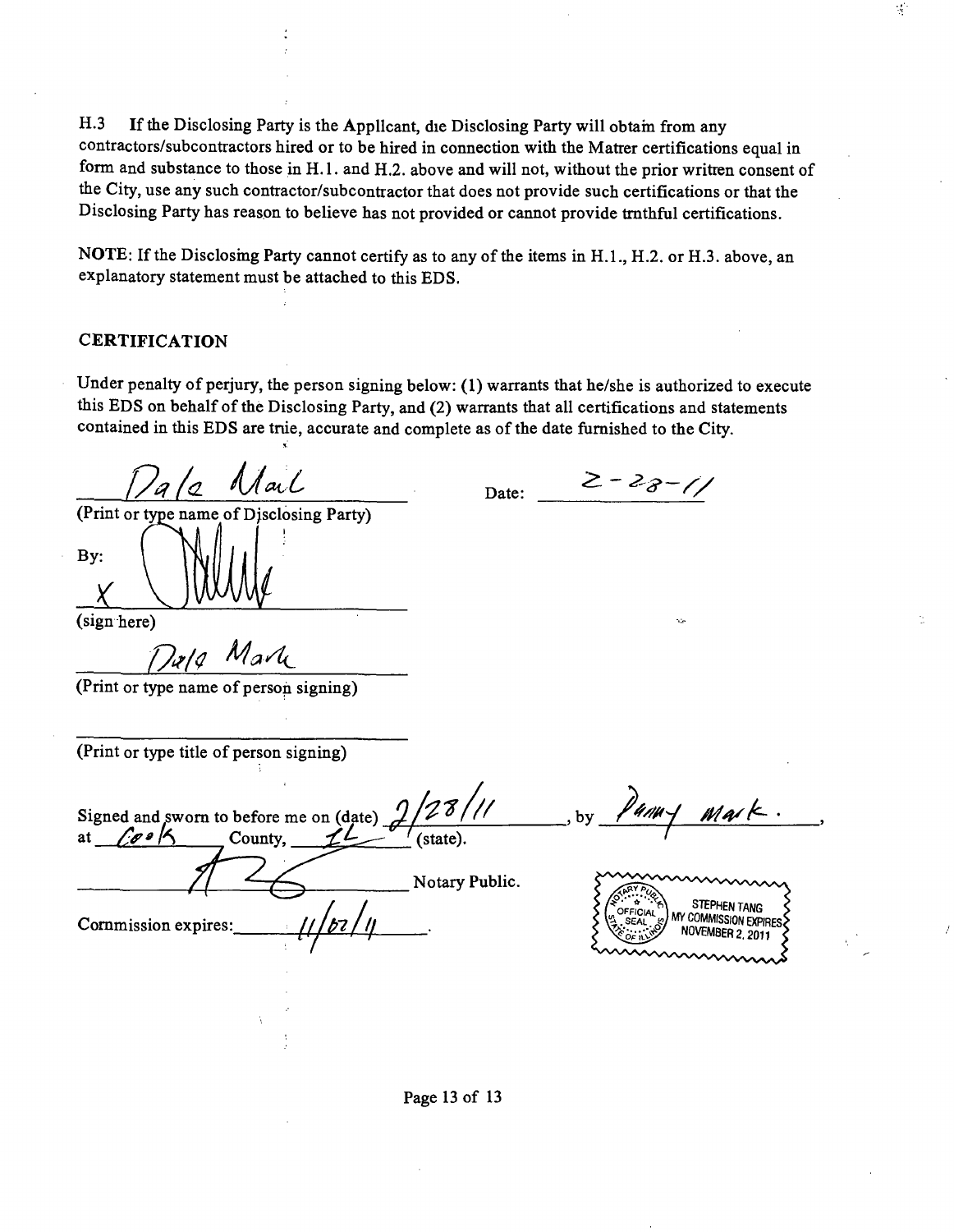#### **CITY OF CHICAGO ECONOMIC DISCLOSURE STATEMENT AND AFFIDAVIT APPENDIX A**

#### **FAMILIAL RELATIONSHIPS WITH ELECTED CITY OFFICIALS AND DEPARTMENT HEADS**

**This Appendix is to be completed only by (a) the Applicant, and (b) any legal entity**  which has a direct ownership interest in the Applicant exceeding 7.5 percent. It is not to be **completed by any legal entity which has only an indirect ownership interest in the**  Applicant.

Under Municipal Code Section 2-154-015, the Disclosing Party must disclose whether such Disclosing Party or any "Applicable Party" or any Spouse or Domestic Partner tnereof currentiy has a "familial relationship" with any elected city official or department head. A "familial relationship" exists if, as of the date this EDS is signed, the Disclosing Party or any "Applicable Party" or any Spouse or Domestic Partner thereof is related, by blood or adoption, to the mayor, any alderman, the city clerk, the city treasurer or any city department head as parent, child, brother or sister, aunt or uncle, niece or nephew, grandparent, grandchild, father-in-law, mothef-in-law, son-m-law, daughter-in-law, stepfather or stepmother, stepson or stepdaughter, stepbrother or stepsister or half-brother or half-sister.

"Applicable Party" means (1) all corporate officers of the Disclosing Party, if the Disclosing Party is a corporation; all partners of the Disclosing Party, if the Disclosing Party is a general partaership; all general partaers and limited partaers of the Disclosing Party, ifthe Disclosing Party is a lunited partnership; all managers, managing members and members of the Disclosing Party, if die Disclosing Party is a limited liability company; (2) ali principal officers of the Disclosmg Party; and (3) any person having more than a 7.5 percent ownership mterest in the Disclosing Party. "Principal officers" means the president, chief operating officer, executive director, chief fmancial officer, treasurer or secretary of a legal entity or any person exercising simliar authority.

Does the Disclosing Party or any "Applicable Party" or any Spouse or Domestic Partner thereof currently have a "familial relationship" with an elected city official or department head?

 $\Box$  Yes  $\Box$  YNo

If yes, please identify below (1) the name and title of such person, (2) the name of the legal entity to which such person is connected; (3) the name and title of the elected city official or department head to whom such person has a familial relationship, and (4) the precise nature of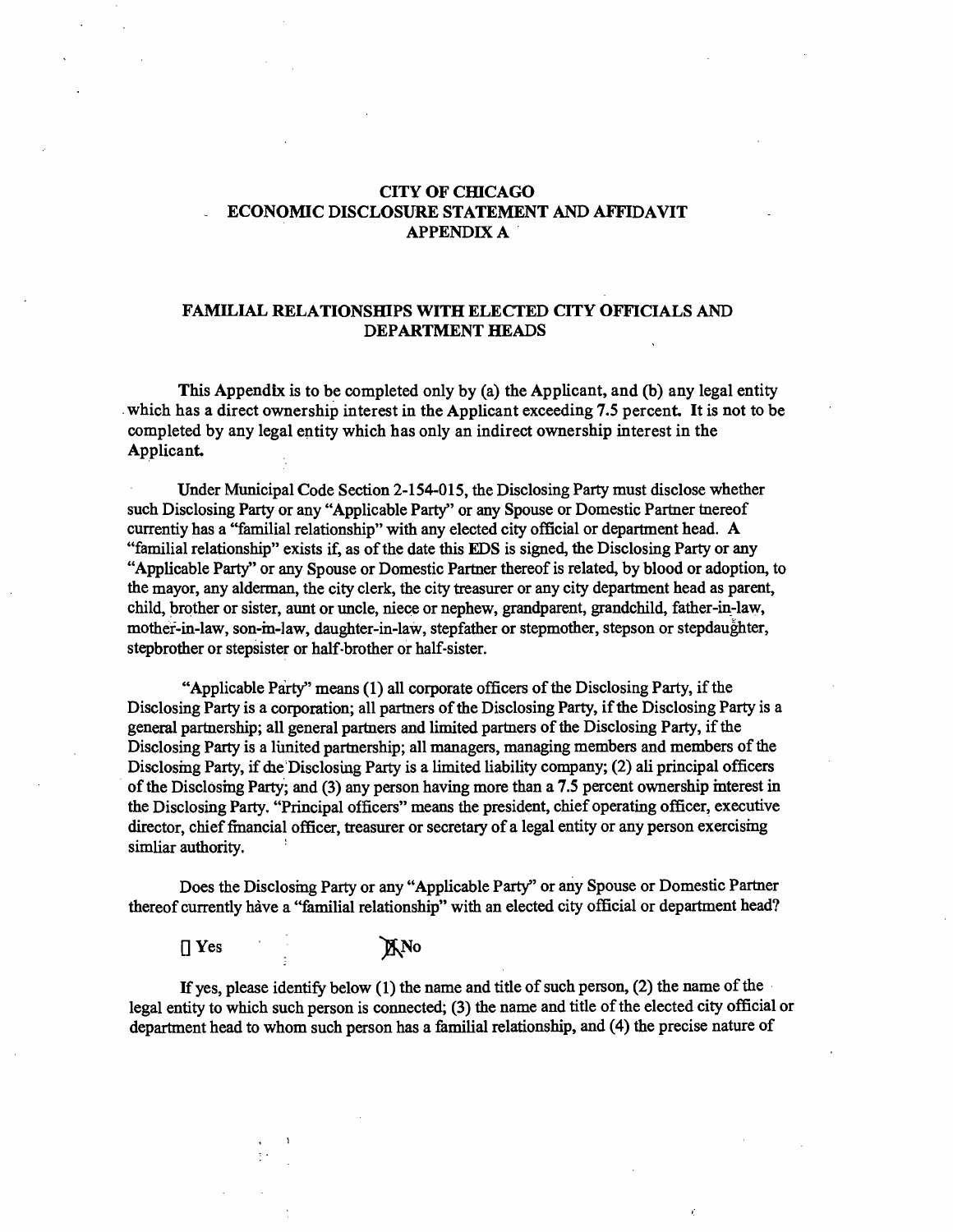such famihal relationship.

#### **CERTIFICATION**

Under penalty of perjury, the person signing below: (1) warrants that he/she is authorized to execute this EDS on behalf of the Disclosing Party, and (2) warrants that all certifications and statements contained in this EDS are tme, accurate and complete as of the date furnished to the City.

Date:

*Tala Marl Date:*  $2-78$  // (Print or type name of Disclosing Party)

By: X (Sign here)

Pa/2 Marl

(Print or type name of person signing)

(Print or type title of person signing)

Signed and swom to before me on (date)  $\frac{9}{28}$  //<br>at  $\frac{6}{9}$ /< County,  $\frac{7}{1}$  (State). at *Cool* Notary Public. Commission expires: STEPHEN TANG<br>MY COMMISSION EXPIRES NOVEMBER 2, 2011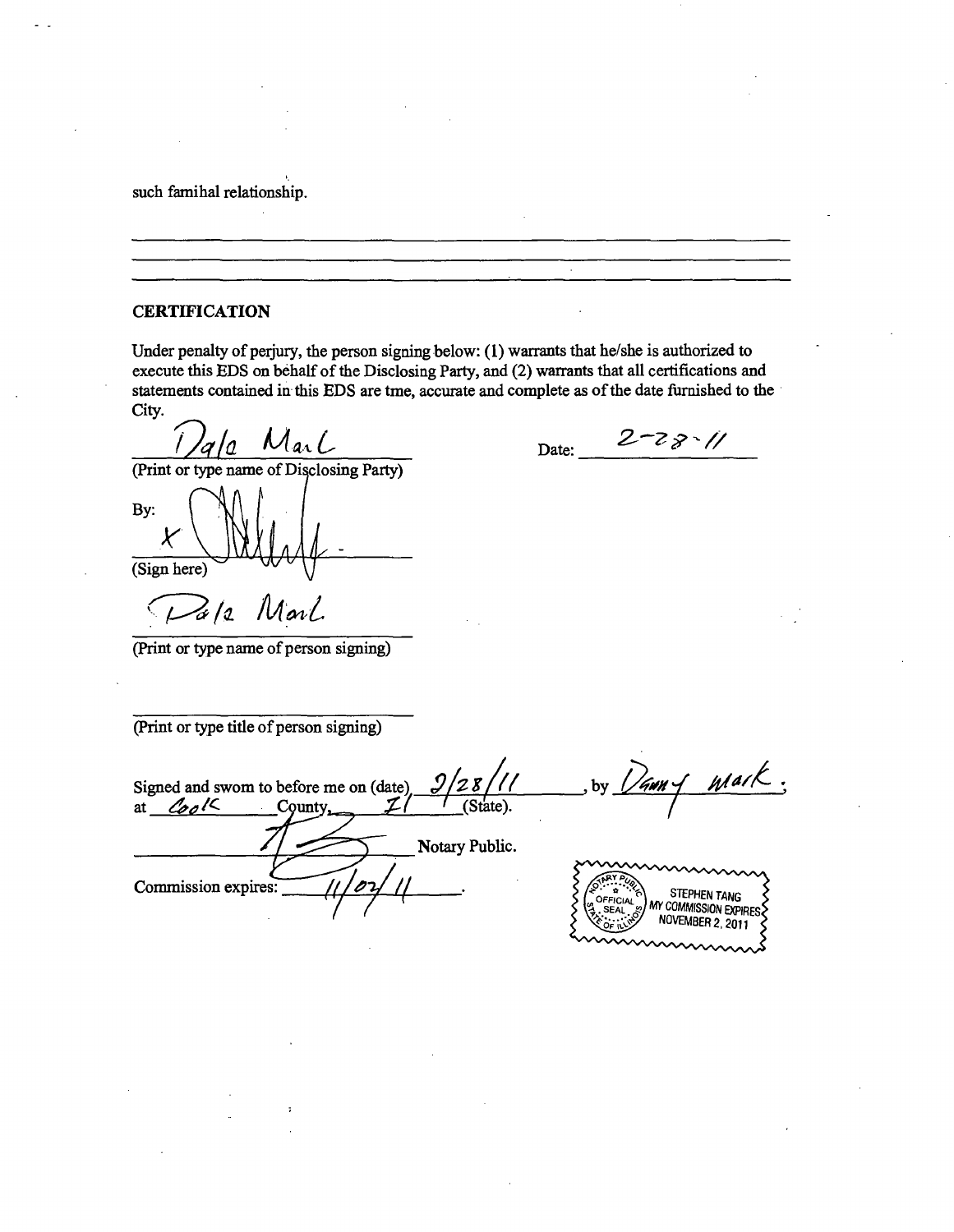# CITY OF CHICAGO ECONOMIC DISCLOSURE STATEMENT AND AFFIDAVIT

while

#### SECTION I - GENERAL INFORMATION

A. Legal name of Disclosing Party submitting this EDS. Include d/b/a/ if applicable:

31st & Indiana Davalopmant, Inc.

Check ONE of the following three boxes:

Indicate whether Disclosing Party submitting this EDS is:

- 1. [] the Applicant
	- OR
- 2. [ ] a legal entity holding a direct or indirect interest in the Applicant. State the legal name of the Applicant in which Disclosing Party holds an interest: OR
- *3. M a specified legal entity with a right ofcontrol (see Section II.B.l.b.) State the legal name of*  the entity in which Disclosing Party holds a right of control:  $\angle$  g for sounds

| B. Business address of Disclosing Party:    | 2918 S. Wentholth Ave               |
|---------------------------------------------|-------------------------------------|
|                                             | Ohp0, 11 60616                      |
| $\frac{312/9499962}{\text{Ex: }312.331879}$ | Email: <u>dannykmark@gmai</u> l. Cm |
| D. Name of contact person: Dan Mark         |                                     |

E. Federal Employer Identification No. (if you have one): Most Most Carsh

F. Brief description of contract, transaction or other undertaking (referred to below as the "Matrer") to which this EDS pertains. (Include project number and location of property, if applicable):

| Zoning Change from B1-3 to B3-3 for existing property at                                                                                                                 |  |  |
|--------------------------------------------------------------------------------------------------------------------------------------------------------------------------|--|--|
| $203-217$ Fe. $315f$ Streat and $301-3107$ S. Indiana Ave Chgo, 62616<br>3. Which City agency or department is requesting this EDS? Trap of Eziming of land are planning |  |  |
| If the Matter is a contract being handled by the City's Department of Procurement Services, please                                                                       |  |  |

If the Matter is a contract being handled by the City's Department of Procurement Services, please complete the following:

Specification  $\#\underline{\hspace{1cm}}$  and Contract  $\#\underline{\hspace{1cm}}$ 

Ver. 11-01-05 Page 1 of 13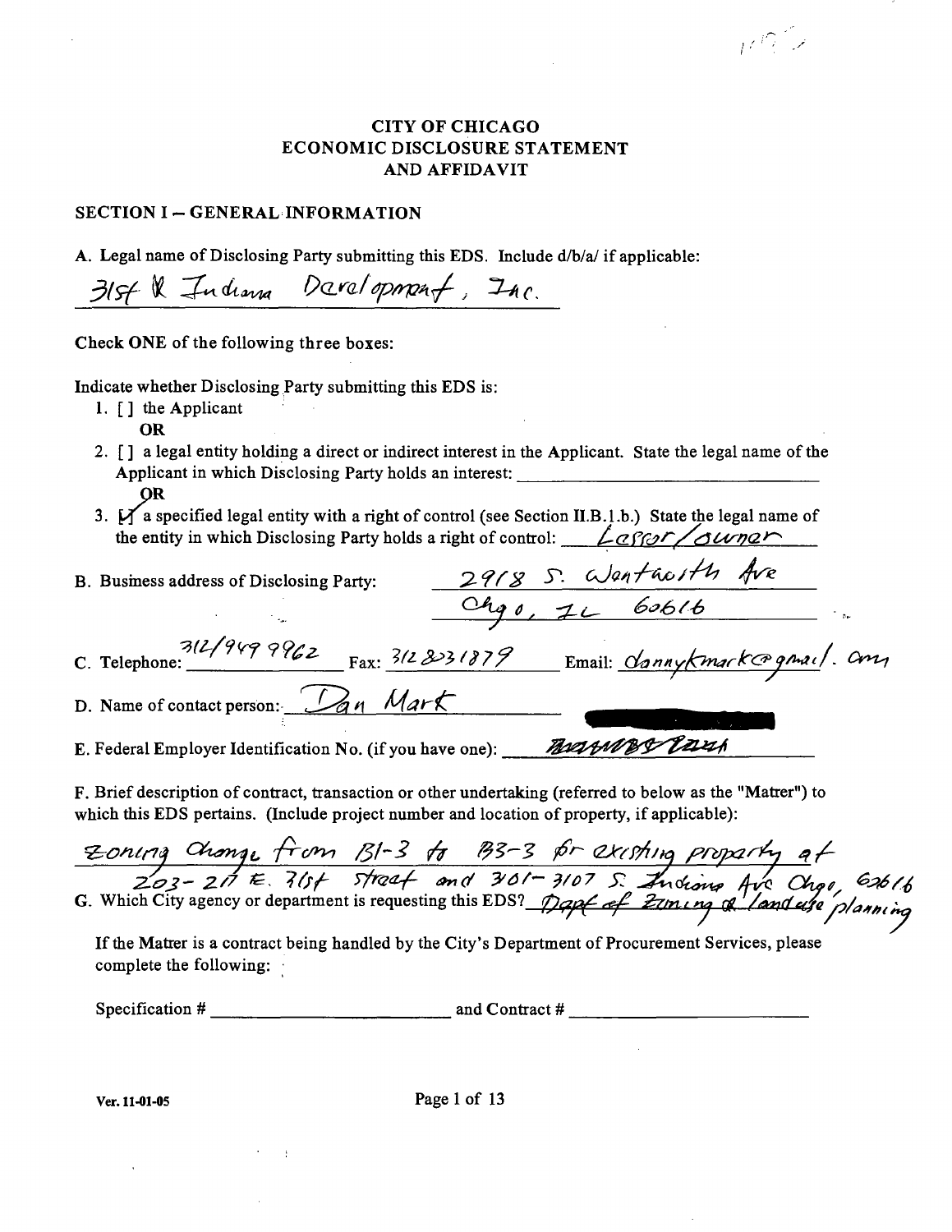# SECTION II -- DISCLOSURE OF OWNERSHIP INTERESTS

S,

# A. NATURE OF DISCLOSING PARTY

| Indicate the nature of the Disclosing Party: $\mathscr{P}^{\mathcal{A}}$ |                                                          |
|--------------------------------------------------------------------------|----------------------------------------------------------|
| [ ] Person                                                               | Limited liability company*                               |
| [] Bublicly registered business corporation                              | [] Limited liability partnership*                        |
| Privately held business corporation                                      | [] Joint venture*                                        |
| [] Sole proprietorship                                                   | [] Not-for-profit corporation                            |
| [] General partnership*                                                  | (Is the not-for-profit corporation also a $501(c)(3)$ )? |
| [] Limited partnership*                                                  | $\lceil \cdot \rceil$ Yes<br>$[1]$ No                    |
| $[1]$ Tmst                                                               | [] Other (please specify)                                |
|                                                                          |                                                          |

\* Note B.l.b below.

2. For legal entities, the state (or foreign country) of incorporation or organization, if applicable:

 $\mathcal{I}\mathcal{L}$ 

3. For legal entities not organized in the State of Illinois: Has the organization registered to do business in the State of Illinois as a foreign entity?

 $[ ]$  Yes  $[ ]$  No  $[ ]$  N/A

B. IF THE DISCLOSING PARTY IS A LEGAL ENTITY:

l.a. List below the full names and titles of all executive officers and all directors of the entity. For not-for-profit corporations, also list below all members, if any, which are legal entities. If there are no such members, write "no members." For trusts, estates or other similar entities, list below the legal thleholder(s).

| Name Wanny Chembers | Title                              |
|---------------------|------------------------------------|
| Danny Mark          | member shore holder / prasident    |
| Dale Mark           | Berntar starcholder/vice president |

1 .b. If you checked "General partaership," "Limited partaership," "Limited liability company," "Limited liability partaership" or "Joint ventare" in response to Item A.l . above (Natare of Disclosing Party), list below the name and title of each general partner, managing member, manager or

Page 2 of 13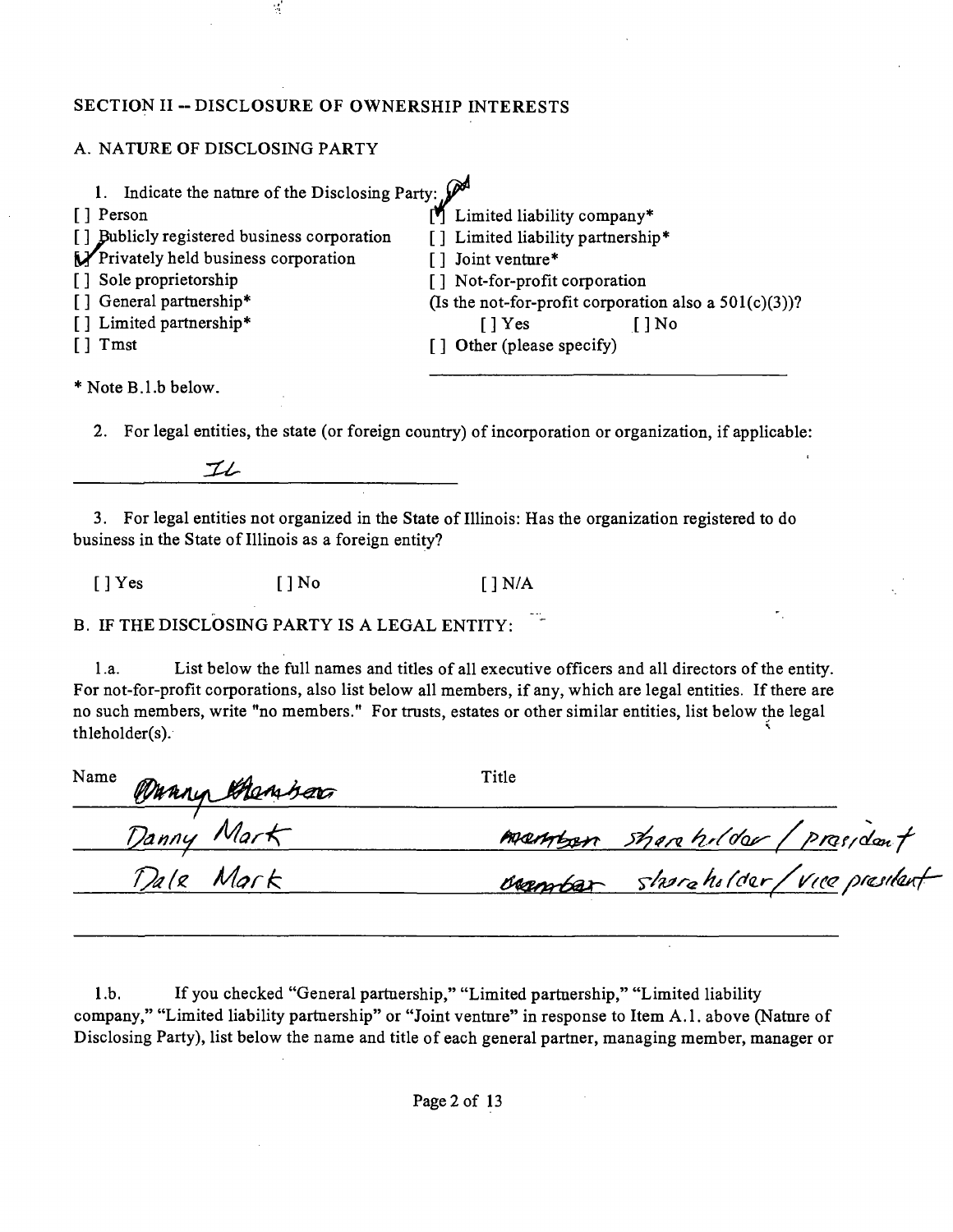any other person or entity that controls the day-to-day management of the Disclosing Party. NOTE: Each legal entity listed below must submit an EDS on its own behalf.

 $\mathcal{L}$ 

| Name<br>Banny Atack | Title<br>member startholder president |
|---------------------|---------------------------------------|
| Dalarstort          | manufar StackHoter Xpresident         |
|                     |                                       |

2. Please provide the following information conceming each person or entity having a direct or indirect beneficial interest (including ownership) in excess of 7.5% of the Disclosing Party. Examples of such an interest include shares in a corporation, partnership interest in a partaership or joint ventare, interest of a member or manager in a limited liability company, or interest of a beneficiary of a tmst, estate or other similar entity. If none, state "None." NOTE: Pursuant to Section 2-154-030 of the Municipal Code of Chicago ("Municipal Code"), the City may require any such additional information from any applicant which is reasonably intended to achieve full disclosure.

| Name              | <b>Business Address</b>       | Percentage Interest in the |  |
|-------------------|-------------------------------|----------------------------|--|
| <u>Danny Mark</u> | 2918 S. Wantworth, Clgo 6616  | Disclosing Party           |  |
| Dalo<br>Mat       | 2918 S. Warfacath, Chos Bob16 |                            |  |
|                   |                               | $\cdots$                   |  |
|                   |                               |                            |  |

#### SECTION III -- BUSINESS RELATIONSHIPS WITH CITY ELECTED OFFICIALS

Has the Disclosing Party had a "business relationship," as defined in Chapter 2-156 of the Municipal Code, with any City elected official in the 12 months before the date this EDS is signed?

 $[1]$  Yes [ $\mathcal{N}$ No

If yes, please identify below the name(s) of such City elected official(s) and describe such relationship(s):

#### SECTION IV -- DISCLOSURE OF SUBCONTRACTORS AND OTHER RETAINED PARTIES

The Disclosing Party must disclose the name and busmess address of each subcontractor, attomey, lobbyist, accountant, consultant and any other person or entity whom the Disclosmg Party has retained or expects to retain in comiection with the Matter, as well as the natare of the relationship, and the total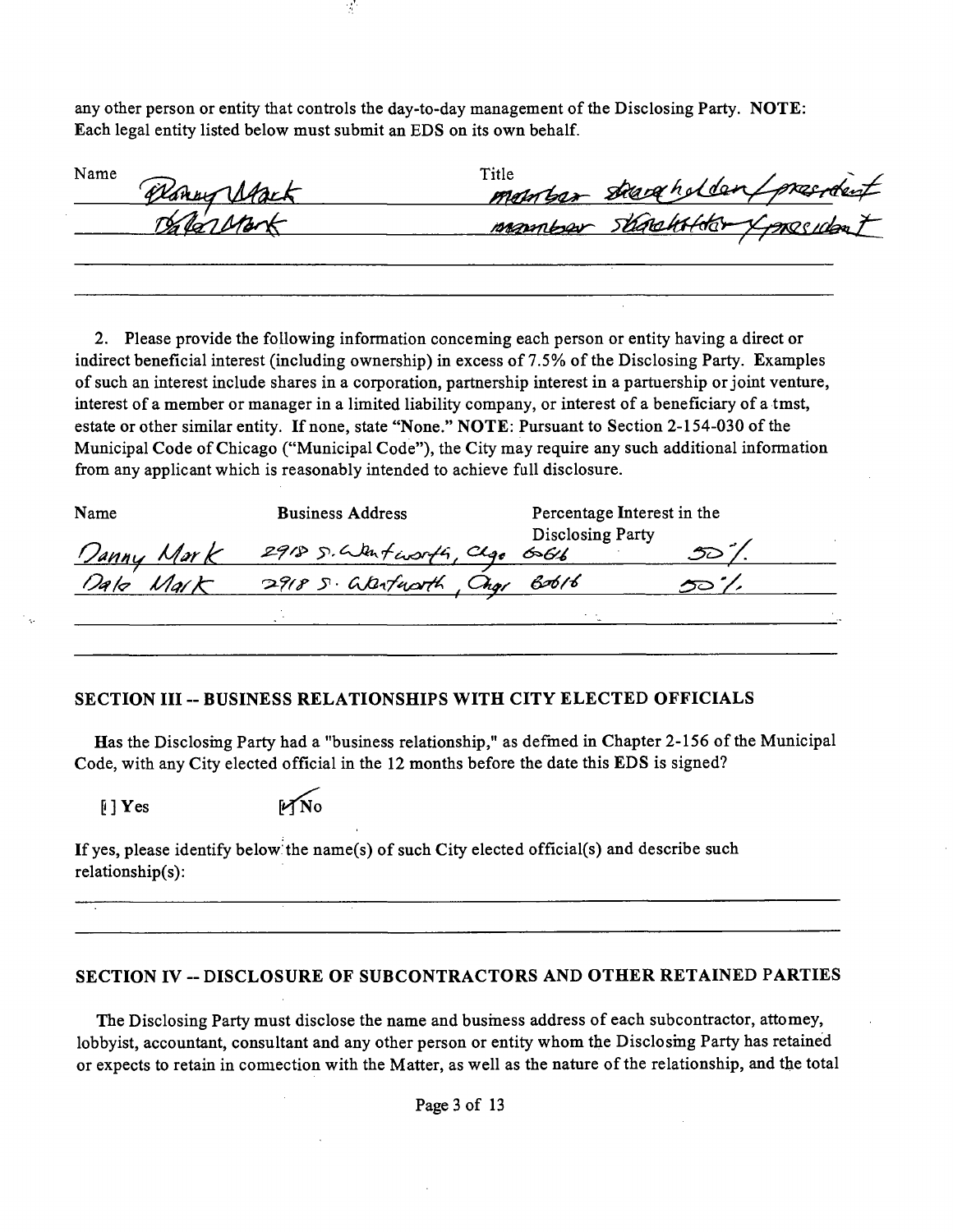amount of the fees paid or estimated to be paid. The Disclosing Party is not required to disclose employees who are paid solely through the Disclosing Party's regular payroll.

"Lobbyist" means any person or entity who undertakes to influence any legislative or administrative action on behalf of any person or entity other than: (1) a not-for-profit entity, on an unpaid basis, or (2) himself "Lobbyist" also means any person or entity any part of whose duties as an employee of another includes undertaking to influence any legislative or administrative action.

If the Disclosing Party is uncertain whether a disclosure is required under this Section, the Disclosing Party must either ask the City whether disclosure is required or make the disclosure.

| Name                    | <b>Business</b> | Relationship to Disclosing Party | Fees               |
|-------------------------|-----------------|----------------------------------|--------------------|
| (indicate whether)      | <b>Address</b>  | (subcontractor, atromey,         | (indicate whether  |
| retained or anticipated |                 | lobbyist, etc.)                  | paid or estimated) |
| to be retained)         |                 |                                  |                    |
| Nona                    |                 |                                  |                    |
|                         |                 |                                  |                    |

(Add sheets if necessary)

 $\int \int f$ Check here if the Disclosing party has not retained, nor expects to retain, any such persons or entities.

# **SECTION V - CERTIFICATIONS**

# A. COURT-ORDERED CHILD SUPPORT COMPLIANCE

Under Municipal Code Section 2-92-415, substantial owners of business entities that conttact with the City must remain in compliance with their child support obligations throughout the term of the contract.

Has any person who directly or indirectly owns 10% or more of the Disclosing Party been declared in arrearage on any child suppprf obligations by any Illinois court of competent jurisdiction?

[ ] Yes  $[\]$  No person owns 10% or more of the Disclosing Party.

If "Yes," has the person entered into a court-approved agreement for payment of all support owed and is the person in compliance with that agreement?

[]Yes []No '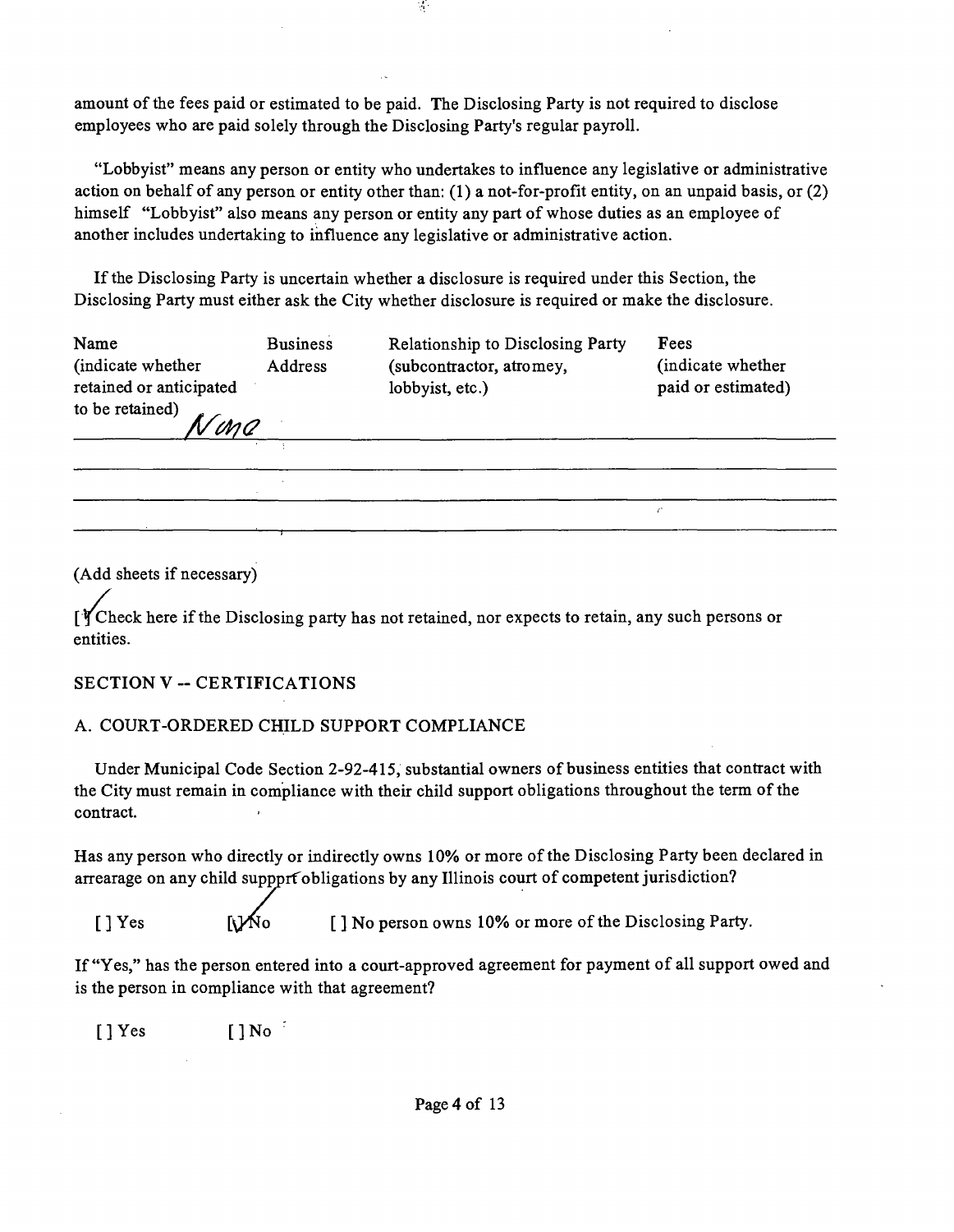#### B. FURTHER CERTIFICATIONS

1. The Disclosing Party and, if the Disclosing Party is a legal entity, all of those persons or entities identified in Section II.B.1. of this EDS:

a. are not presently debarred, suspended, proposed for debarment, declared ineligible or voluntarily excluded from any transactions by any federal, state or local unit of govemment;

 $\frac{1}{2}$ 

- b. have not, within a five-year period preceding the date of this EDS, been convicted of a criminal offense, adjudged guilty, or had a civil judgment rendered against them in connection with: obtaining, attempting to obtain, or performing a public (federal, state or local) transaction or contract under a public transaction; a violation of federal or state antitmst statutes; fraud; embezzlement; theft; forgery; bribery; falsification or destmction of records; making false statements; or receiving stolen property;
- c. are not presently indicted for or otherwise criminally or civilly charged by a govemmental entity (federal, state or local) with commission of any of the offenses enumerated in clause B.l.b. of this Section V;
- d. have not, within a five-year period preceding the date of this EDS, had one or more public transactions (federal, state or local) terminated for cause or default; and
- e. have not, within a five-year period preceding the date of this EDS, been convicted, adjudged guilty, or found liable in a civil proceeding, or in any criminal or civil action, including actions conceming environmental violations, institated by the City or by the federal govemment, any state, or any other unit of local govemment.
- 2. The certifications in subparts 2, 3 and 4 concem:

• the Disclosing Party;

• any "Applicable Party" (mearuing any party participating in the performance of the Matter, including but not limited to any persons or legal entities disclosed under Section IV, "Disclosure of Subcontractors and Other Retained Parties");

• any "Affiliated Entity" (meanmg a person or entity that, directly or indirectiy: controls the Disclosing Party, is controlled by the Disclosing Party, or is, with the Disclosing Party, under common conttol of another person or entity. Indicia of conttol include, without limitation: interlocking management or ownership; identity of interests among family members, shared facilities and equipment; common use of employees; or organization of a business entity following the ineligibility of a business entity to do business with federal or state or local govemment, including the City, using substantially the same management, ownership, or principals as the ineligible entity); with respect to Applicable Parties, the term Affiliated Entity means a person or entity that directly or indirectly controls the Applicable Party, is controlled by it, or, with the Applicable Party, is under common control of another person or entity;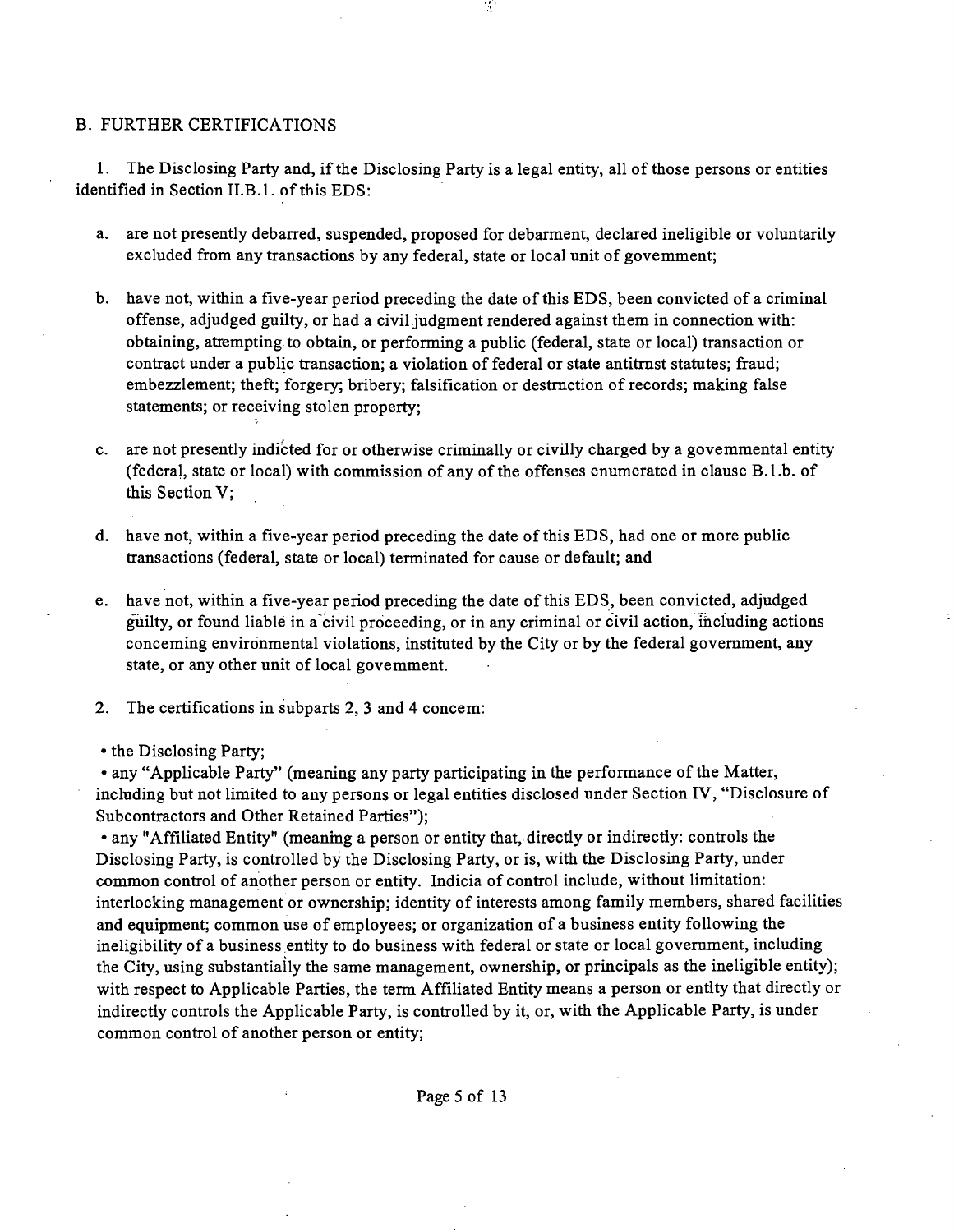• any responsible official of the Disclosing Party, any Applicable Party or any Affiliated Entity or any other official, agent or employee of the Disclosing Party, any Applicable Party or any Affiliated Entity, acting pursuant to the direction or authorization of a responsible official of the Disclosing Party, any Applicable Party or any Affillated Entity (collectively "Agents").

Y.

Neither the Disclosing Party, nor any Applicable Party, nor any Affiliated Entity of either the Disclosing Party or any Applicable Party nor any Agents have, during the five years before the date this EDS is signed, or, with respect to an Applicable Party, an Affiliated Entity, or an Affiliated Entity of an Applicable Party during the five years before the date of such Applicable Party's or Affiliated Entity's contract or engagement in connection with the Matter:

- a. bribed or attempted to bribe, or been convicted or adjudged guilty of bribery or attempting to bribe, a public officer or employee of the City, the State of Illinois, or any agency of the federal govemment or of any state or local govemment in the United States of America, in that officer's or employee's official capacity;
- b. agreed or colluded with other bidders or prospective bidders, or been a party to any such agreement, or beeii convicted or adjudged guilty of agreement or collusion among bidders or prospective bidders, ih restraint of freedom of competition by agreement to bid a fixed price or otherwise; or
- c. made an admission of such conduct described in a. or b. above that is a matter of record, but have not been prosecuted for such conduct; or

d. violated the provisions of Municipal Code Section 2-92-610 (Living Wage Ordinance).

3. Neither the Disclosing Party, Affiliated Entity or Applicable Party, or any of their employees, officials, agents or partners, is barred from contracting with any unit of state or local government as a result of engaging in or being convicted of (1) bid-rigging in violation of 720 ILCS 5/33E-3; (2) bid-rotating in violation of 720 ILCS 5/33E-4; or (3) any similar offense of any state or of the United States of America that contains the same elements as the offense of bid-rigging or bid-rotating.

4. Neither the Disclosing Party nor any Affiliated Entity is listed on any of the following lists maintamed by the Office of Foreign Assets Control of die U.S. Department of the Treasury or the Bureau of Industry and Security of the U.S. Department of Commerce or their successors: the Specially Designated Nationals List, the Denied Persons List, the Unverified List, the Entity List and the Debarred List.

5. The Disclosing Party understands and shall comply with (1) the applicable requirements of the Govemmental Ethics Ordinance of the City, Title 2, Chapter 2-156 of tiie Municipal Code; and (2) all the applicable provisions of Chapter 2-56 of the Municipal Code (Office of the Inspector General).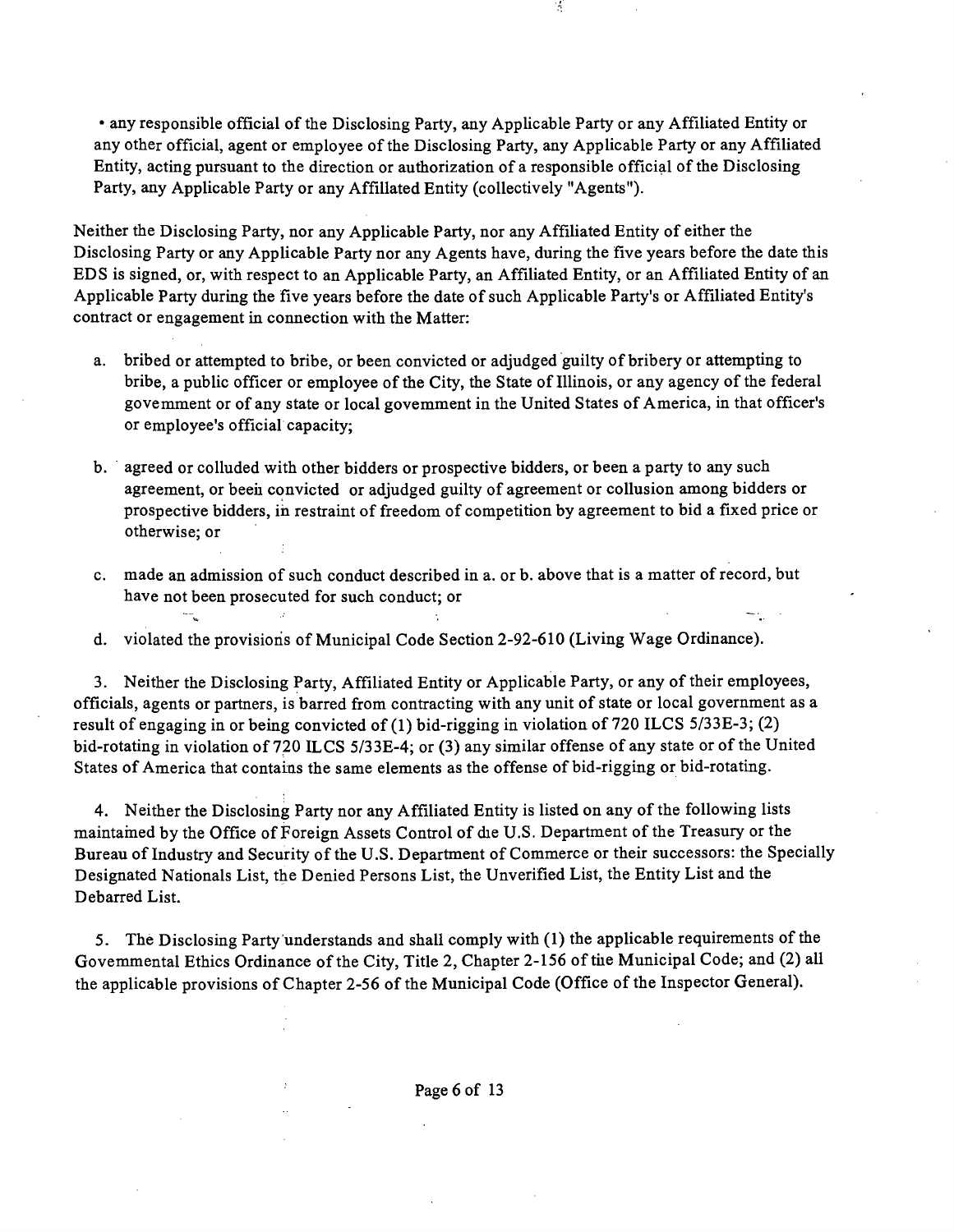6. If the Disclosing Party is unable to certify to any of the above statements in this Part B (Further Certifications), the Disclosing Party must explain below:

If the letters "NA," the word "None," or no response appears on the lines above, it will be conclusively presumed that the Disclosing Party certified to the above statements.

#### C. CERTIFICATION OF STATUS AS FINANCIAL INSTITUTION

For purposes of this Part C, under Municipal Code Section 2-32-455(b), the term "fmancial institution" means a bank, savings and loan association, thrift, credit union, mortgage banker, mortgage broker, tmst company, savings bank, investment bank, securities broker, municipal securities broker, securities dealer, municipal securities dealer, securities underwriter, municipal securities underwriter, investment tmst, ventare capital company, bank holding company, financial services holding company, or any licensee under the Consumer Installment Loan Act, the Sales Finance Agency Act, or the Residential Mortgage Licensing Act. However, "financial institution" specifically shall not include any entity whose predominant business is the providing of tax deferred, defined conttibution, pension plans to public employees in accordance with Sections 403(b) and 457 of the Interual Revenue Code. (Additional definitions may be found in Municipal Code Section 2-32-455(b).)

#### 1. CERTIFICATION

The Disclosing Party certifies that the Disclosing Party (check one)

 $\bigcap$  is  $\bigcup$  is not

a "financial institution" as defined in Section 2-32-455(b) of the Municipal Code.

2. If die Disclosing Party IS a financial institution, tiien the Disclosing Party pledges:

"We are not and will not become a predatory lender as defined in Chapter 2-32 of the Municipal Code. We further pledge that none of our affiliates is, and none of them wiU become, a predatory lender as defined in Chapter 2-32 of the Municipal Code. We understand that becoming a predatory lender or becoming an affiliate of a predatory lender may resull in the loss of the privilege of domg business with the City."

If the Disclosing Party is unable to make this pledge because it or any of its affiliates (as defined in Section 2-32-455(b) of the Municipal Code) is a predatory lender within the meaning of Chapter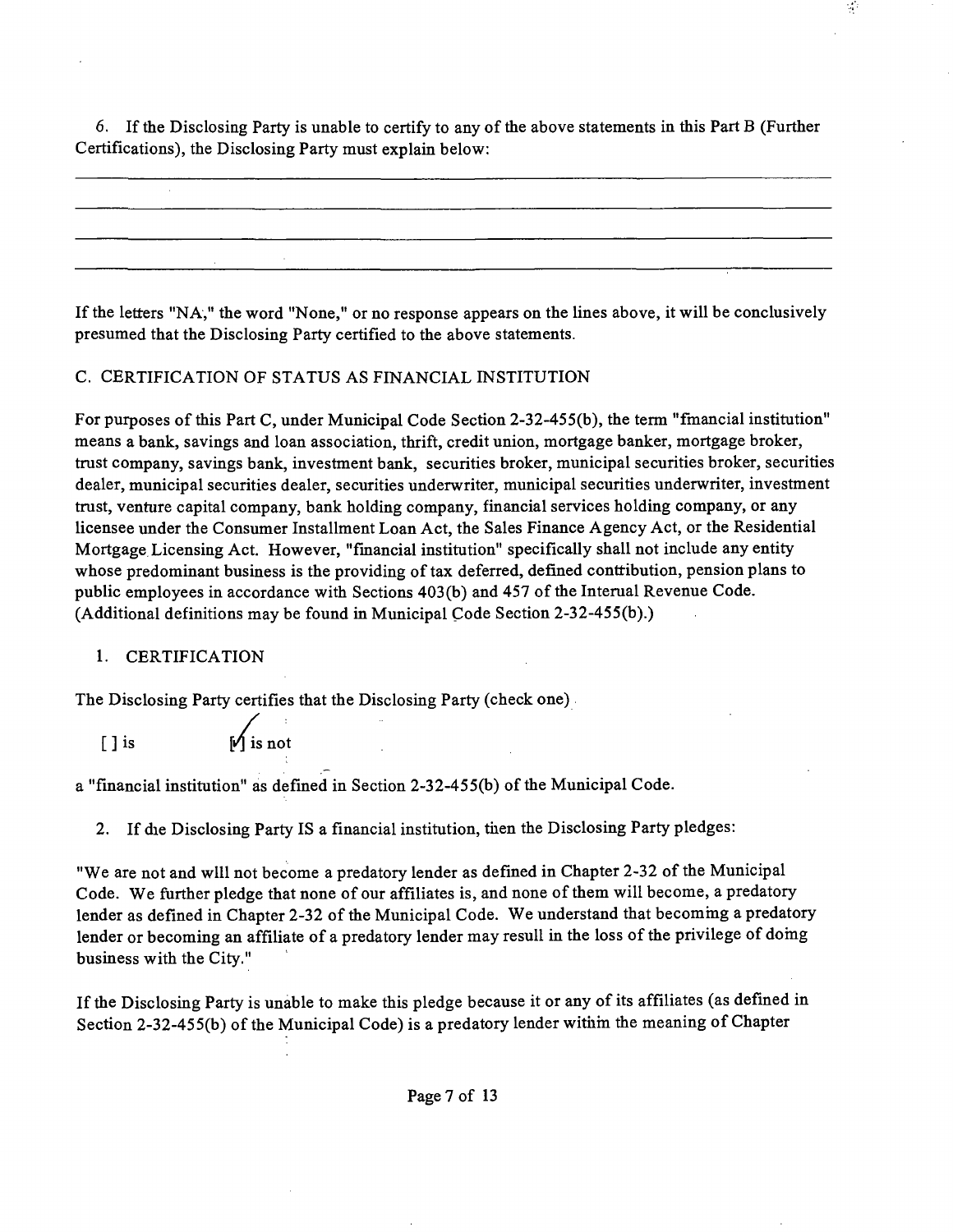2-32 of the Municipal Code, explain here (attach additional pages if necessary):

If the letters "NA," the word "None," or no response appears on the lines above, it will be conclusively presumed that the Disclosing Party certified to the above statements.

D. CERTIFICATION REGARDING INTEREST IN CITY BUSINESS

Any words or terms that are defined in Chapter 2-156 of the Municipal Code have the same meanings when used in this Part D.

1. In accordance with Section 2-156-110 of the Municipal Code: Does any official or employee of the City have a financial interest in his or her own name or in the name of any other person or entity in the Matter?

 $[$  ] Yes  $W^{\rm no}$ 

NOTE: If you checked "Yes" to Item D.l. , proceed to Items D.2. and D.3. If you checked "No" to Item D.L, proceed to Part E.

2. Unless sold pursuant to a process of competitive bidding, or otherwise permitted, no City elected official or employee shall have a financial interest in his or her own name or in the name of any other person or entity in the purchase of any property that (i) belongs to the City, or (ii) is sold for taxes or assessments, or (iii) is sold by virtue of legal process at the suit of the City (collectively, "City Property Sale"). Compensation for property taken pursuant to the City's eminent domain power does not constimte a financial interest within the meaning of this Part D.

Does the Matter involve a City Property Sale?

*[ ] Yes I/NO* 

3. If you checked "Yes" to Item D.L, provide the names and business addresses of the City officials or employees having such interest and identify the natare of such interest:

| Name | <b>Business Address</b> | Nature of Interest |
|------|-------------------------|--------------------|
|      |                         |                    |
|      |                         |                    |
|      |                         |                    |
|      |                         |                    |
|      |                         |                    |

4. The Disclosing Party further certifies that no prohibited financial interest in the Matter will be acquured by any City official or employee.

Page 8 of 13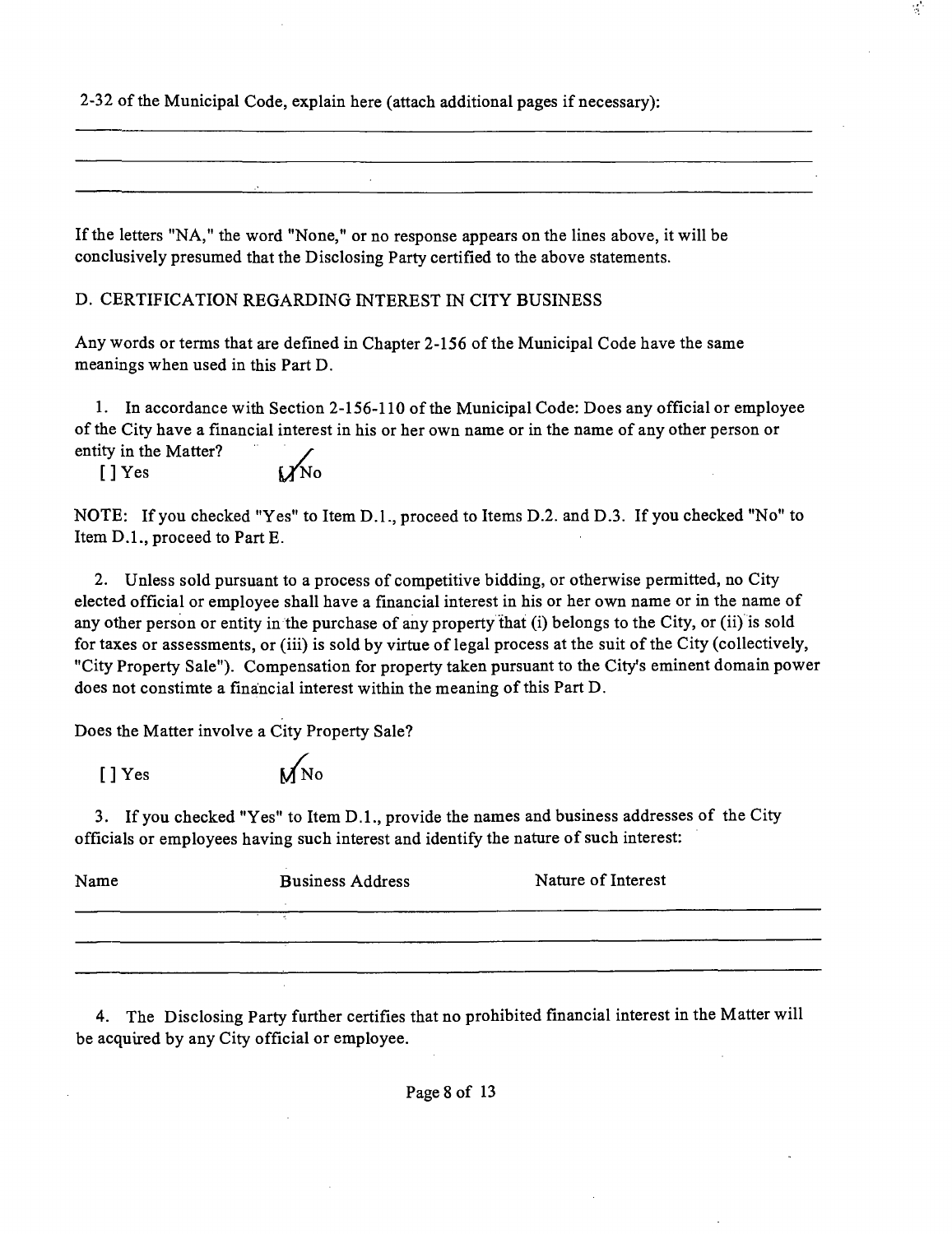# E. CERTIFICATION REGARDING SLAVERY ERA BUSINESS

The Disclosing Party has searched any and all records of the Disclosing Party and any and all predecessor entities for records of investments or profits from slavery, the slave industry, or slaveholder insurance policies from the slavery era (including insurance policies issued to slaveholders that provided coverage for damage to or injury or death of their slaves) and has disclosed in this EDS any and all such records to the City. In addition, the Disclosing Party must disclose the names of any and all slaves or slaveholders described in those records. Failure to comply with these disclosure requirements may make the Matter to which this EDS pertains voidable by the City.

Please check either 1. or 2. below. If the Disclosing Party checks 2., the Disclosing Party must disclose below or in an attachment to this EDS all requisite information as set forth in that paragraph 2.

1. The Disclosing Party verifies that (a) the Disclosing Party has searched any and all records of the Disclosing Party and any and all predecessor entities for records of investments or profits from slavery, the slave industry, or slaveholder insurance policies, and (b) the Disclosing Party has found no records of investments or profits from slavery, the slave industty, or slaveholder insurance policies and no records of names of any slaves or slaveholders.

2. The Disclosing Party verifies that, as a result of conducting the search in step 1(a) above, the Disclosing Party has found records relating to investments or profits from slavery, the slave industry, or slaveholder insurance policies and/or the names of any slaves or slaveholders. The Disclosing Party verifies that the following constimtes full disclosure of all such records:

# **SECTION VI - CERTIFICATIONS FOR FEDERALLY-FUNDED MATTERS**

NOTE: If the Matter is federally funded, complete this Section VI. If the Matter is not federally funded, proceed to Section VII.

# A. CERTIFICATION REGARDING LOBBYING

1. List below the names of all persons or entities registered under the federal Lobbying Disclosure Act of 1995 who have made lobbying contacts on behalf of the Disclosing Party with respect to the Matter: (Begin list here, add sheets as necessary):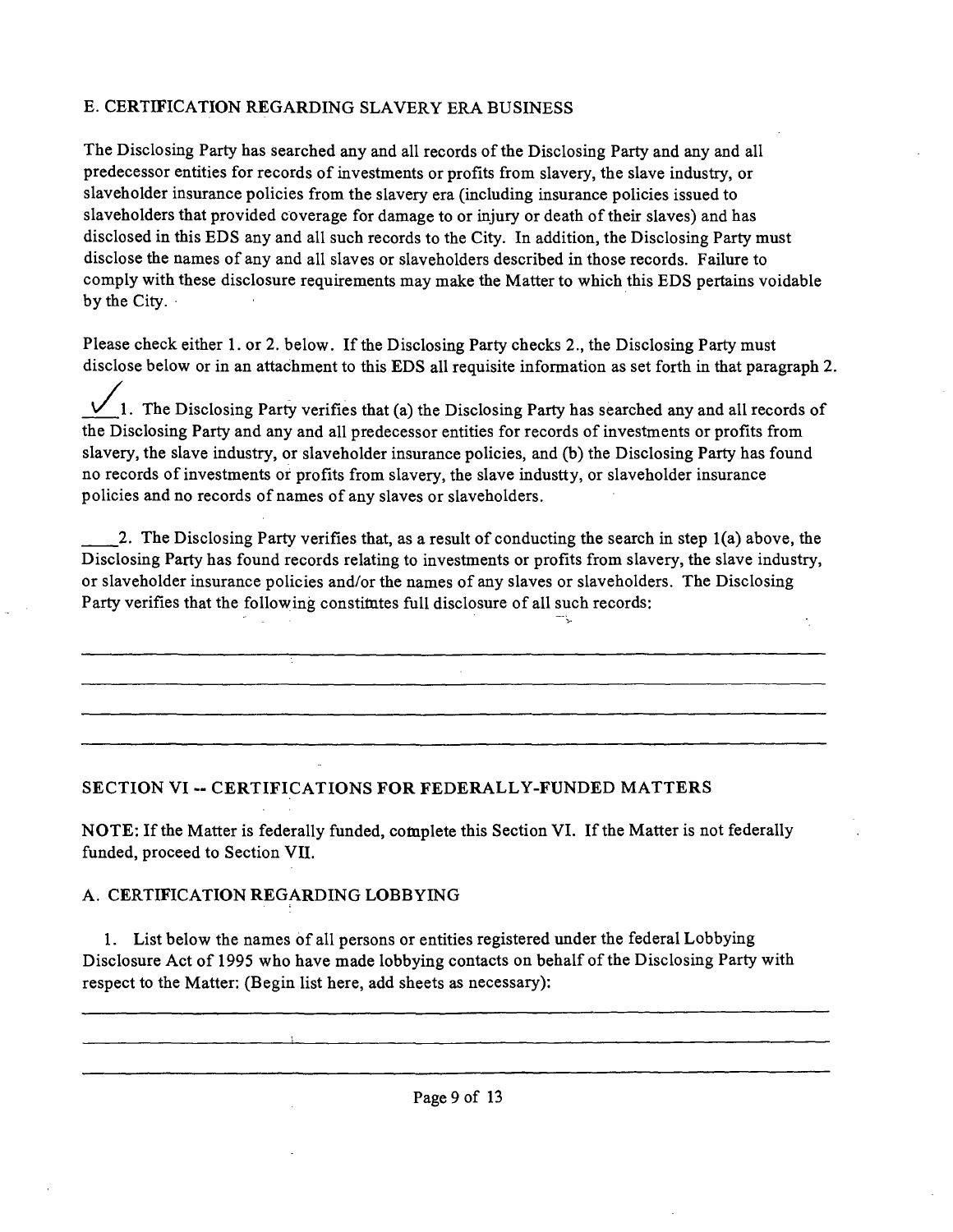(If no explanation appears or begins on the lines above, or if the letters "NA" or if the word "None" appear, it will be conclusively presumed that the Disclosing Party means that NO persons or entities registered under the Lobbying Disclosure Act of 1995 have made lobbying contacts on behalf ofthe Disclosing Party with respect to the Matter.)

2. The Disclosing Party has not spent and will not expend any federally appropriated funds to pay any person or entity listed in Paragraph A. 1. above for his or her lobbying activities or to pay any person or entity to influence or attempt to influence an officer or employee of any agency, as defined by applicable federal law, a member of Congress, an officer or employee of Congress, or an employee of a member of Congress, in connection with the award of any federally funded contract, making any federally funded grant or loan, entering into any cooperative agreement, or to extend, continue, renew, amend, or modify any federally funded conttact, grant, loan, or cooperative agreement.

3. The Disclosing Party will submit an updated certification at the end of each calendar quarter in which there occurs any event that materially affects the accuracy of the statements and information set forth in paragraphs A.1. and A.2. above.

If the Matter is federally funded and any funds other than federally appropriated funds have been or will be paid to any person or entity for influencing or attempting to influence an officer or employee of any agency (as defined by applicable federal law), a member of Congress, an officer or employee of Congress, or an employee' of a member of Congress in connection with the Matter, the Disclosing Party must complete and submit Standard Form-LLL, "Disclosure Form to Report Lobbying," in accordance with its instmctions. The form may be obtained online from the federal Office of Management and Budget (OMB) web site at http://www.whitehouse.gov/omb/grants/sflllin.pdf, linked on the page http://www.whitehouse.gov/omb/grants/grants forms.html.

4. The Disclosing Party certifies that either: (i) it is not an organization described in section  $501(c)(4)$  of the Intemal Revenue Code of 1986; or (ii) it is an organization described in section  $501(c)(4)$  of the Intemal Revenue Code of 1986 but has not engaged and will not engage in "Lobbying Activities".

5. Ifthe Disclosing Party is the Applicant, the Disclosing Party must obtain certifications equal in form and substance to paragraphs A.1. through A.4. above from all subconttactors before it awards any subconttact and the Disclosing Party must maintain all such subconttactors' certifications for the duration of the Matter and must make such certifications promptly available to the City upon request.

#### B. CERTIFICATION REGARDING EQUAL EMPLOYMENT OPPORTUNITY

If the Matter is federally funded, federal regulations require the Appilcant and all proposed subconttactors to submit the following information with their bids or in writing at the outset of negotiations.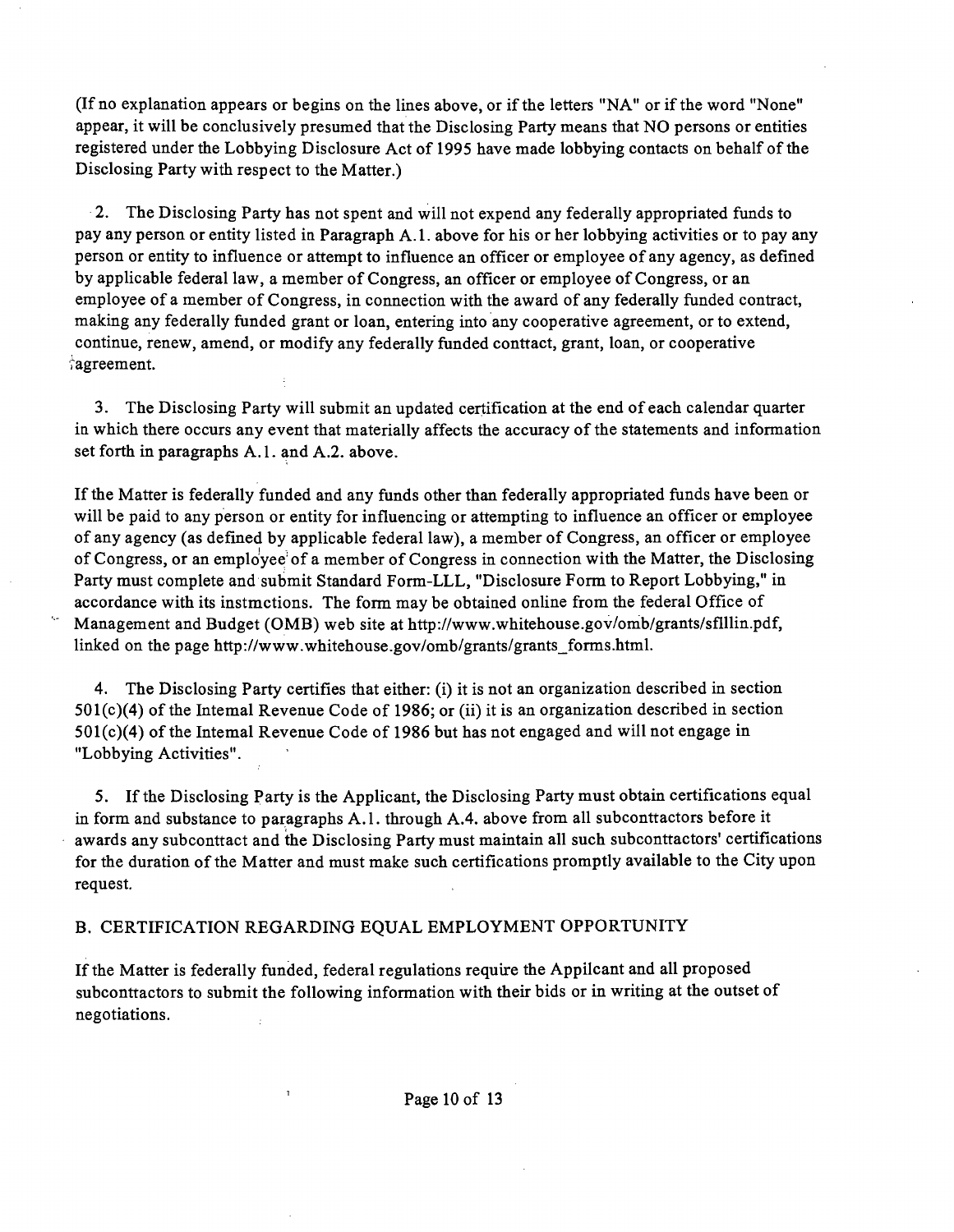Is the Disclosing Party the Applicant?

 $[ ]$  Yes

If "Yes," answer the three questions below:

1. Have you developed and do you have on file affirmative action programs pursuant to applicable federal regulations? (See 41 CFR Part 60-2.)

 $[ ]$  Yes  $[ ]$  No

2. Have you filed with the Jomt Reporting Committee, the Director of the Office of Federal Contract Compliance Programs, or the Equal Employment Opportanity Commission all reports due under the applicable filing requirements?

 $[ ] Yes$   $] No$ 

3. Have you participated in any previous contracts or subconttacts subject to the equal opportanity clause?

 $[ ] Yes$   $[ ] No$ 

If you checked "No" to question 1. or 2. above, please provide an explanation:

 $P$ isclosing party is Casser/Owner

# **SECTION VII ~ ACKNOWLEDGMENTS, CONTRACT INCORPORATION, COMPLIANCE, PENALTIES, DISCLOSURE**

The Disclosing Party understands and agrees that:

A. By completing and filing this EDS, the Disclosing Party acknowledges and agrees, on behalf of itself and the persons or entities named in this EDS, that the City may investigate the creditworthiness of some or all of the persons or entities named in this EDS.

B. The certifications, disclosures, and acknowledgments contained in this EDS will become part of any contract or other agreement between the Applicant and the City in connection with the Matter, whether procurement. City assistance, or other City action, and are material inducements to the City's execution of any contract or taking other action with respect to the Matrer. The Disclosing Party understands that it must comply with all statates, ordinances, and regulations on which this EDS is based.

C. The City's Govemmental Ethics and Campaign Financuig Ordmances, Chapters 2-156 and 2-164 of the Municipal Code, impose certain duties and obligations on persons or entities seeking City contracts, work, business, or transactions. The full text of these ordinances and a training program is available on line at www.cityofchicago.org/Ethics, and may also be obtamed from the City's Board of Ediics, 740 N. Sedgwick St., Suite 500, Chicago, IL 60610, (312) 744-9660. The Disclosing Party must comply fully with the applicable ordinances.

Page 11 of 13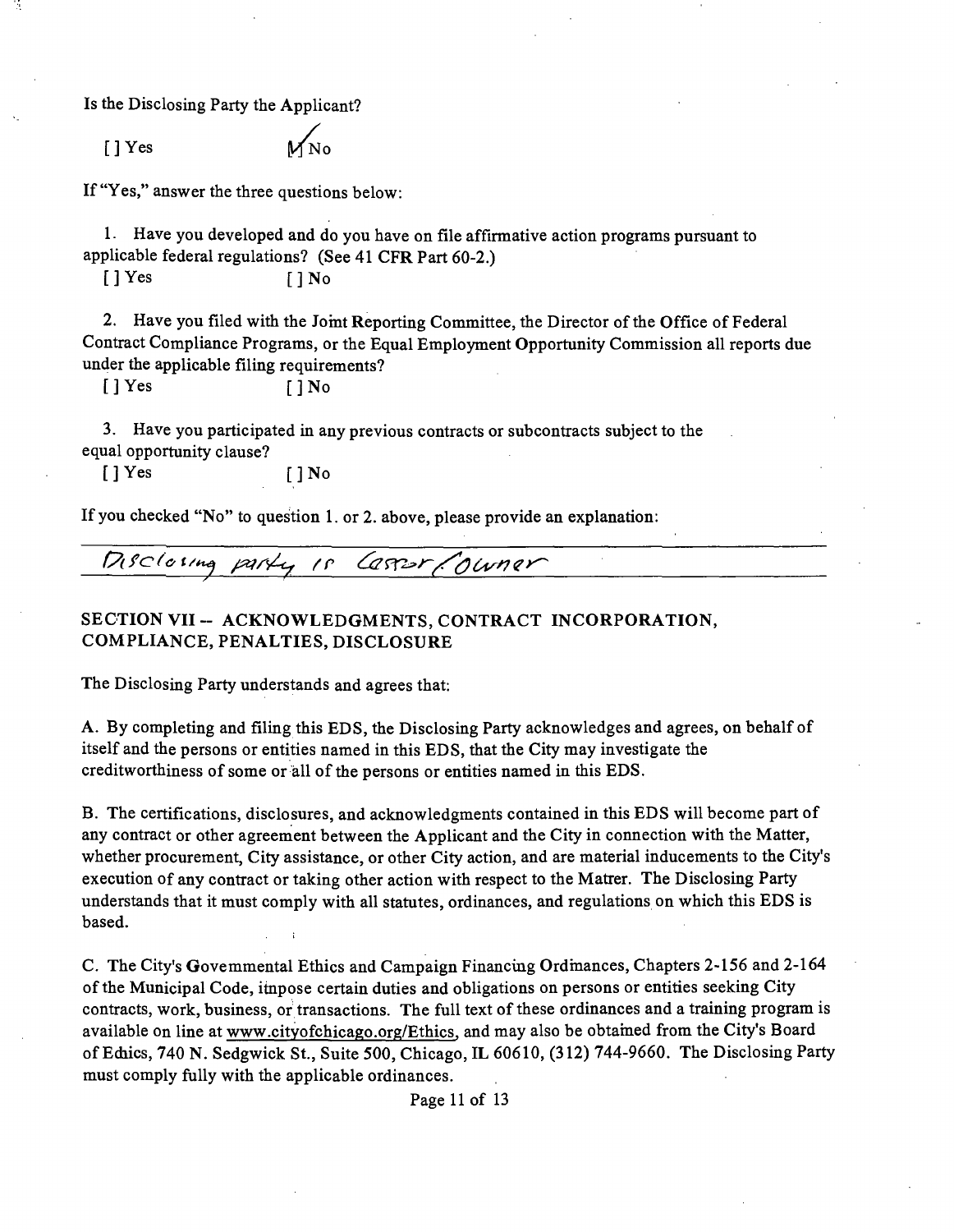D. If the City determines that any information provided in this EDS is false, incomplete or inaccurate, any contract or other agreement in connection with which it is submitted may be rescinded or be void or voidable, and the City may pursue any remedies under the conttact or agreement (if not rescinded, void or voidable), at law, or in equity, including terminating the Disclosing Party's participation in the Matter and/or declining to allow the Disclosing Party to participate in other transactions with the City. Remedies at law for a false statement of material fact may include incarceration and an award to the City of treble damages.

E. It is the City's policy to make this document available to the public on its Intemet site and/or upon request. Some or all of the information provided on this EDS and any attachments to this EDS may be made available to the public on the Intemet, in response to a Freedom of Information Act request, or otherwise. By completing and signing this EDS, the Disclosing Party waives and releases any possible rights or claims which it may have against the City in connection with the public release of information contained in this EDS and also authorizes the City to verify the accuracy of any information submitted in this EDS.

F. The information provided in this EDS must be kept current. In the event of changes, the Disclosing Party must supplement this EDS up to the time the City takes action on the Matter. If the Matter is a conttact being handled by the City's Department of Procurement Services, the Disclosing Party must update this EDS as the contract requires.

The Disclosing Party represents and warrants that:

hş.

 $\mathcal{L}$ 

G. The Disclosing Party has not withheld or reserved any disclosures as'to economic interests in the Disclosing Party, or as to the Matter, or any information, data or plan as to the intended use or purpose for which the Applicant seeks City Council or other City agency action.

ning,

For purposes of the certifications in H.1. and H.2. below, the term "affiliate" means any person or entity that, directly or indirebtly: controls the Disclosing Party, is controlled by the Disclosing Party, or is, with the Disclosing Party, under common control of another person or entity. Indicia of conttol include, without limitation: mterlocking management or ownership; identity of interests among family members; shared facilities and equipment; common use of employees; or organization of a business entity following the ineligibility of a business entity to do business with the federal govemment or a state or local govemment, including the City, using substantially the same management, ownership, or principals as the ineligible entity.

H.1. The Disclosing Party is not delinquent in the payment of any tax administered by the Illinois Department of Revenue, nor are the Disclosing Party or its affiliates delinquent in paying any fine, fee, tax or other charge owed to the City. This includes, but is not limited to, all water charges, sewer charges, license fees, parking tickets, property taxes or sales taxes.

H.2 If the Disclosing Party is the Applicant, the Disclosing Party and its affiliates will not use, nor permit tiieir subcontractors to use, any facliity on the U.S. EPA's List of Violating Facilities in connection with the Matter for the duration of time that such facility remains on the list.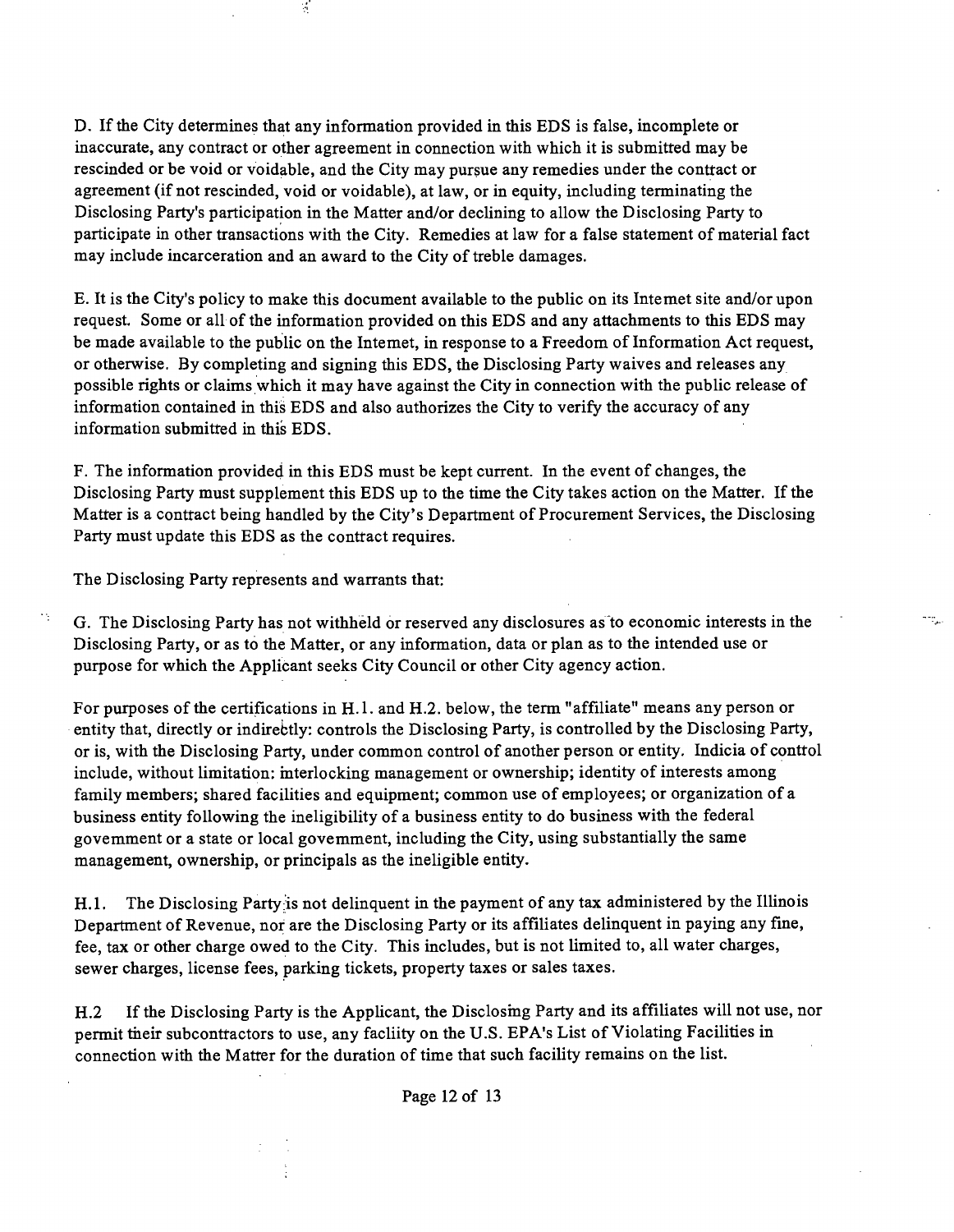H.3 If the Disclosing Party is the Applicant, the Disclosing Party will obtain from any contractors/subcontractors hured or to be hired in connection with the Matter certifications equal in form and substance to those in H.l . and H.2. above and will not, without the prior written consent of the City, use any such conttactor/subconttactor that does not provide such certifications or that the Disclosing Party has reason to believe has not provided or cannot provide tmthful certifications.

Ý,

NOTE: If the Disclosing Party cannot certify as to any of the items in H.1., H.2. or H.3. above, an explanatory statement must be attached to this EDS.

#### **CERTIFICATION**

Under penalty of perjury, the person signing below: (1) warrants that he/she is authorized to execute this EDS on behalf of the Disclosing Party, and (2) warrants that all certifications and statements contained in this EDS are tme, accurate and complete as ofthe date fumished to the City.

 $3/$ c/  $9$  Inchang Development, Inc Date: (Print or type name of Disclosing Party) By:

(sign here)

Pany Mal.

(Print or type name of person signing)

*y/^i f c/ai- / z* 

(Print or type title of person signing)

 $2/28/201$ , by  $D4997$ Signed and swom to before me on (date) at  $Cov(C)$  County,  $2\angle$ Notary Public. Commission expires: STEPHEN TANG

COMMISSION EXPIRE NOVEMBER 2

Page 13 of 13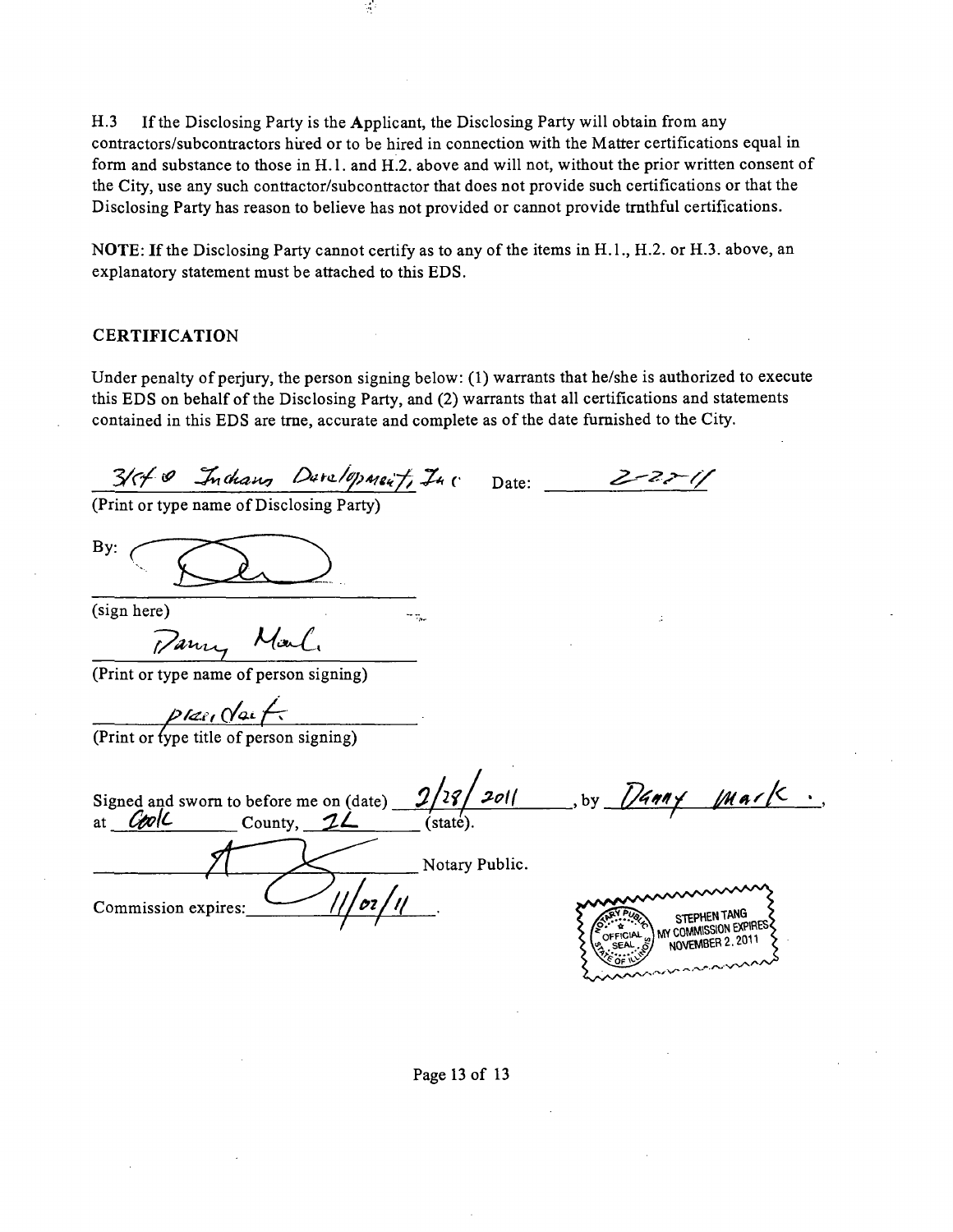#### **CITY OF CHICAGO ECONOMIC DISCLOSURE STATEMENT AND AFFIDAVIT APPENDIX A**

 $\mathcal{I}$ 

#### **FAMILIAL RELATIONSHIPS WITH ELECTED CITY OFFICIALS AND DEPARTMENT HEADS**

**This Appendix is to be completed only by (a) the Applicant, and (b) any legal entity which has a direct ownership interest in the Applicant exceeding 7.5 percent. It is not to be completed by any legal entity which has only an indirect ownership interest in the**  Applicant.

Under Municipal Code Section 2-154-015, the Disclosing Party must disclose whether such Disclosing Party or any "Applicable Party" or any Spouse or Domestic Partaer thereof cun'ently has a "familial relationship" with any elected city official or department head. A "familial relationship" exists if, as ofthe date this EDS is signed, the Disclosing Party or any "Applicable Party" or any Spouse or Domestic Partner thereof is related, by blood or adoption, to the mayor, any alderman, the city clerk, the city treasurer or any city department head as parent, child, brother or sister, aunt or uncle, niece or nephew, grandparent, grandchild, father-in-law, mother-in-law, son-in-law, daughter-in-law, stepfather or stepmother, stepson or stepdaughter, stepbrother or stepsister or half-brother or half-sister.

"Applicable Party" means (1) all corporate officers of the Disclosing Party, if the Disclosing Party is a corporation; all partners of the Disclosing Party, if the Disclosing Party is a general partnership; all general partners and limited partaers ofthe Disclosing Party, ifthe Disclosing Party is a limited partnership; all managers, managing members and members of the Disclosing Party, if the Disclosing Party is a limited liability company; (2) all principal officers ofthe Disclosing Party; and (3) any person having more than a 7.5 percent ownership interest in the Disclosing Party. "Principal officers" means the president, chief operating officer, executive director, chief financial officer, treasurer or secretary of a legal entity or any person exercising similar authority.

Does the Disclosing Party or any "Applicable Party" or any Spouse or Domestic Partner thereof currently have a "familial relationship" with an elected city official or department head?

 $[$  Yes  $]$  Yes  $]$  No

If yes, please identify below  $(1)$  the name and title of such person,  $(2)$  the name of the legal entity to which such person is connected; (3) the name and title of the elected city official or department head to whom such person has a familial relationship, and (4) the precise nature of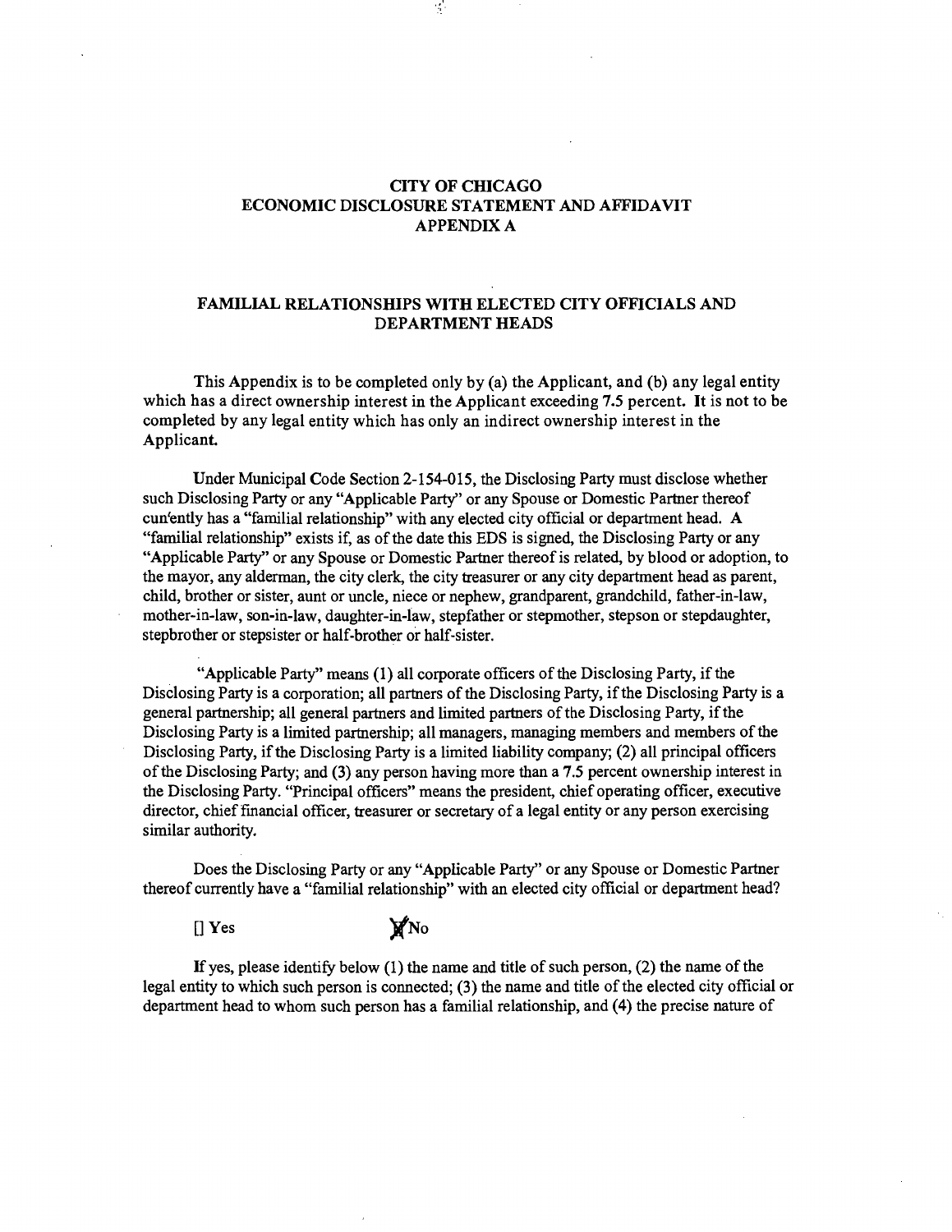such familial relationship.

**CERTIFICATION** 

Under penalty of perjury, the person signing below: (1) warrants that he/she is authorized to execute this EDS on behalf of the Disclosing Party, and (2) warrants that all certifications and statements contained in this EDS are tme, accurate and complete as of the date fumished to the City.

 $\mathcal{A}$ 

 $3/5$ / C<sub>1</sub> Chano Darilcopman/  $\mathcal{J}_{uc}$ 

Date:

(Print or type name of Disclosing Party)

By:  $\left(\bigotimes$ 

(Print or type name of person signing)

 $p$  rasi (Van $+$ 

(Print of type title of person signiug)

 $2/28/201$  . by *Signed and swom to before me on (date)*   $\overline{\text{(State)}}$ at <u>*Cos*Ic</u> County, 72 Notary Public **STEPHEN TANG** Commission expires:  $\frac{1}{2}$ WY COMMISSION EXPIRES OFFICIAL SEA NOVEMBER 2, 2011

to.<br>Tax